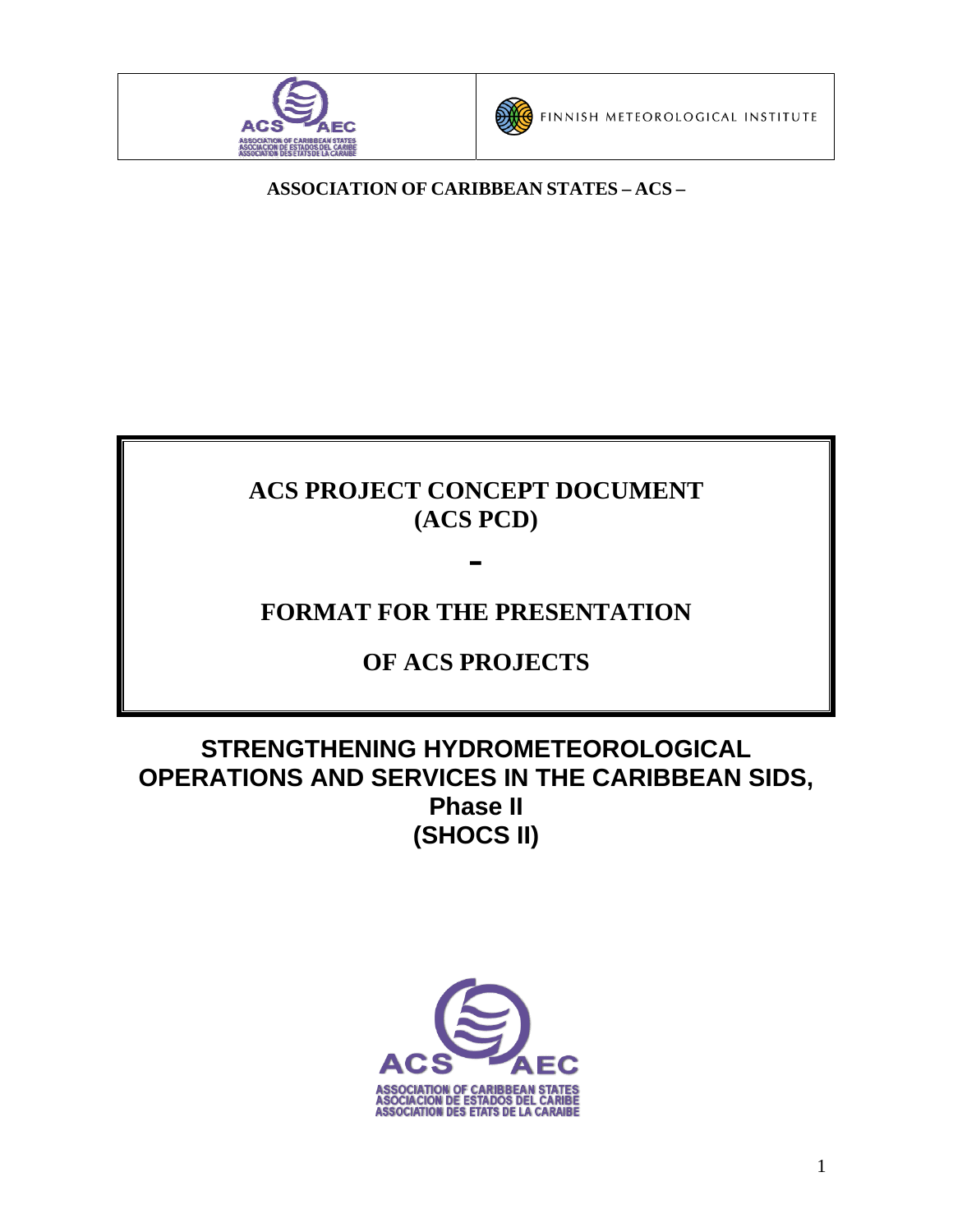## **CONTENTS**

| <b>ABBREVIATIONS AND ACRONYMS3</b>              |
|-------------------------------------------------|
|                                                 |
| PROJECT DESCRIPTION 4<br>A.                     |
| $\cdot$ 1                                       |
| $\cdot$ .2                                      |
| $\cdot$ 3                                       |
| $\mathcal{A}$                                   |
| $\overline{.5}$                                 |
| <b>Estimated Duration and Cost 5</b><br>.6      |
| .7                                              |
| В.                                              |
| .8                                              |
| .9                                              |
|                                                 |
|                                                 |
|                                                 |
|                                                 |
| A. CONTEXT AND BACKGROUND 6                     |
| 1.1 VULNERABILITY OF THE CARIBBEAN SIDS TO      |
| THE IMPACTS OF EXTREME HYDRO-                   |
|                                                 |
| 1.2 MACROECONOMIC AND SOCIAL IMPACTS  7         |
|                                                 |
| <b>1.4 CURRENT LEVEL OF PREPAREDNESS IN</b>     |
|                                                 |
| 1.5. RESULTS OF THE SHOCS (PHASE I) PROJECT     |
|                                                 |
| В.                                              |
| $\cdot$ 1                                       |
| $\cdot$ .2<br>Project specific objective(s)13   |
| $\mathcal{A}$                                   |
| C.                                              |
|                                                 |
| <b>BENEFITS, RISKS AND</b><br>D.                |
|                                                 |
| $\mathcal{A}$                                   |
| Critical risks and Sustainability15             |
| PROJECT IMPLEMENTATION17                        |
| <b>COMPONENTS AND ACTIVITIES 17</b><br>А.       |
| $\cdot$ 1 $\cdot$                               |
| <b>Activity 1.1 Training and consulting for</b> |
| improved maintenance and                        |
| rehabilitation of selected weather              |
|                                                 |
| observation stations18                          |
| Activity 1.2. Implementation of                 |
| forecasting tools and production                |
| systems at selected NMHSs 20                    |
| .2                                              |
| В.                                              |
| Physical means required 29<br>.3                |
| .4                                              |

 $\overline{1}$ 

| <b>ANNEX I - SCHEDULE OF ACTIVITIES 30</b> |
|--------------------------------------------|
| <b>ANNEX II - DETAILED BUDGET31</b>        |
| <b>ANNEX III - LOGICAL FRAMEWORK32</b>     |
| <b>ANNEX III - LOGICAL FRAMEWORK33</b>     |
|                                            |
|                                            |
| 2. WMO REGIONAL PROGRAMME IN MULTI-        |
| <b>HAZARD EARLY WARNING SYSTEMS</b>        |
| (MHEWS) WITH NATIONAL CAPACITY             |
|                                            |
| <b>4.3 UNITED NATIONS DEVELOPMENT</b>      |
|                                            |
| DEVELOPING A TSUNAMIS AND COASTAL          |
| HAZARDS EARLY WARNING SYSTEM FOR THE       |
| <b>CARIBBEAN AND ADJACENT REGION  37</b>   |
|                                            |
|                                            |
|                                            |
|                                            |
|                                            |
|                                            |
|                                            |
|                                            |
|                                            |
|                                            |
|                                            |
|                                            |
|                                            |
|                                            |
|                                            |
|                                            |
|                                            |
|                                            |
|                                            |
|                                            |
|                                            |
|                                            |
|                                            |
|                                            |
|                                            |
|                                            |
|                                            |
|                                            |
|                                            |
|                                            |
|                                            |
|                                            |
|                                            |
|                                            |
|                                            |
|                                            |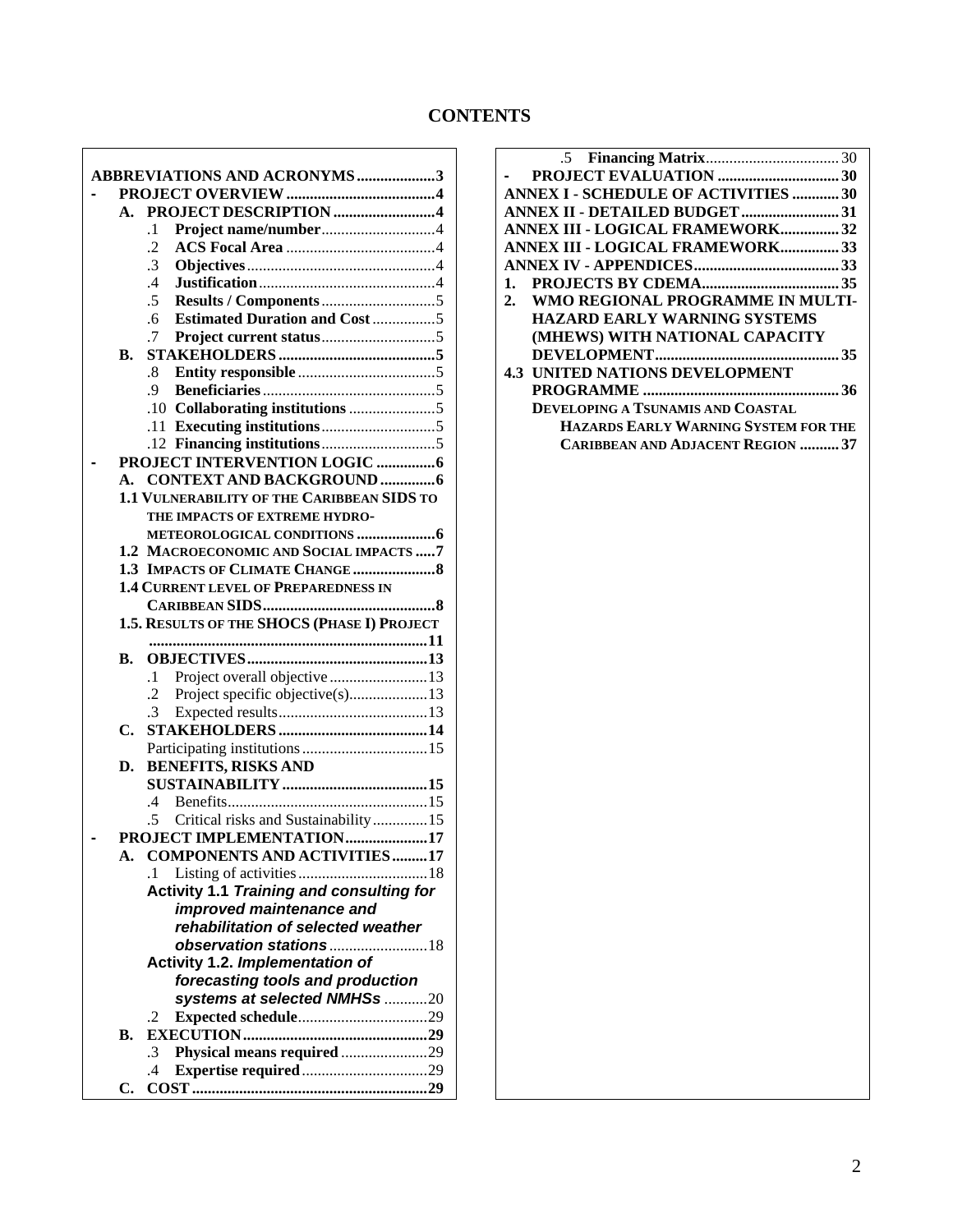# **ABBREVIATIONS AND ACRONYMS**

| <b>ACS</b>                    | <b>Association of Caribbean States</b>                     |
|-------------------------------|------------------------------------------------------------|
| <b>CAP</b>                    | <b>Common Alert Protocol</b>                               |
| <b>CARICOM</b>                | Caribbean Community and Common Market                      |
| CCCCC                         | Caribbean Community Climate Change Centre                  |
| <b>CDEMA (formerly CDERA)</b> | Caribbean Disaster Emergency Management Agency             |
| <b>CDM</b>                    | <b>Comprehensive Disaster Management Strategy</b>          |
| <b>CHAMP</b>                  | Caribbean Hazard Mitigation Capacity Building Programme    |
| CHC CDM                       | Coordination and Harmonization Council                     |
| <b>CIDA</b>                   | Canadian International Development Agency                  |
| <b>CIMH</b>                   | Caribbean Institute for Meteorology and Hydrology          |
| <b>CMO</b>                    | Caribbean Meteorological Organization                      |
| <b>CTWC</b>                   | Caribbean Tsunami Warning Centre                           |
| <b>DRR</b>                    | <b>Disaster Risk Reduction</b>                             |
| <b>DRM</b>                    | Disaster Risk Management                                   |
| <b>DMA</b>                    | <b>Disaster Management Agency</b>                          |
| <b>EMWIN</b>                  | <b>Emergency Managers Weather Information Network</b>      |
| <b>EUMETNET</b>               | European Network of Meteorological Services                |
| <b>FMI</b>                    | Finnish Meteorological Institute                           |
| <b>ICAO</b>                   | International Civil Aviation Organization                  |
| <b>ICI</b>                    | <b>Institutional Cooperation</b>                           |
| <b>ICG</b>                    | <b>Intergovernmental Coordination Group</b>                |
| <b>IOC</b>                    | Intergovernmental Oceanic Commission                       |
| <b>JICA</b>                   | Japan International Cooperation Agency                     |
| <b>MFAF</b>                   | Ministry for Foreign Affairs of Finland                    |
| <b>MHEWS</b>                  | Multi-Hazard Early Warning System                          |
| <b>NGO</b>                    | Non-Governmental Organization                              |
| <b>NOAA</b>                   | National Oceanic and Atmospheric Administration (NMHS USA) |
| <b>NWP</b>                    | <b>Numerical Weather Prediction</b>                        |
| <b>OCTs</b>                   | Overseas countries and territories                         |
| <b>OECS</b>                   | Organization of Eastern Caribbean States                   |
| <b>OFDA</b>                   | <b>USAID Office for Disaster Assistance</b>                |
| <b>PB</b>                     | <b>Project Board</b>                                       |
| <b>PM</b>                     | <b>Project Manager</b>                                     |
| QMS                           | <b>Quality Management System</b>                           |
| <b>RAIV</b>                   | <b>Regional Association IV</b>                             |
| <b>RBM</b>                    | <b>Result Based Management</b>                             |
| <b>RSMC</b>                   | Regional Specialized Meteorological Centre                 |
| <b>SIDS</b>                   | <b>Small Island Developing State</b>                       |
| SRU                           | Seismic Research Unit                                      |
| <b>UNEP</b>                   | United Nations Environment Programme                       |
| <b>UNESCO</b>                 | U.N. Educational, Scientific and Cultural Organization     |
| <b>UNFCCC</b>                 | United Nations Framework Convention on Climate Change      |
| <b>UWI</b>                    | University of the West Indies                              |
| <b>USAID</b>                  | United States Agency for International Development         |
| <b>WMO</b>                    | World Meteorological Organization                          |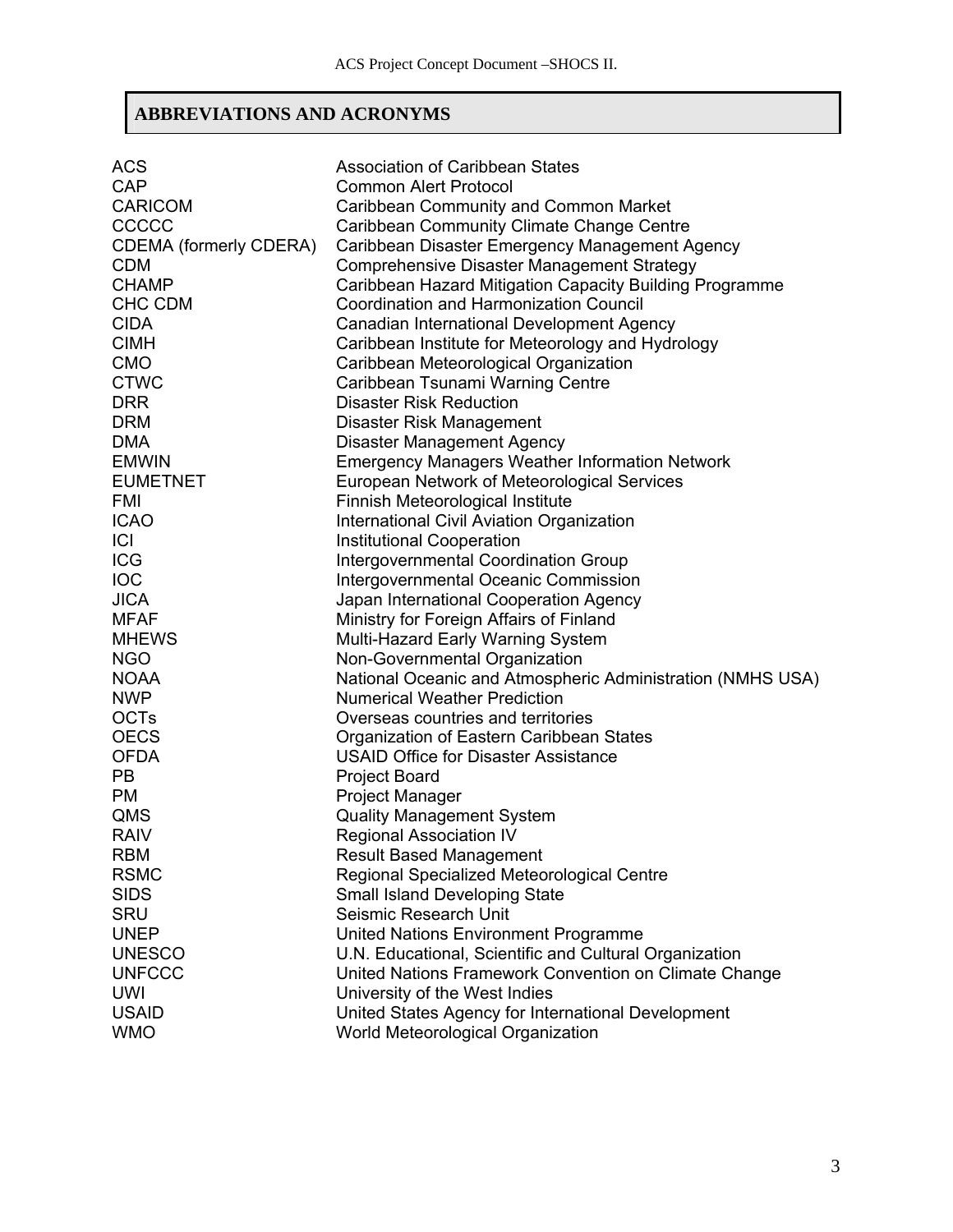| <b>PROJECT OVERVIEW</b>                 |                                                                                                                                                                                                                                                                                                                                                                                                                                                                                                                                                                                                                                                                                                                                                         |  |  |  |  |  |  |
|-----------------------------------------|---------------------------------------------------------------------------------------------------------------------------------------------------------------------------------------------------------------------------------------------------------------------------------------------------------------------------------------------------------------------------------------------------------------------------------------------------------------------------------------------------------------------------------------------------------------------------------------------------------------------------------------------------------------------------------------------------------------------------------------------------------|--|--|--|--|--|--|
| A. PROJECT DESCRIPTION                  |                                                                                                                                                                                                                                                                                                                                                                                                                                                                                                                                                                                                                                                                                                                                                         |  |  |  |  |  |  |
| Project<br>$\cdot$ 1<br>name/numbe<br>r | STRENGTHENING HYDROMETEOROLOGICAL OPERATIONS AND<br><b>SERVICES IN THE CARIBBEAN SIDS - Implementations (SHOCS II)</b>                                                                                                                                                                                                                                                                                                                                                                                                                                                                                                                                                                                                                                  |  |  |  |  |  |  |
| <b>ACS Focal</b><br>$\cdot$ .2<br>Area  | <b>Directorate of Disaster Risk reduction</b>                                                                                                                                                                                                                                                                                                                                                                                                                                                                                                                                                                                                                                                                                                           |  |  |  |  |  |  |
| <b>Objectives</b><br>$\cdot$ 3          | Overall objective: Caribbean societies are better prepared, able to<br>respond and to manage risks related to severe weather and hydro-<br>meteorological hazards. Societies have also attained stronger<br>resilience on adverse impacts of climate and long term natural<br>hazards.                                                                                                                                                                                                                                                                                                                                                                                                                                                                  |  |  |  |  |  |  |
|                                         | $Specific Objective(s)$ : Enhancing the role and strengthening the capacity<br>of National Meteorological and Hydrological Institutions and Disaster                                                                                                                                                                                                                                                                                                                                                                                                                                                                                                                                                                                                    |  |  |  |  |  |  |
|                                         | Management Agencies in ACS Member States in the provision of                                                                                                                                                                                                                                                                                                                                                                                                                                                                                                                                                                                                                                                                                            |  |  |  |  |  |  |
|                                         | early warning services and preparedness to mitigate impacts of<br>natural hazards.                                                                                                                                                                                                                                                                                                                                                                                                                                                                                                                                                                                                                                                                      |  |  |  |  |  |  |
|                                         |                                                                                                                                                                                                                                                                                                                                                                                                                                                                                                                                                                                                                                                                                                                                                         |  |  |  |  |  |  |
| <b>Justification</b><br>$\cdot$ 4       | Statistics on natural disasters in North and Central America and the Caribbean<br>indicate that majority of events, casualties and economic losses are related to<br>meteorological, hydrological and climate related hazards and associated effects.<br>Although the Early Warning Systems on natural hazards in the Caribbean are<br>recognized to be at a relatively high level, the estimated implications of climate<br>change with the possibility of intensification of hurricanes, sea level rise, increase<br>of torrential rains and concurrently the increase in vulnerability of the Caribbean<br>societies, have set even higher requirements and urgency on the enhancement for<br>preparedness to mitigate impacts of natural disasters. |  |  |  |  |  |  |
|                                         | This project is a logical continuation of SHOCS (Phase I) in which the following<br>results were obtained:                                                                                                                                                                                                                                                                                                                                                                                                                                                                                                                                                                                                                                              |  |  |  |  |  |  |
|                                         | - Increased Capacity in the Caribbean on the development methods for Multi-<br>hazard Early Warning Systems and Disaster Risk Reduction. NMHSs and<br>DMAs of the 16 beneficiary SIDS have been supported to participate in a few<br>of the MHEWS- DRR related regional workshops and meetings in the<br>Caribbean.                                                                                                                                                                                                                                                                                                                                                                                                                                     |  |  |  |  |  |  |
|                                         | Increased capacity in developing Quality Management Systems. Two inter-<br>linked training workshops on QMS for Aeronautical Meteorological Services<br>were organized in May and Dec 2011 with participation from altogether 21<br>Caribbean SIDS Meteorological Services/Offices.                                                                                                                                                                                                                                                                                                                                                                                                                                                                     |  |  |  |  |  |  |
|                                         | Capacity assessment on future needs of development of MHEWS and DRR.<br>Feasibility Assessment Missions to visit the 16 beneficiary SIDS were carried<br>out in Dec 2011 - March 2012. Meetings, lasting 1-2 days, included<br>presentations and interaction between invited representatives from the<br>NMHS, DMA and related regional and local organizations. Reports from<br>these meetings and the summary assessment report will be made available for<br><u>review at the ACS web site a few weeks prior to the final meeting <math>21st</math> Nov</u><br>2012.                                                                                                                                                                                 |  |  |  |  |  |  |
|                                         | Resulting from the feasibility assessment, key priority areas for further capacity<br>building and implementation of methods were identified as stated below in the                                                                                                                                                                                                                                                                                                                                                                                                                                                                                                                                                                                     |  |  |  |  |  |  |

 $\overline{\phantom{a}}$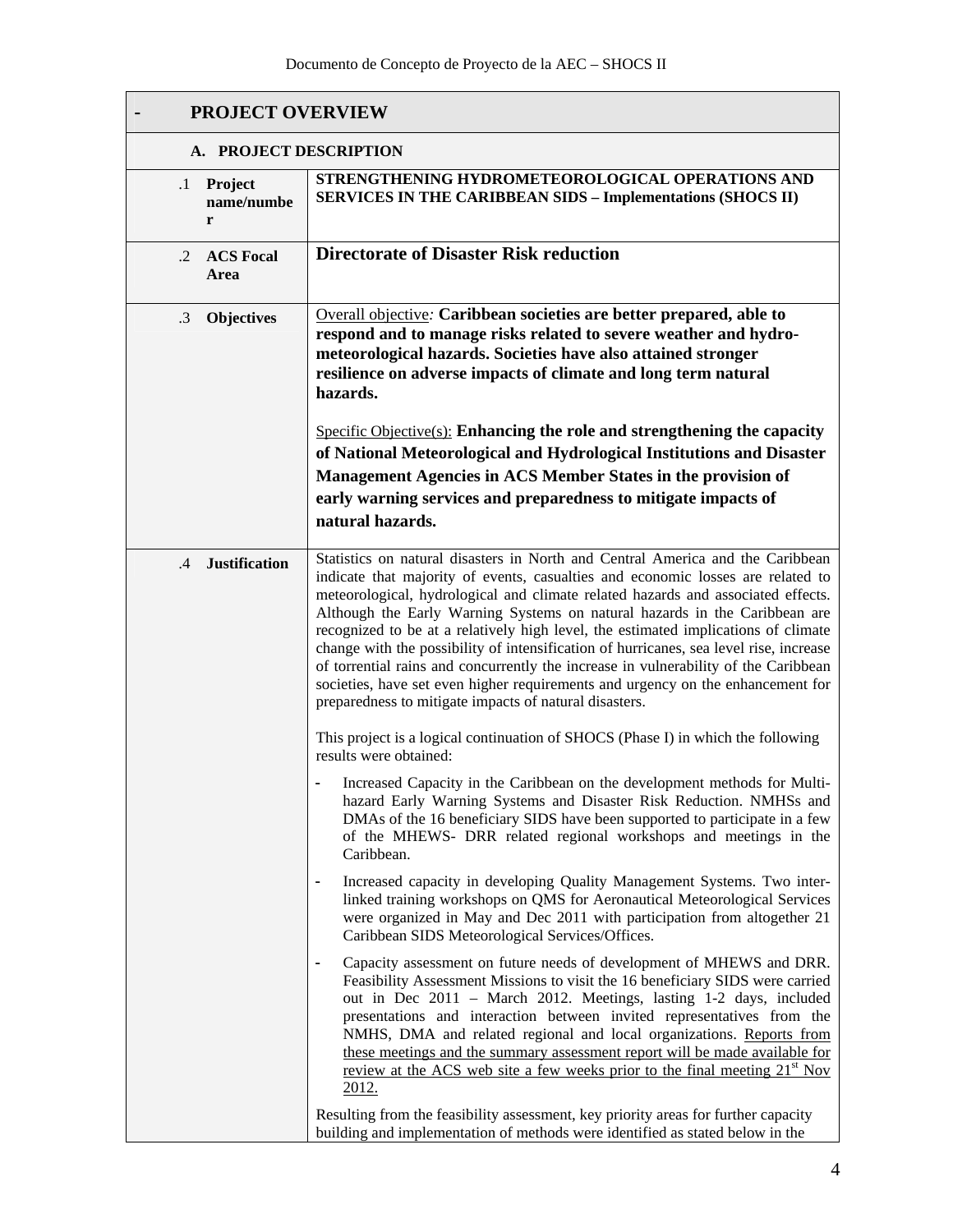|               |                        | expected Result Components                                                             |
|---------------|------------------------|----------------------------------------------------------------------------------------|
| .5 Results /  |                        | - Improved capacity of NMHSs to operate the weather observation network                |
|               | <b>Components</b>      | and handling hydro-meteorological information                                          |
|               |                        | - Improved Institutional Governance and Early Warnings services to the                 |
|               |                        | society                                                                                |
|               |                        | - Enhanced tools for Climate monitoring and services;                                  |
|               |                        |                                                                                        |
| .6            | <b>Estimated</b>       | Project will start during 2013 and finish during 2015, estimated duration 30           |
|               | <b>Duration and</b>    | months                                                                                 |
| Cost          |                        |                                                                                        |
|               |                        | Total Cost 1 million Euros. Costs for capacity building ca. 700 000 $\epsilon$ and for |
|               |                        | investments ca. 300 000 €                                                              |
|               |                        |                                                                                        |
| .7            | Project                | Final project document following the ICI format to be submitted to the Ministry        |
|               | current                | for Foreign Affairs of Finland is under preparation                                    |
| status        |                        |                                                                                        |
|               | <b>B. STAKEHOLDERS</b> |                                                                                        |
|               |                        |                                                                                        |
| Entity<br>.8  |                        | Finnish Meteorological Institute (FMI)                                                 |
|               | responsible            |                                                                                        |
| $\cdot$       | <b>Beneficiaries</b>   | The Meteorological and Hydrological Institutes/Services/Offices and Disaster           |
|               |                        | Management Agencies of the following Small Island Developing States (SIDS):            |
|               |                        | Antigua & Barbuda, Bahamas, Barbados, Belize, Cuba, Dominica,                          |
|               |                        | Dominican Republic, Grenada, Guyana, Haiti, Jamaica, St. Kitts & Nevis,                |
|               |                        | Saint Lucia, St. Vincent & The Grenadines, Suriname, Trinidad and Tobago.              |
|               |                        |                                                                                        |
|               |                        |                                                                                        |
|               | .10 Collaborating      | Association of Caribbean States (ACS)                                                  |
|               | institutions           | Finnish Meteorological Institute (FMI)                                                 |
|               |                        | Caribbean Meteorological Organization (CMO)                                            |
|               |                        | Caribbean Institute for Meteorology and Hydrology (CIMH)                               |
|               |                        | World Meteorological Organization (WMO)                                                |
|               |                        | Caribbean Disaster Emergency Management Agency (CDEMA)                                 |
| .11 Executing |                        | Association of Caribbean States (ACS)                                                  |
|               | institutions           | Finnish Meteorological Institute (FMI)                                                 |
|               |                        |                                                                                        |
| .12 Financing |                        | Ministry for Foreign Affairs of Finland (MFAF)                                         |
|               | institutions           |                                                                                        |
|               |                        |                                                                                        |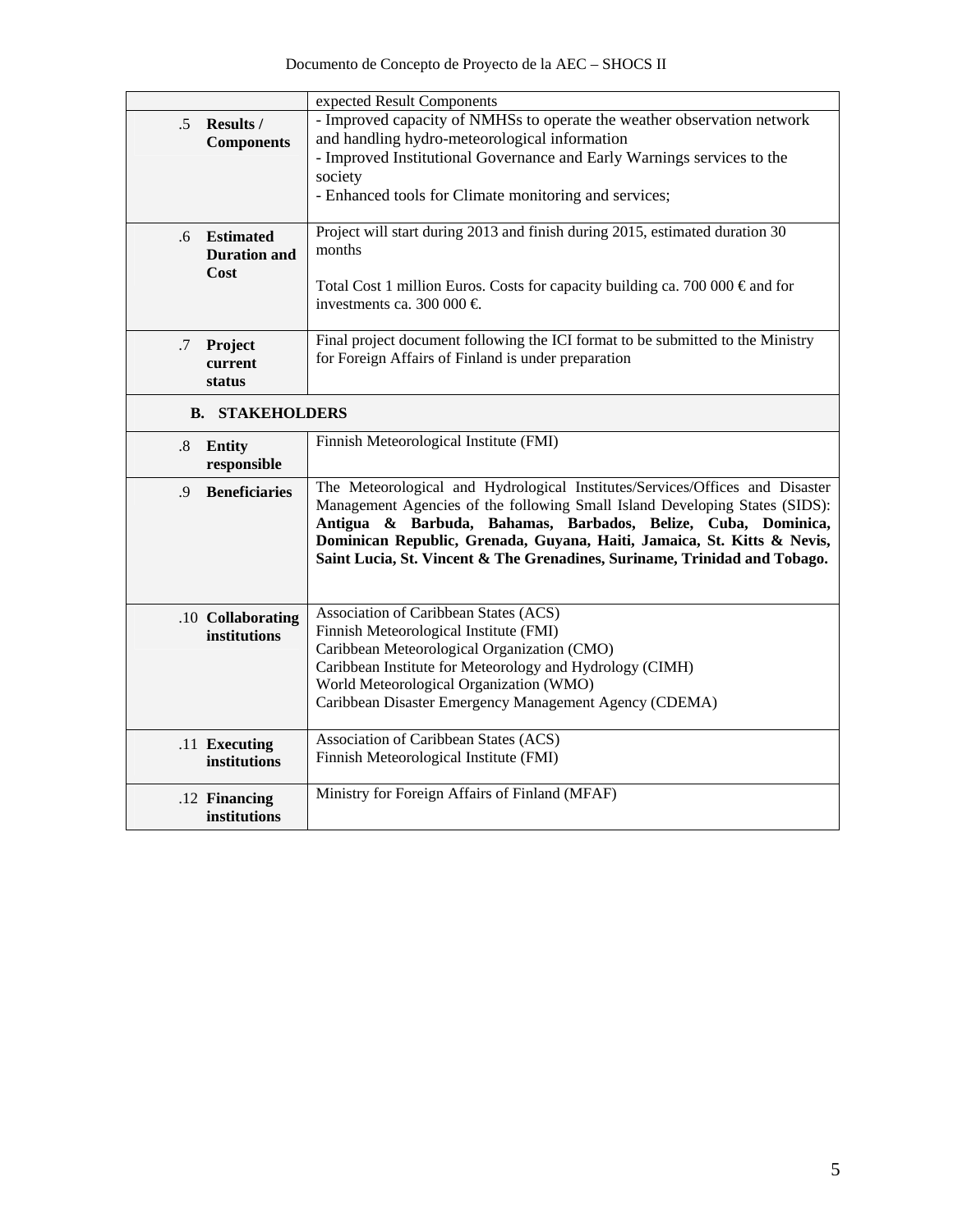#### - **PROJECT INTERVENTION LOGIC**

#### **A. CONTEXT AND BACKGROUND**

#### 1.1 VULNERABILITY OF THE CARIBBEAN SIDS TO THE IMPACTS OF EXTREME HYDRO-METEOROLOGICAL CONDITIONS

The Caribbean Small Island Developing States (SIDS) are susceptible to many hydrometeorological hazards, namely tropical cyclones (tropical storms and hurricanes), thunderstorms or lighting, coastal storm surges, floods, flash floods, coastal flooding, river flooding, drought, strong winds, heat waves, and dust or haze (IDB, 1999). While tsunamis are not hydro-meteorological hazards, the impacts are very similar. In addition, global trends now clearly indicate the need to add climate change hazards. Hydro-meteorological hazards have the potential to cause coastal erosion, landslides, mudslides, epidemics, and the movement and spread of toxic substances and volcanic material.

The Caribbean SIDS are located in the Atlantic Basin, one of the world's most active hurricane regions. This makes them vulnerable to hurricanes annually. In an average hurricane season it is estimated that at least 10 tropical storms, 6 hurricanes and 2 major hurricanes can occur.<sup>1</sup> For the period of 2000-2010 there was an annual average of 15 tropical storms, 8 hurricanes and 4 major hurricanes reaching category 3 strength or greater on the Saffir–Simpson hurricane scale (see Table 1). For each year, during the period, the number of tropical storms, hurricanes and major hurricanes exceeded the average number predicted for a typical hurricane season. The worst of these were in 2004 when 23 storms, including Hurricane Ivan which, at the time, was deemed the most powerful hurricane to hit the region in 10 years (ECLAC, 2005).

| -----            |      |      |      |        |      |      |        |        |      |      |        |
|------------------|------|------|------|--------|------|------|--------|--------|------|------|--------|
| Year             | 2000 | 2001 | 2002 | 2003   | 2004 | 2005 | 2006   | 2007   | 2008 | 2009 | 2010   |
| <b>Tropical</b>  | 15   | 15   | 12   | 16     | 15   | 28   | 10     | 14     | 16   | 9    | 19     |
| <b>Storm</b>     |      |      |      |        |      |      |        |        |      |      |        |
| <b>Hurricane</b> | 8    | 9    | д    |        | 9    | 15   | 5      | 6      | 8    | J    | $\sim$ |
| <b>Major</b>     | 3    | 4    | ⌒    | ◠<br>ν | 6    |      | ◠<br>▃ | ົ<br>_ | 5    | ⌒    |        |
| Hurricane*       |      |      |      |        |      |      |        |        |      |      |        |

Table 1. Occurrence of Tropical Storms and Hurricanes for the Period 2000-2010 (Source:  $EM-DAT<sup>2</sup>$ )

The vulnerability of Caribbean SIDS to the impacts of these phenomena is a function of several factors including: the strength and severity of the systems in terms of wind speed, moisture content, intensity as categorized by the Saffir-Simpson Scale, and rate of movement of the system; topographical characteristics of the island: for example mountainous terrain with steep slopes are affected differently from relatively flat terrain, though both areas are vulnerable; lowlying coastal areas are more prone to storm surges while altitudes that are below sea level experience flooding from both storm surges and rivers; human activity may also influence vulnerability: for example the location of settlements and economic activity, building design, and the overall application of town and country planning principles.

 $\overline{\phantom{a}}$ 

<sup>&</sup>lt;sup>1</sup> Summary Atlantic Hurricane Season of 2000

<sup>&</sup>lt;sup>2</sup> EM\_DAT is a global database on disasters developed and held by the Centre for Research on the Epidemiology of Disasters (CRED), Université Catholique de Louvain – Ecole de Santé Publique, and sponsored by a partnership that includes the IFRC, ISDR, USAID and others EM-DAT is the database of the Universite Catholique de Louvain, Brussels, Belgium.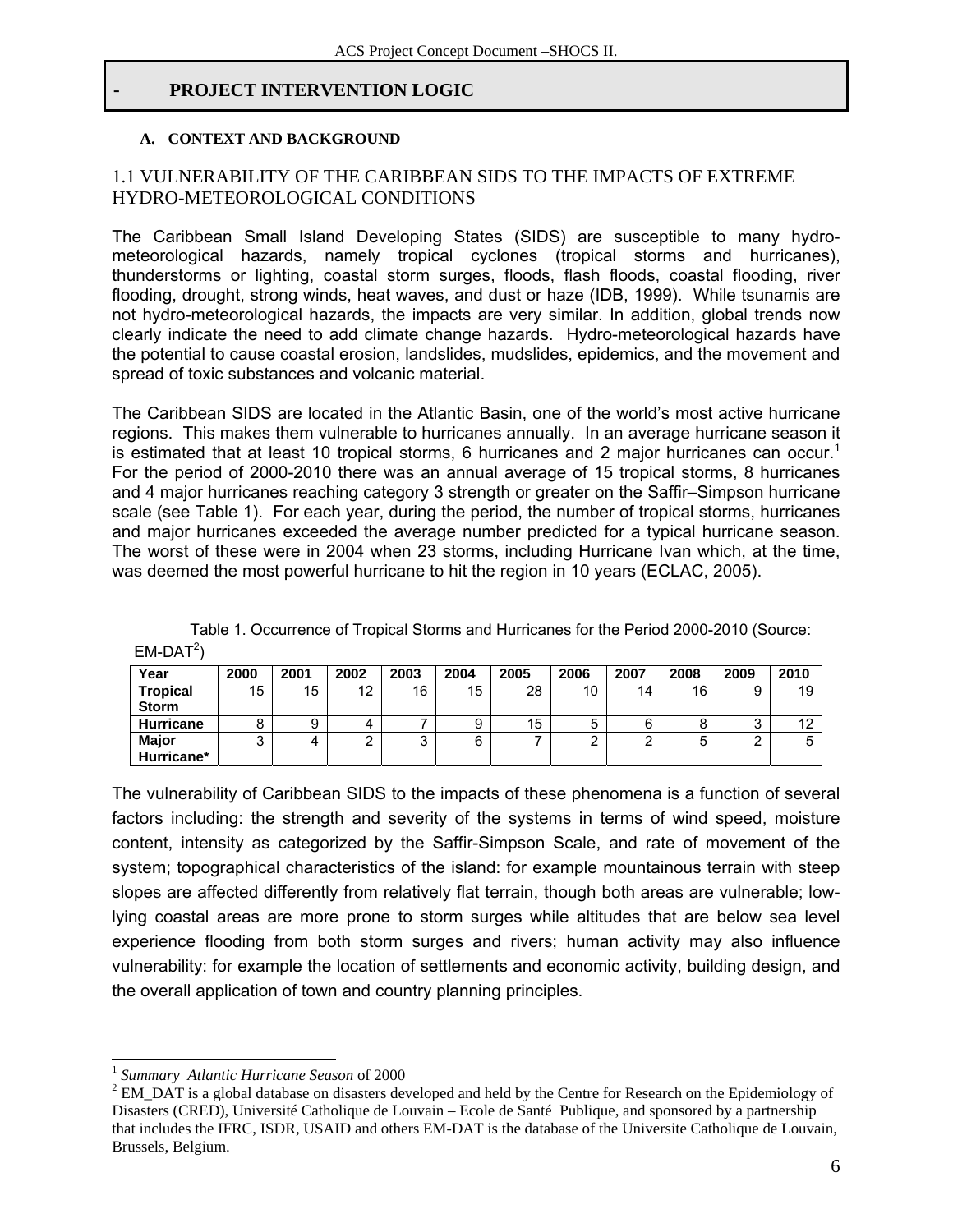The level of vulnerability of Caribbean SIDS has been demonstrated by the severity of impacts of various types of weather systems over the years, mainly hurricanes and tropical storms but also impacts of prolonged heavy rainfall, droughts and floods. The wave action created by strong winds can affect coastlines several kilometers away from the source. Hurricane Lenny in 1999, for example, caused extensive damage on the western coasts of all the Lesser Antilles as well as in the Dutch islands and the South American coastline (WMO, 2010). Flooding, either flash flood associated with tropical cyclones or due to periods of prolonged rainfall, has been the most common and frequent hydro-meteorological hazard that has affected the environment and the socio-economic development of many Caribbean islands in a major way. In the 2010 Atlantic Hurricane Season tropical storm Nicole caused extensive infrastructural damage and 13 deaths in Jamaica. Other islands such as Barbados, Antigua and Barbuda, St. Vincent and the Grenadines, the British Virgin Islands, Bermuda and Belize have all experienced infrastructural damage caused by severe flooding (Wedderburn, 2010).

Droughts are another hazard that has the potential to affect all Caribbean islands and countries. Droughts are often related to the El Niño Southern Oscillation (ENSO), as there is a strong relationship between El Niño and dryness in the Lesser Antilles. These countries/territories therefore experience extended periods of abnormal lack of rainfall, especially during the dry season (WMO, 2010). The Lesser Antilles, Cuba and Guyana have recorded droughts in 2010, 2006 and 1997 respectively.

## 1.2 MACROECONOMIC AND SOCIAL IMPACTS

Hydro-meteorological hazards can negatively impact the productive sectors (agriculture, tourism, and commerce), social sectors and infrastructure, causing significant damage and losses. For example in the 2000-2011 period the estimated cost for the damages associated with storms was US\$17.1 billion, droughts US\$ 9.1 million and floods US\$264 million (EM-DAT, 2011). Ivan rendered close to 59,000 people homeless and cost the region more then US\$8.4 billion in damage (EM-DAT, 2009). Ivan affected Grenada as a relatively dry Category 3 hurricane (World Bank, 2004) that caused almost US\$900 million in damage (EM-DAT, 2009; ECLAC, 2005) before going on to cause US\$3.4 billion (or 138% of GDP in 2003) in damage in Cayman Islands and US\$575 million in Jamaica as a Category 4 hurricane (ECLAC, 2005).

Damages to infrastructure (roads, communications, water, electricity, air and seaports) can significantly hinder economic activity, costing the countries and territories of the Caribbean hundreds of thousands to millions of dollars per disaster. For example, the impact of Hurricane Dean (2007) on Dominica's infrastructure cost the country an estimated US\$2.6 million.

During the year of any disaster the growth of GDP (Gross Development Product) tends to decline. Research indicates that this could be attributed to a decline in productivity (resulting from damaged infrastructure) a decrease in agriculture production and reduced tourist arrivals. However, it is noted that in the period immediately following the disaster there is a significant growth in GDP. This growth is normally facilitated by a sudden boom in construction and rehabilitation activities which are financed by international lending agencies (Crowards, 2000).

The social sector often suffers damages and losses to housing stock and to the culture, education and health sectors costing millions of dollars, as well as injury, death, epidemics, homelessness and disruption of communities. For the period 2000-2011 there were approximately 4,000 deaths by storm, 3,000 by flood, 5,000 by epidemics and 2 deaths (Trinidad) by mass movement. In the past 11 years it is estimated that 41,000 people (95% of whom are from Haiti) have been made homeless as a result of flooding. For the same period storms have left approximately 63,000 individuals homeless, the majority in Cuba. The number of persons affected by floods, storms drought, epidemics and wet/dry mass movement range from the thousand to the millions of persons (EM-DAT, 2011).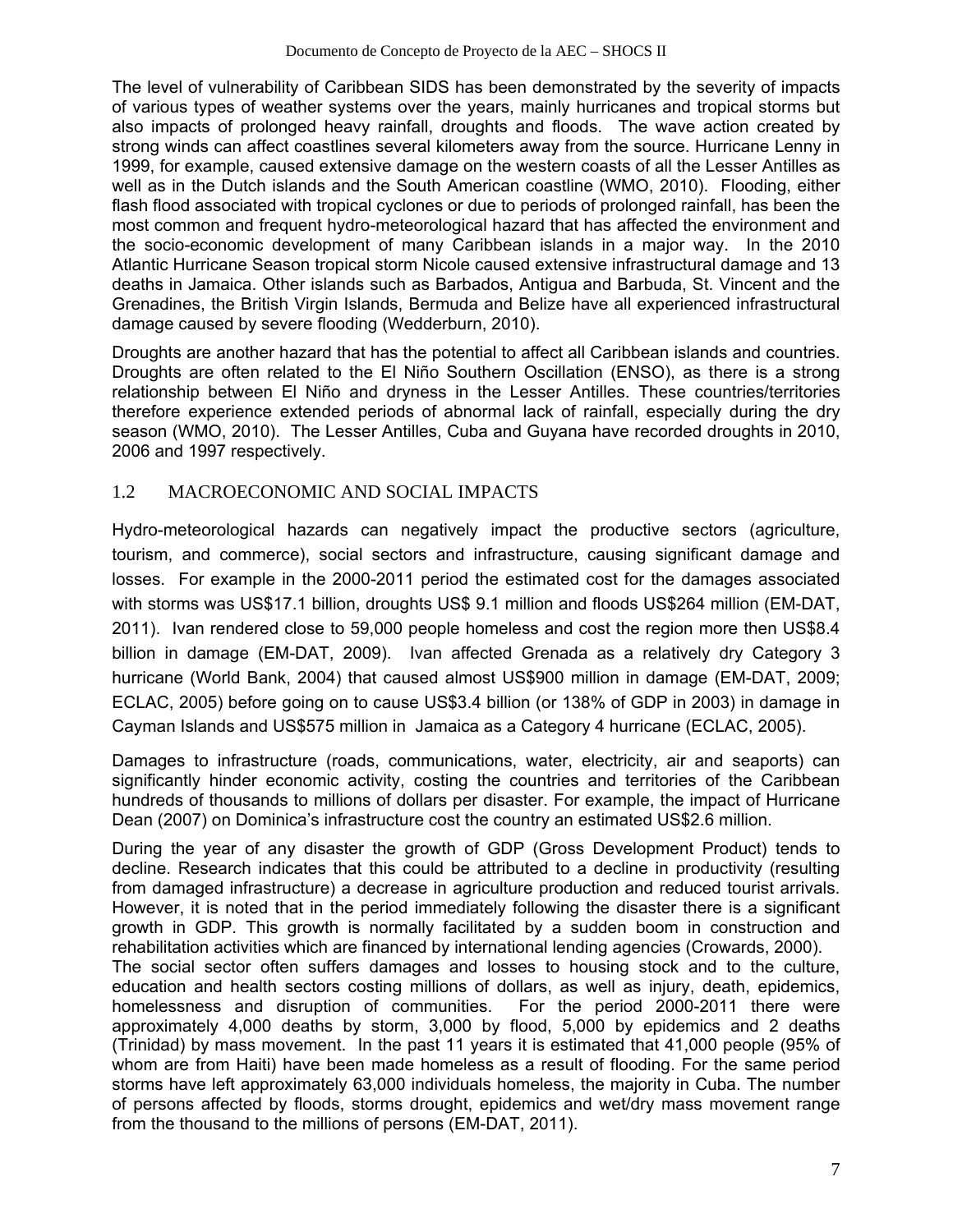## 1.3 IMPACTS OF CLIMATE CHANGE

The phenomenon of global climate change features prominently in the discussion on disaster risk management in the Caribbean because of its likely impacts with respect to regional weather systems and related general and sectoral impacts. The Inter-governmental Panel on Climate Change (IPCC) Fourth Assessment Report has projected that temperatures in the Caribbean small island region will increase by 1.4° to 3.2°C by the end of this century (2099). Summer rainfall in the Greater Antilles is projected to decrease while elsewhere in the region the impact on rainfall is still uncertain. Sea levels in the region are expected to rise by 0.18 m and ocean acidity to increase by 0.14 to 0.35 pH units.

With respect to extreme events, there is a likelihood (>66% certainty) that the frequency and intensity of hurricanes will increase. The United Nations Framework Convention on Climate Change (UNFCCC) reports an increase in climate and weather-related disasters over the last five decades. The possible explanation is that climate change has influenced the increase in climate-related disasters, and it is certainly set to be a more powerful force as it continues and accelerates (UNFCCC, 2008).

In the North Atlantic basin, there has been an increase in the frequency of tropical storms and major hurricanes. Long term data from 1850 to 1990 shows the average annual number of tropical storms was 10, five of which were hurricanes. Since 1998 the average has been 15 tropical storms annually, eight of which were hurricanes. This increase in frequency coincides with the rise in North Atlantic sea surface temperatures, and recent peer reviewed scientific studies link this temperature increase to global warming.

#### 1.4 CURRENT LEVEL OF PREPAREDNESS IN CARIBBEAN SIDS

Disaster risk management in the Caribbean requires coordination among a number of agencies ranging from the regional to the national to the community level. At the regional level the coordination network comprises CARICOM and its specialized entities including the Caribbean Disaster Emergency Management Agency (CDEMA), the Caribbean Meteorological Organization (CMO), the Caribbean Institute of Meteorology and Hydrology (CIMH) and the Caribbean Community Climate Change Centre (CCCCC). The regional arms of certain international agencies also play a role in DRM at the regional level; namely, the WMO Regional Association IV (RA IV) and the IOC-UNESCO Intergovernmental Coordination Group for the Tsunami and other Coastal Hazards Early Warning System for the Caribbean and Adjacent Regions (ICG/CARIBE EWS).

National agencies are primarily the National Disaster Management Agencies<sup>3</sup> and National Meteorological and Hydrological Services which also carry titles that vary from country to country. In some cases the functions of these two key agencies are detailed in specific legislation and in others they function as parts of parent ministries in the respective countries. Linkages exist between the national agencies and local or community level agencies such as District Emergency Organizations or community-based groups.

While the Caribbean SIDS participating in the SHOCS project are vulnerable to several different types of natural hazards, as at January 2006 separate EWS existed for the hydrometeorological hazards of tropical cyclones, storm surge, floods (Belize, Guyana, Trinidad and Tobago) droughts (Trinidad and Tobago) and landslides (see Table 2). CDEMA is currently implementing the CADM II project which will establish, and build capacity for early flood warning

 $\overline{\phantom{a}}$ 

 $3$  variously called National Emergency Management Organizations, Departments of Emergency Management, National Disaster Organizations and others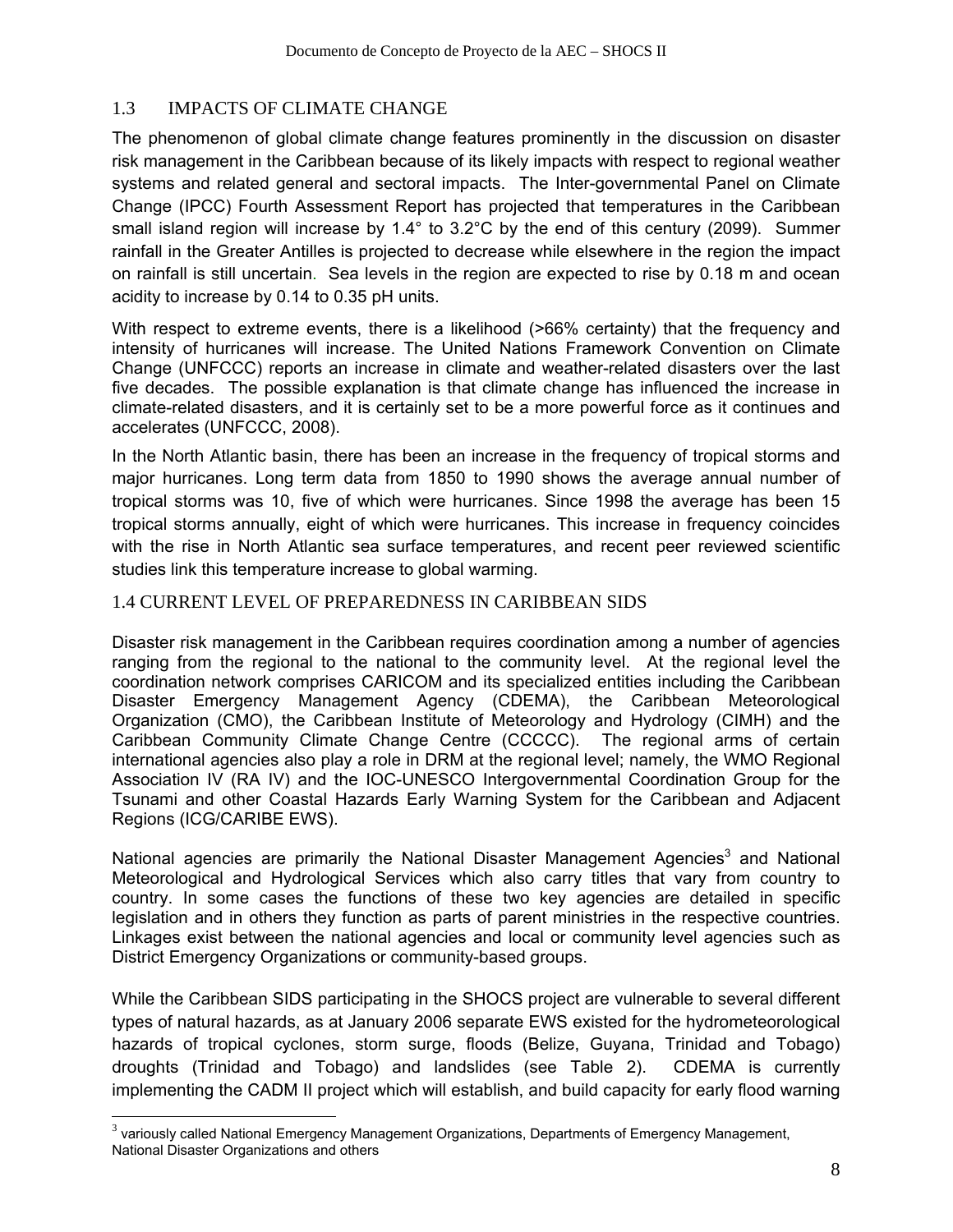systems, one in each of the pilot sites of Belize, Dominica, Grenada, Guyana and Saint Lucia (CDEMA, 2010). The most developed existing EWS structure in the region, however, is for the tropical cyclone and associated storm surge, which is described below, based on reports published by CDEMA (2006) and the WMO (2010).

|                     | <b>Tropical</b> | <b>Storm</b> |       |                |           |
|---------------------|-----------------|--------------|-------|----------------|-----------|
| Country             | Cyclone         | <b>Surge</b> | Flood | <b>Drought</b> | Landslide |
| Antigua and Barbuda |                 |              |       |                |           |
| <b>Bahamas</b>      |                 |              |       |                |           |
| <b>Barbados</b>     |                 |              |       |                |           |
| Belize              |                 |              |       |                |           |
| Grenada             |                 |              |       |                |           |
| Guvana              |                 |              |       |                |           |
| Martinique          |                 |              |       |                |           |
| Saint Lucia         |                 |              |       |                |           |
| St. Vincent and the |                 |              |       |                |           |
| Grenadines          |                 |              |       |                |           |
| Trinidad and Tobago |                 |              |       |                |           |

#### **Table 2. Early Warning Systems in Selected Caribbean Small Island Developing States (2006)<sup>4</sup>**

#### *Tropical Cyclone Early Warning System in the Caribbean*

The Meteorological services of the Caribbean share information and capabilities through the Caribbean Meteorological Organization (CMO). Additional information and forecasting assistance is obtained from the National Hurricane Centre and National Weather Service of the National Oceanic and Atmospheric Administration (NOAA) of the United States, which is one of WMO's Regional Specialized Meteorological Centres (RSMC).

Most Caribbean SIDS are also members of the WMO. WMO Members coordinate and implement standardization of measuring methods and techniques, common telecommunication procedures, and the presentation of observed data and processed information in a manner that is understood by all countries, regardless of language.

The tropical cyclone warning system in the Caribbean is part of the WMO Regional Association IV (RAIV) grouping of national meteorological services that include North and Central America and the Caribbean. For the SIDS of RAIV, the allocation of responsibility for preparing and issuing warnings is set out in Table 3. below.

In addition to the WMO RAIV system, the Caribbean SIDS are also part of a wider Caribbean and Atlantic warning system linked to the Hurricane Centre in Miami, Florida and the National Oceanic and Atmospheric Administration (NOAA). NOAA contains 9 centres for Environmental Prediction that are involved in various aspects of hydro-meteorological and ocean analysis, prediction and warnings that input into the tropical cyclone EWS.

The Caribbean Tropical Cyclone EWS demonstrates the four key components of the ISDR generic system of early warning as illustrated below.

-

<sup>4</sup> Adopted from CDEMA/JICA, 2006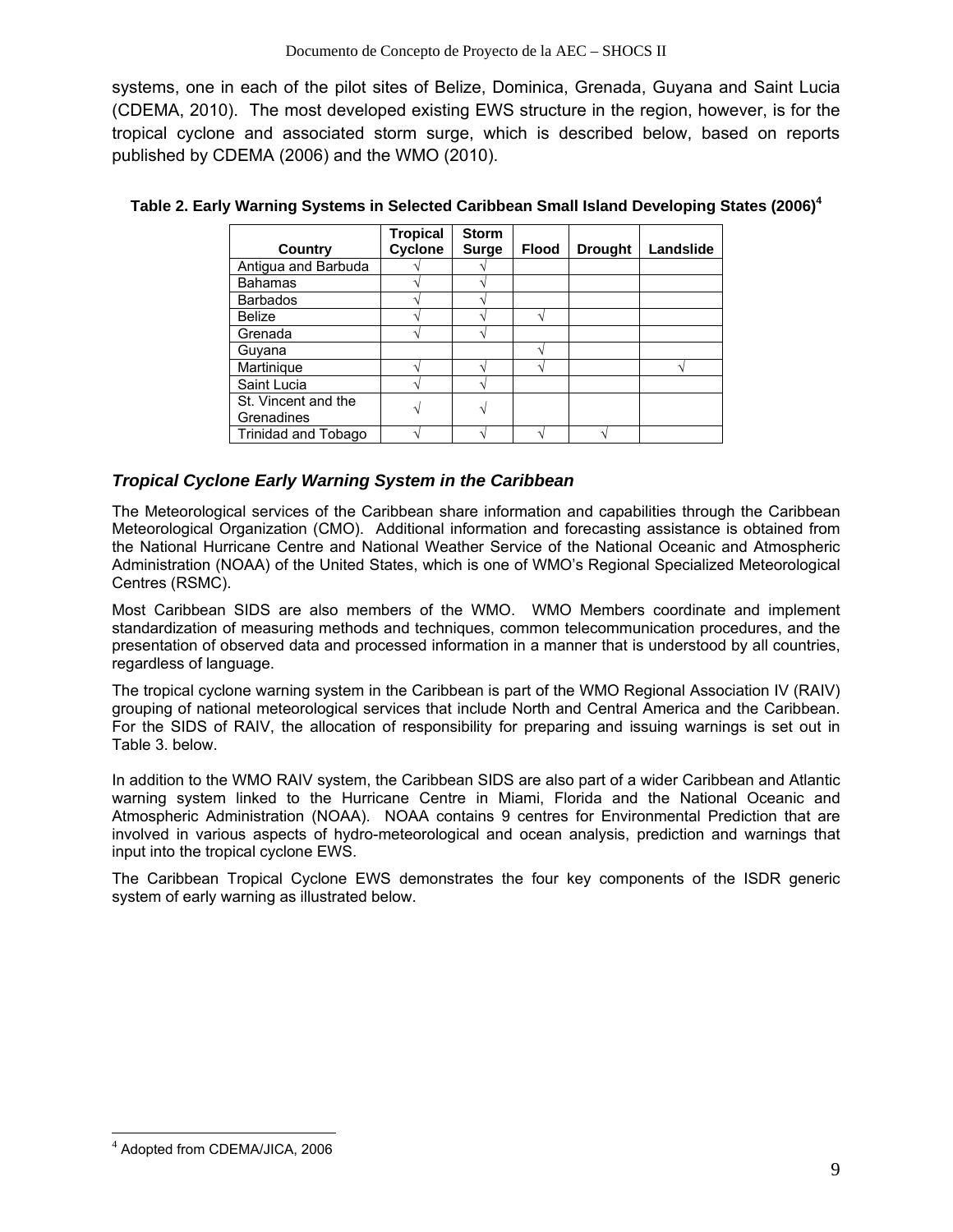| <b>SHOCS SIDS with</b><br><b>Weather Forecast</b><br>and Warning Offices | States and Areas of Responsibility for Forecasts and Warnings                                                            |
|--------------------------------------------------------------------------|--------------------------------------------------------------------------------------------------------------------------|
| Antigua and Barbuda                                                      | The islands and coastal waters of Antigua, Anguilla, Barbuda, British Virgin<br>Islands, Montserrat, Nevis and St. Kitts |
| <b>Bahamas</b>                                                           | The islands and coastal waters of the Bahamas, Turks and Caicos Islands                                                  |
| <b>Barbados</b>                                                          | The islands and coastal waters of Barbados, Dominica, St. Vincent and the<br>Grenadines                                  |
| Belize                                                                   | The islands, coastal waters and inland areas of Belize                                                                   |
| Cuba                                                                     | The islands, coastal waters and inland areas of Cuba                                                                     |
| Dominican Republic                                                       | The islands, coastal waters and inland areas of the Dominican Republic                                                   |
| Jamaica                                                                  | The coastal waters and islands of Jamaica                                                                                |
| Saint Lucia                                                              | The islands, coastal waters and inland areas of Saint Lucia                                                              |
| Trinidad and Tobago                                                      | The islands and coastal waters of Trinidad, Tobago, and Grenada and its<br>dependencies                                  |
| The United States                                                        | The United States has agreed to issue warnings for Haiti and its coastal waters                                          |
| Guyana                                                                   | These two countries are members of WMO Region III (South America). They                                                  |
| Suriname                                                                 | are responsible for warnings for their inland areas and coastal waters                                                   |

## *a. Observation, hazard detection, monitoring and forecasting*

.

The tropical cyclone EWS includes the collection and analysis of hydro-meteorological data on Atlantic cyclones and the transmission of related information through a network of collaborating countries in the Caribbean Basin. Data analysis and the generation of information are largely undertaken by the National Hurricane Center in Florida, USA. The technical components of the EWS include RADAR, satellites, reconnaissance aircrafts, surface observations and upper air conditions via rawindsonde devices. The observation and detection functions of the National Hurricane Center are supported by the Tropical Analysis and Forecast Branch (TFAB) which collects data pertaining to high seas and offshore waters forecasts, tropical weather discussions that explain the reasoning behind the analysis and forecast, and surface weather analyses and forecasts over the tropics (WMO, 2011b, CDEMA 2006).

## *b. Incorporation of risk information in emergency planning and warning messages*

Data generated through the afore-mentioned networks of components is analyzed and the information generated is communicated by the RSMC Miami – Hurricane Centre to the National Meteorological and Hydrological Services (NMHS) throughout collaborating Caribbean countries. The NMHS in turn, collaborate with the national Disaster Management Agencies (NMA) to issue bulletins, advisories, watches and warnings. Each of these categories of information indicates the increasing probability of impact from a cyclone. The information communicated by the NMHS triggers a response from the DMAs that activates the national mechanism for emergency management that comprises a network of government and non-government agencies that function at national, local and community levels.

## *c. Dissemination and Communication of risk information and early warnings*

In the majority of countries the responsibility for disseminating warning information lies with the NMHS. Some countries designate responsibilities to the DRM agency while in others the responsibility is shared between the NMHS and the DRM agency. The information that is communicated usually includes a range of hydro-meteorological data related to the generation, characteristics and movement of tropical cyclones. It includes: rainfall quantity and intensity, cloud pattern/height, wind direction and speed, humidity/temperature, and atmospheric pressure, as well as the likely impacts (e.g. of the winds, rainfall, flooding etc.) and the precautionary and preparatory measures to take including evacuation if deemed necessary. The information is issued via the mass media, facsimile and electronic mail. The mass media is generally used for warnings to the public while other modes are used for communication among relevant agencies that have a role to play in emergency response.

 $\overline{\phantom{a}}$  $<sup>5</sup>$ :Compiled from WMO, 2011a, CMO Resolution 1, CMC51, 2011</sup>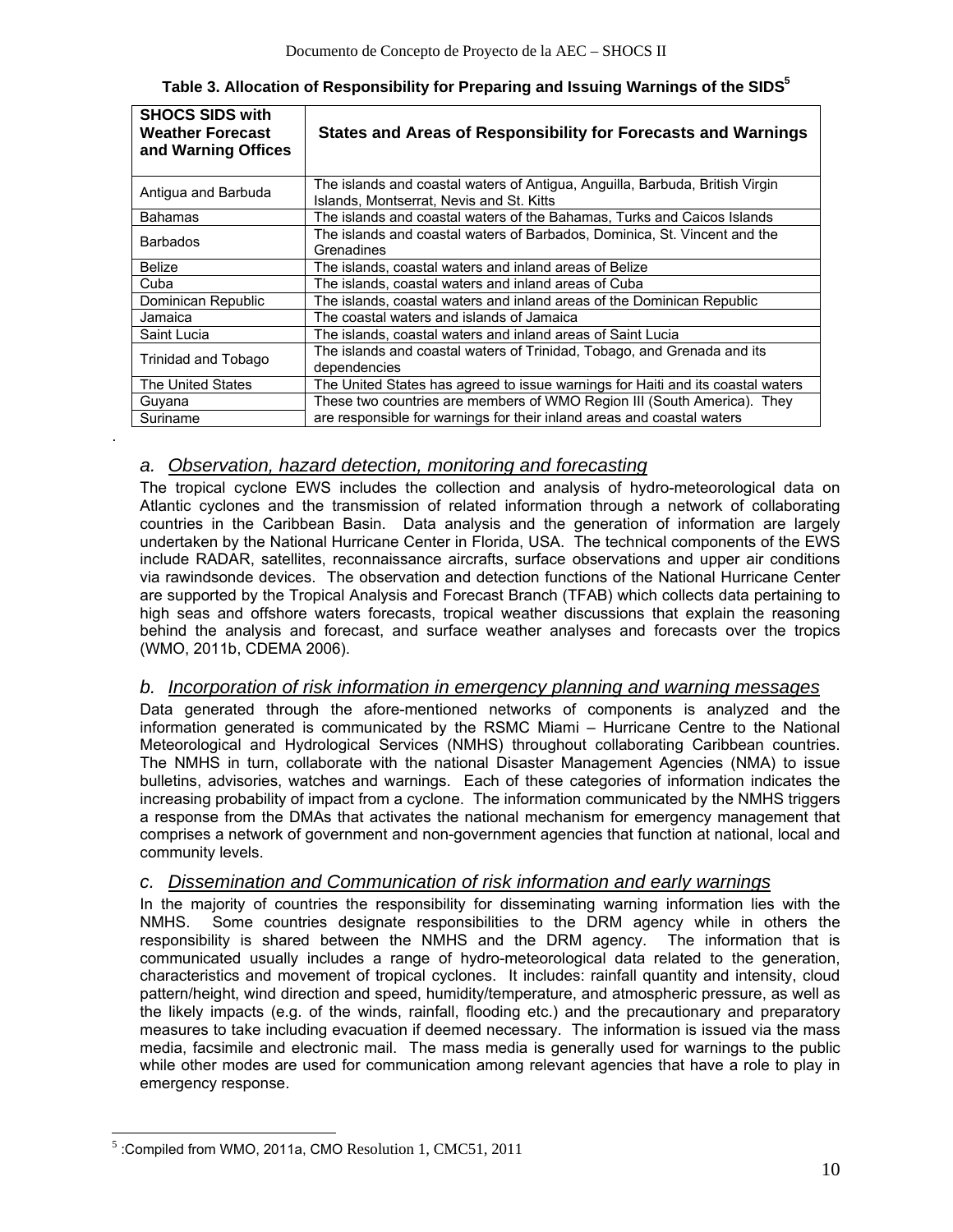#### *d. National and community level response to the early warnings*

While the specifics vary from country to country, among Caribbean SIDS the responsibility for coordinating national and community level response with the EWS lays with the disaster risk management (DRM) agency. The DRM agency is generally responsible for developing and implementing emergency management policies and plans and for activating these plans in the event of a likely emergency such as would be triggered through the EWS. Specific functions would comprise all elements of the disaster management cycle which include mitigation, preparedness, response and recovery at all levels of the society. In some countries a network of entities is activated at national and community levels and at different stages of the event once a warning or watch is received.



Figure 1. The Generic MHEWS and DRR process involving the four components a.-d. as explained in the text.

The Tropical Cyclone EWS is the longest existing EWS in the Caribbean region and its existence is supported by the coordinated services and products of a network of several regional organizations. Meteorological services are supported by such entities as the RSMC- Miami, CMO and CIMH which provide hydro-meteorological services while the disaster risk management agencies are supported by CDEMA.

#### 1.5. RESULTS OF THE SHOCS (PHASE I) PROJECT

In recognition of the vital impact that National Meteorological and Hydrological Services have on national economies and safety by providing data and products of benefit to a wide range of economic and social sectors as well as contributing to mitigating the impacts of natural disasters, the Finnish Government has during 2010-2012 undertaken the project: "Strengthening Hydro-meteorological Operations and Services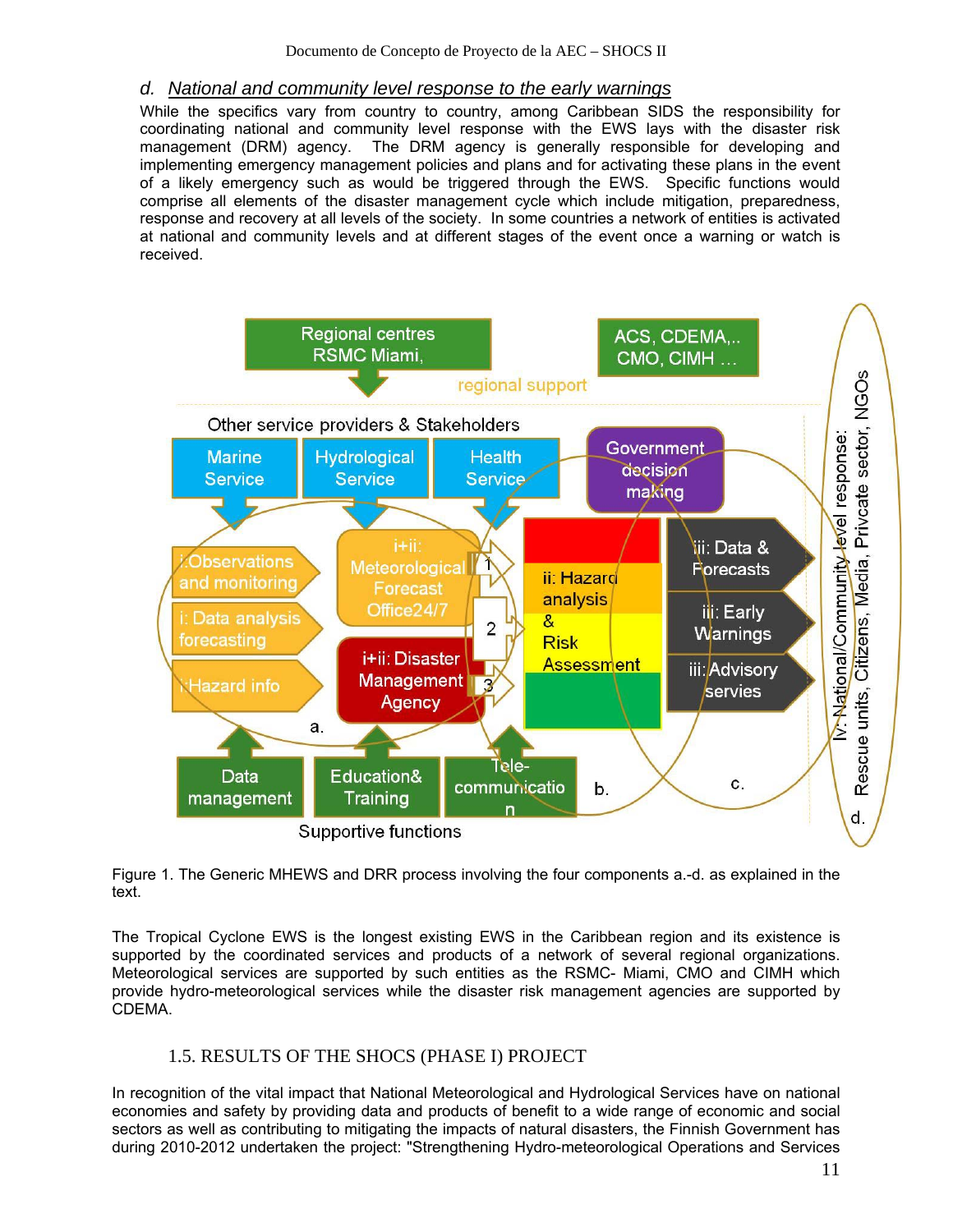in the Caribbean SIDS (SHOCS). The SHOCS project is part of the on-going interest of the Finnish Government in promoting sustainable development with a special emphasis on issues relating to the environment. It responds to the need of Caribbean countries to build their resilience to the impacts of hydro-meteorological hazards including the impacts of climate change. Key outcomes of this project are

- **Enhanced know-how on Multi-hazard Early Warning Systems and Disaster Risk Reduction. NMHSs and DMAs of the beneficiary SIDS were supported to participate in a few of the MHEWS- DRR related regional workshops and meetings in the Caribbean.**
- **Training to NMHSs Quality Managers for developing Quality Management Systems for the Aeronautical Services as required by ICAO to be in place by November 2012. Two inter-linked training workshops on QMS for Aeronautical Meteorological Services were organized in May and Dec 2011 with participation from altogether 21 Caribbean SIDS Meteorological Services/Offices. This training resulted in significant progress in completion of the QMS requirements.**
- **Capacity assessment on future needs of development of MHEWS and DRR. Assessment Missions to visit the 16 beneficiary SIDS were carried out in Dec 2011 – March 2012. Meetings, lasting 1-2 days, included presentations and interaction between invited representatives from the NMHS, DMA and related regional and local organizations to arrive a list of key priorities for development of the different elements of the MHEWS and DRR process, illustrated in Figure 1. The outcome of the**  assessment is available as country reports, mission reports and a Summary report<sup>6</sup>.

Recognized priorities for development based on result of the SHOCS assessment are listed in the Summary report as

- 1. The greatest priority for the region with respect to strengthening capacity for MHEWS and DRR is to build their **institutional capacity.** Ten (10) out of the sixteen (16) countries involved in the assessment prioritized this need and identified the main requirements as increased numbers of staff as well as more highly trained and professionally-trained staff working at the national, local and community levels, as well as the financial resources to build this capacity.
- 2. The second level of priority, also associated with institutional strengthening, is for the **methods and technical resources to enhance hazard detection, monitoring and forecasting.** This is needed particularly to increase the number of automatic weather stations (AWS) across the various countries, both for monitoring and to transmit meteorological data in real time. The technical resources needed refer also to high resolution numerical weather prediction (NWP) models and the associated software, to be used for monitoring, forecasting and transmitting data on conditions in localized areas. Countries that prioritized this need noted that existing models cannot capture information at the scale needed by small island states, which would enable them to identify occurrences such as heavy rainfall that results in flash flooding and landslides in hilly terrain.
- 3. The capacity for **communicating watches, warnings and advisories** was examined specifically as it relates to the consistency and clarity of warning messages and the extent to which they link risk information to the appropriate response actions that should be taken. This was the third most prioritized area and countries expressed the concern

 $\overline{\phantom{a}}$ 

 $6$  The reports can be accessed at http://www.acs-aec.org (effective ca. Nov 15<sup>th</sup> 2012)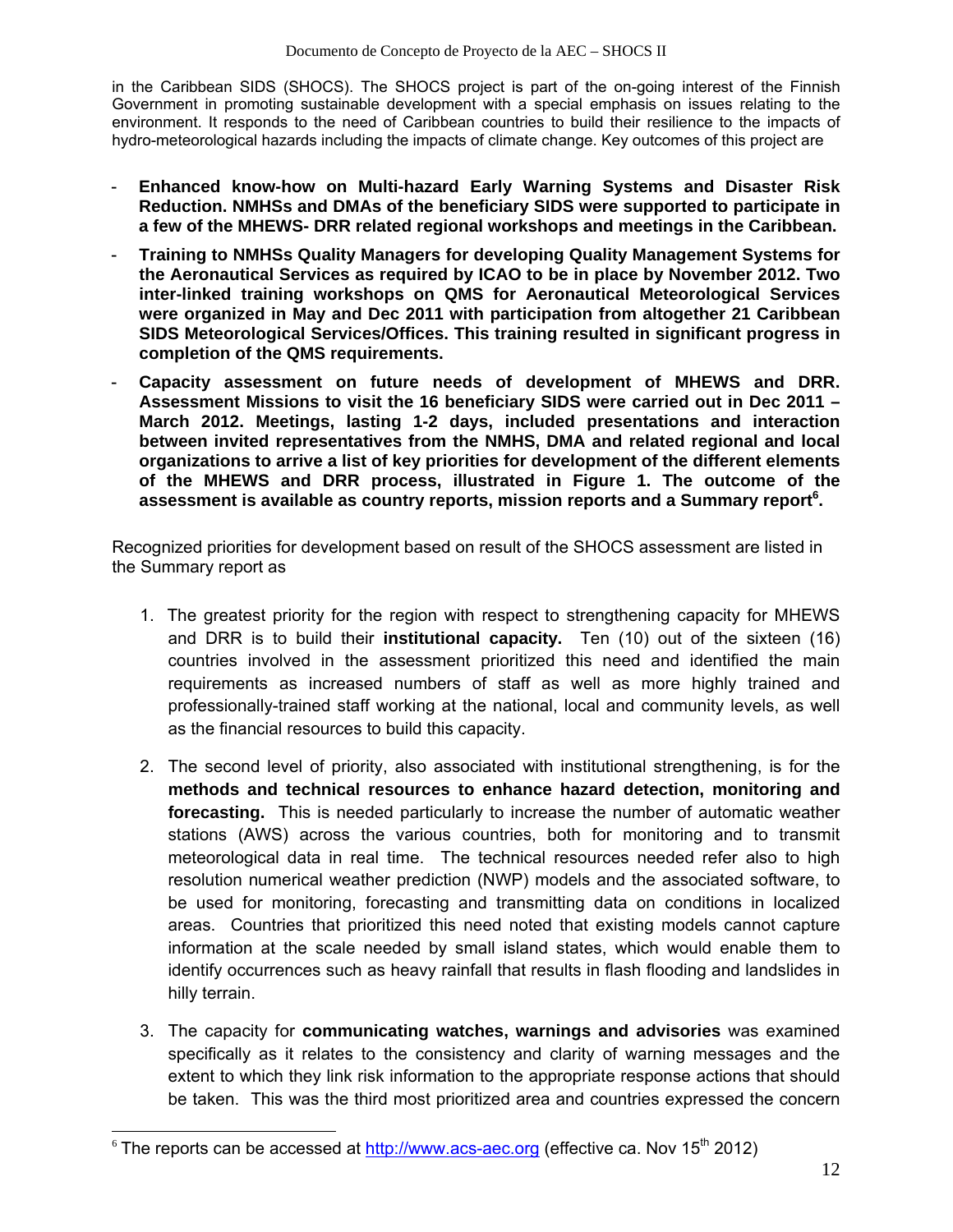that messages need to be delivered in a language that is understood by the people. This means that they must relate to all populations including the language of indigenous peoples, remote communities, and the general public. Many Caribbean countries, for example, are popular tourist destinations and it was observed that the languages of the non-English speaking source areas of tourists (for example, German, French and Spanish) would be helpful in advising tourists on the appropriate response in emergency situations.

- 4. The fourth priority area was **political recognition and legislation for MHEWS and DRR**, specifically for those countries which had not yet done so to develop legislation that clearly identifies those agencies that must be involved in MHEWS and DRR, and defined their respective roles and responsibilities. Some countries have already drafted the legislation and therefore needed to revisit the draft to ensure that the relevant aspects of MHEWS and DRR are included. Finally, several countries that already have legislation saw the need to revise to include important aspects that were not considered at the time the legislation was developed.
- 5. **Training in basic skills in meteorology and disaster management** (risk awareness communicating with the media, risk assessment) was the fifth level of priority noted by countries. In this category the main needs are for training in the use of modern technologies available in the hydrological and meteorological sciences, and training of meteorological and disaster management personnel in communicating early warning information between the agencies and to both the media the general public.
- 6. Finally, at the sixth level of priority is the need to **enhance the methods and techniques used in disseminating watches, warnings and advisories**. This area relates to the instruments, technologies and physical resources available to meteorological and disaster management personnel to disseminate information in a timely manner.

#### **B. OBJECTIVES**

#### .1Project overall objective

**Caribbean societies are better prepared, able to manage risks related to severe weather and hydro-meteorological hazards. Societies have also attained stronger resilience on adverse impacts of climate and long term natural hazards.**

.2Project specific objective(s)

- Hydro-meteorological information and products will be better available for decision makers and the general public.
- Meteorologists and Disaster Managers will have improved tools for handling and delivering information on extreme hydro-meteorological phenomena.
- Information on slowly developing hazards, climate anomalies and climate change will be better demonstrated in the

.3Expected results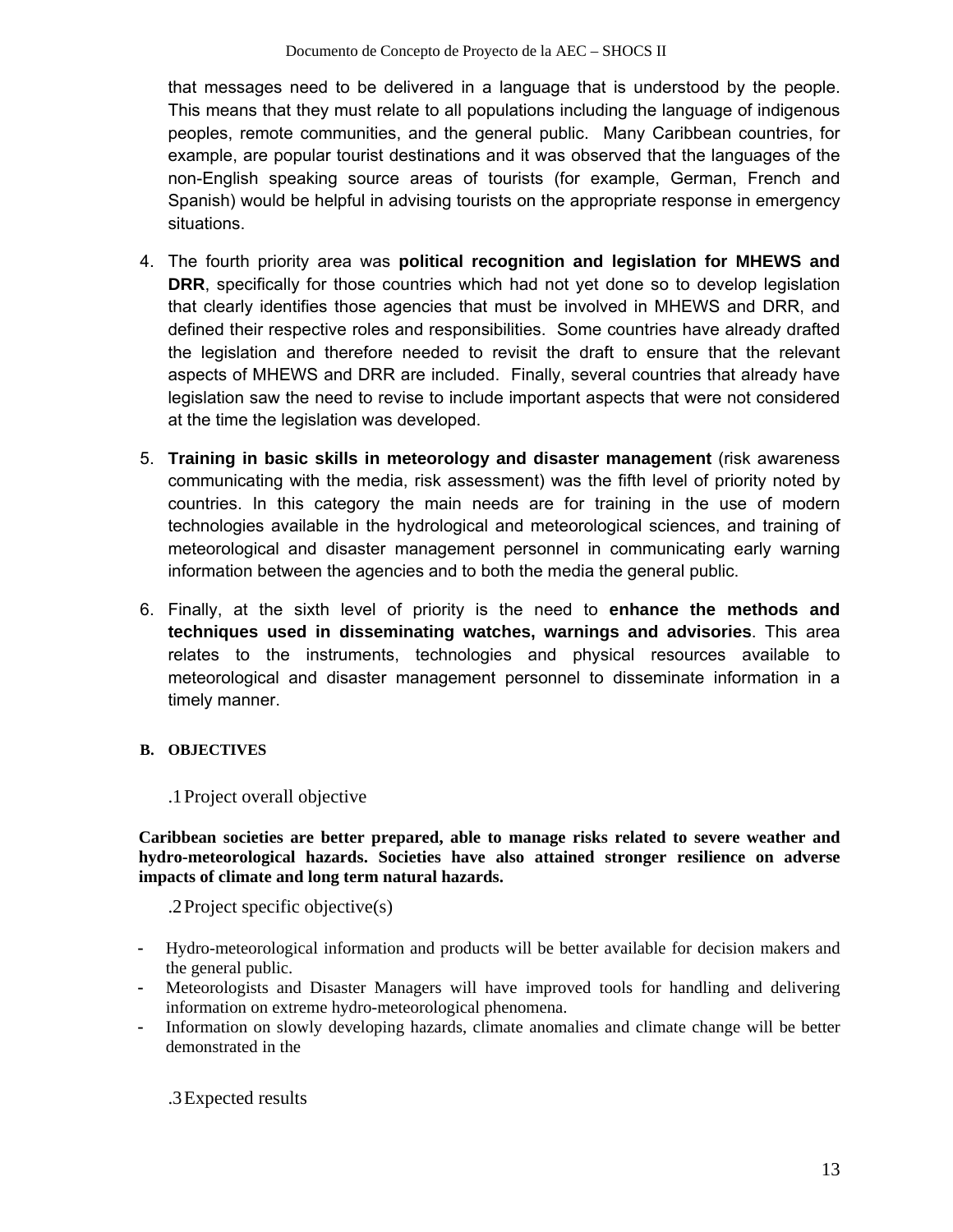- Improved capacity of NMHSs to operate the weather observation network and handling hydrometeorological information
- Improved Institutional Governance and Early Warnings services to the society
- Enhanced tools for Climate monitoring and services;

#### **C. STAKEHOLDERS**

The broad 'audience' of the project is the NMHSs and the Civil Protection Agencies of the ASC member states in the Greater Caribbean. Representatives of all of the 25 member states and the 4 associated members can take part in the capacity building activities. The 25 countries are:

Antigua & Barbuda, Bahamas, Barbados, Belize, Cuba, Colombia, Costa Rica, Dominica, Dominican Republic, El Salvador, Grenada, Guatemala, Guyana, Haiti, Honduras, Jamaica, Mexico, Nicaragua, Panama, St. Kitts & Nevis, Saint Lucia, St. Vincent & The Grenadines, Suriname, Trinidad and Tobago and Venezuela.

Sixteen of the members are selected as direct beneficiaries and will be given a special focus in the project (Table 1). The 16 countries are:

Antigua & Barbuda, Bahamas, Barbados, Belize, Cuba, Dominica, Dominican Republic, Grenada, Guyana, Haiti, Jamaica, St. Kitts & Nevis, Saint Lucia, St. Vincent & The Grenadines, Suriname and Trinidad and Tobago.



The local stakeholders are the various organizations within the SIDS involved with MHEWS and DRR, such as Rescue units, NGO's, schools, women's groups and community focal points.

At the regional level project stakeholders include the international and regional organizations in the Caribbean, namely the WMO secretariat and the WMO Regional Association IV, the Caribbean Meteorological Organization (CMO), the Caribbean Disaster Emergency Management Agency (CDEMA) and the Caribbean Institute for Meteorology and Hydrology (CIMH); the NMHSs from outside the Caribbean contributing to capacity building in the region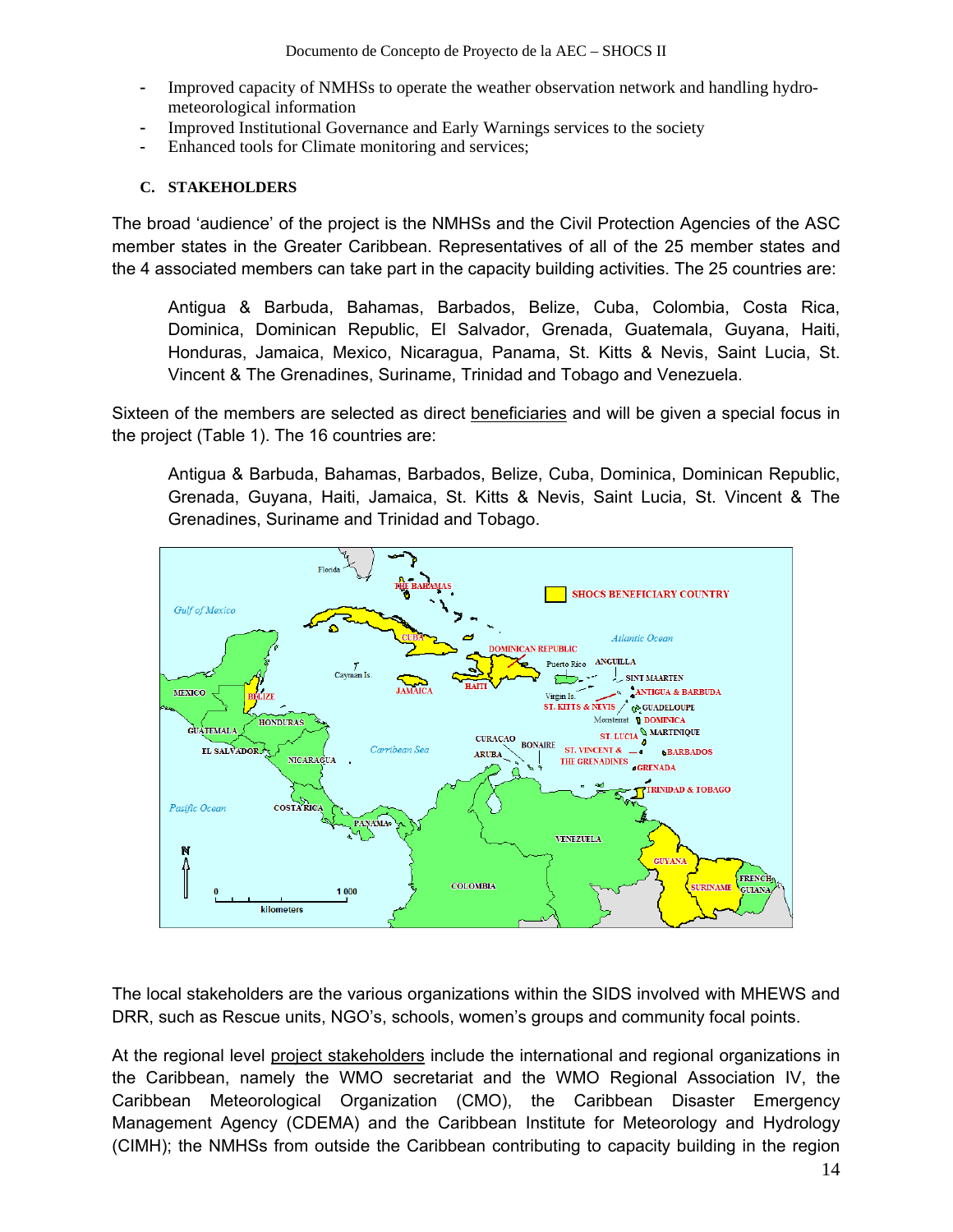and others as recognized. Close contact and cooperation in joint activities will be maintained with these organizations both at sub-national, national and regional levels (see also Appendix I).

Participating institutions

| Name of institution: Finnish Meteorological Institute (FMI)                            |                                |                                                                   |  |                               |
|----------------------------------------------------------------------------------------|--------------------------------|-------------------------------------------------------------------|--|-------------------------------|
| Name and last name of legal representative: Petteri Taalas                             |                                |                                                                   |  |                               |
| <b>Address:</b> Erik Palménin aukio 1, P.O. BOX 503, FI-00101<br><b>City: HELSINKI</b> |                                |                                                                   |  |                               |
| <b>Country: FINLAND</b>                                                                |                                |                                                                   |  |                               |
| $\frac{\text{Tel:}}{+358\ 29\ 539}$<br>1000                                            | <b>Fax:</b><br>$+358295394129$ | <b>Email:</b><br>$\langle$ firstname>. $\langle$ lastname>@fmi.fi |  | Website:<br>http://www.fmi.fi |

| Name of institution: Finnish Meteorological Institute (FMI) |                                                                                        |                                                                   |  |                               |  |  |
|-------------------------------------------------------------|----------------------------------------------------------------------------------------|-------------------------------------------------------------------|--|-------------------------------|--|--|
| Name and last name of legal representative: Petteri Taalas  |                                                                                        |                                                                   |  |                               |  |  |
|                                                             | <b>Address:</b> Erik Palménin aukio 1, P.O. BOX 503, FI-00101<br><b>City: HELSINKI</b> |                                                                   |  |                               |  |  |
| <b>Country: FINLAND</b>                                     |                                                                                        |                                                                   |  |                               |  |  |
| $Tel:+358 29 539$<br>1000                                   | <b>Fax:</b><br>+358 29 539 4129                                                        | <b>Email:</b><br>$\langle$ firstname>. $\langle$ lastname>@fmi.fi |  | Website:<br>http://www.fmi.fi |  |  |

#### **D. BENEFITS, RISKS AND SUSTAINABILITY**

#### .4Benefits

The project aims at contributing to all four components of the MHEWS process: by improving capability to monitor and assess hazard situations, by providing new tools for issuing and delivering alerts and warnings on timely manner in language understood by citizens, by building seamless cooperation with the institutes an agencies involved and by providing tools to reach and inform the citizen being threatened of the hazard.

Benefits can be expected in all sectors of the Societies of the Caribbean. Several assessments and studies have shown that the economic benefit through an overall enhancement of the MHEWS and DRR process can be at least five fold compared to the investment on development. Savings are obtained because local communities are better informed on risks associated with severe weather and perform corresponding protective measures. In individual countries, for example in Cuba, the intensification of media communications by meteorologists and leaders prior and during hurricane threat has diminished casualties during recent hazard episodes.

.5 Critical risks and Sustainability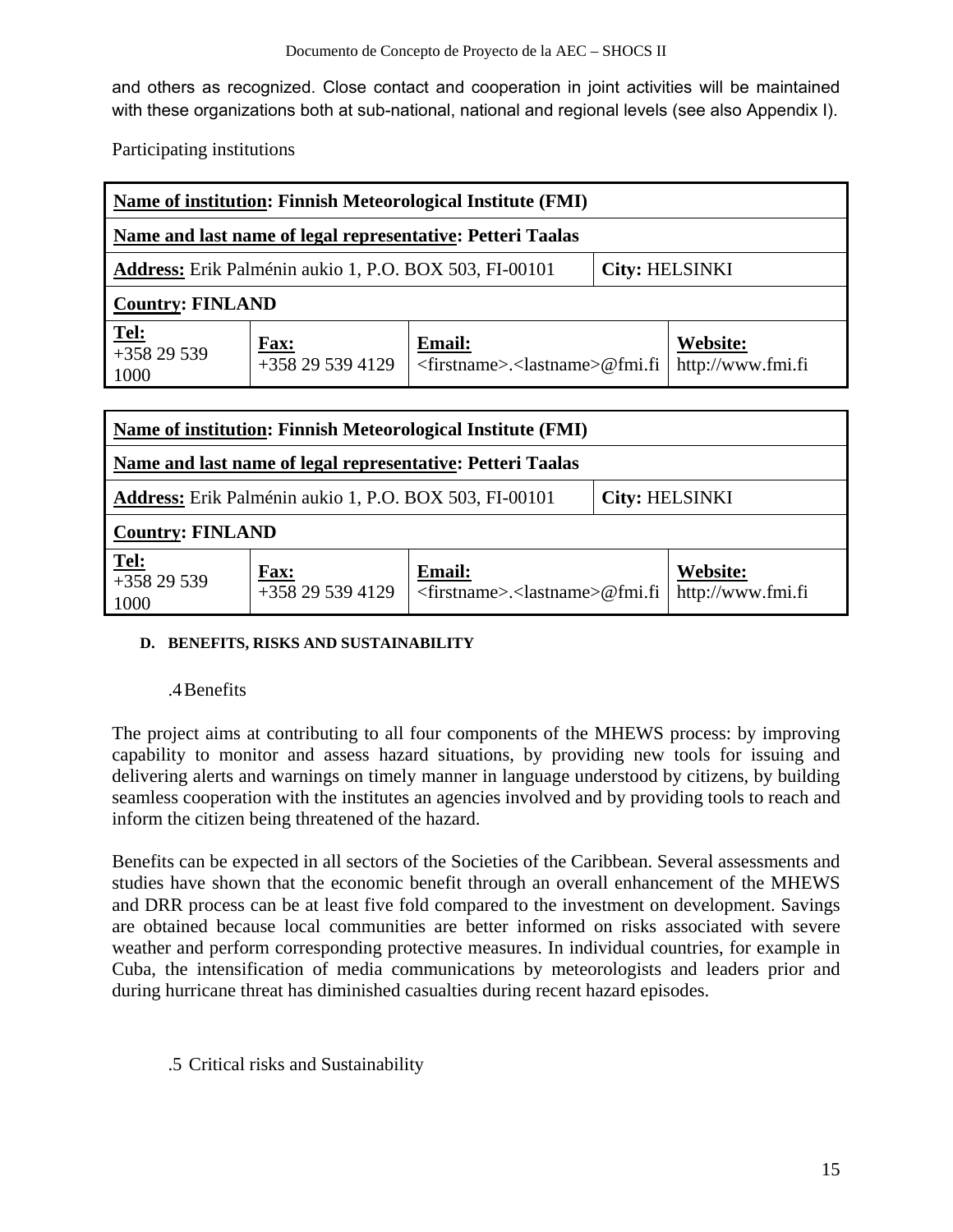Potential Risk categories relevant to this project can be listed as: 'Financial', 'Human', 'Logistical', 'Organizational' and a more generally 'Force Major'. The scale of Risk Rating is defined here as from 1 to 5, where 1 indicates very low risk and 5 very high risk.

| <b>Critical Risks</b>                                                                                                                                                                                                                                          | <b>Risk</b><br><b>Rating</b>     | <b>Risk Mitigation Measures</b>                                                                                                                                                                                                                                              |
|----------------------------------------------------------------------------------------------------------------------------------------------------------------------------------------------------------------------------------------------------------------|----------------------------------|------------------------------------------------------------------------------------------------------------------------------------------------------------------------------------------------------------------------------------------------------------------------------|
| Financial<br>Situations<br>(e.g. cancellations)<br>of<br>reservations for various reasons, higher<br>than expected investment costs) leading to<br>unintentional spending of project funds<br>leading to cancellation of some planned<br>investments or tasks: | $\overline{3}$                   | Careful management of the tender<br>process<br>Organize majority of workshops and<br>meeting outside the hurricane season                                                                                                                                                    |
| Human<br>Rotation of experts during the course of<br>the project leading to delays, information<br>breaks etc.                                                                                                                                                 | $\overline{4}$                   | - Nomination of subsitutes that are on<br>'stand by' and informed                                                                                                                                                                                                            |
| Logistical<br>- Unexpected delays in the acquiring of<br>instruments, hardware and software<br>Availability of experts and/or trainees for<br>events scheduled                                                                                                 | $\overline{3}$<br>$\overline{4}$ | - The tender and purchase process of<br>items is initiated as early as possible<br>after the project start<br>- Set priority high, plan well in advance,<br>motivate<br>by<br>good<br>practices<br>(organization etc.), monitor satisfaction,<br>use substitutes (see above) |
| Organizational<br>Competition between donors or projects<br>leading to block outs etc.                                                                                                                                                                         | $\overline{2}$                   | - Keeping stakeholders well informed<br>and promoting co-operation.                                                                                                                                                                                                          |
| Force major<br>Personal issues (illness etc.) preventing<br>participation in project work                                                                                                                                                                      | $\overline{3}$                   | - Nominate<br>substitutes,<br>keep<br>them<br>informed.                                                                                                                                                                                                                      |

Building sustainability is inherent in the Project. No methods, Instruments, hardware and software are acquired without providing appropriate training on their use. In case of products that are new to the Project members and beneficiaries, such as the TV presentation software, training is included in the tender and will be acquired from the instrument provider. In developing new solutions, tools and products the project beneficiaries will participate and contribute in the in planning, execution and testing phases. Users of the services and products, particularly from the Caribbean SIDS local communities, are invited to participate in the innovation process by promoting unbiased participation from genders, as well as different age and social groups.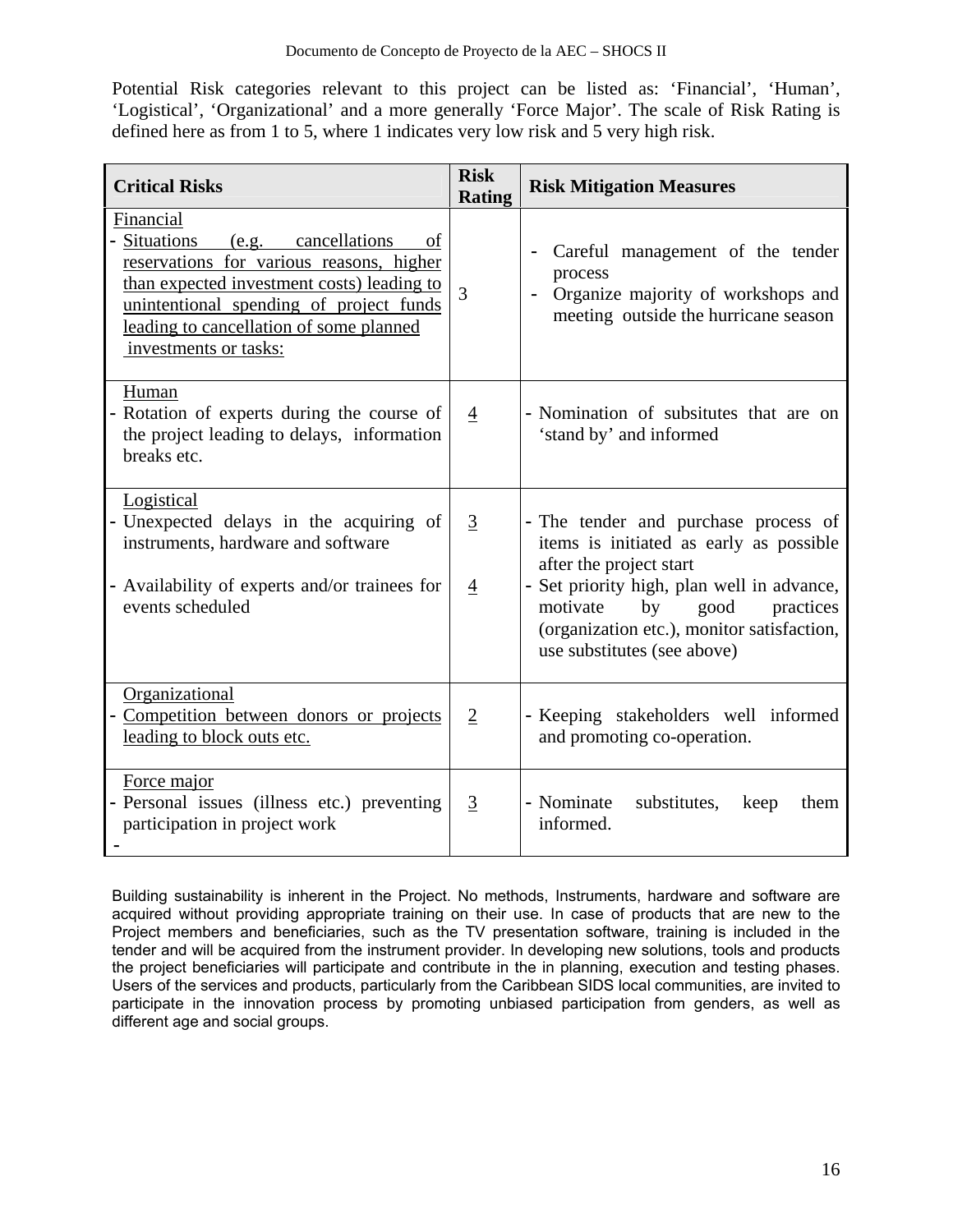## - **PROJECT IMPLEMENTATION**

#### **A. COMPONENTS AND ACTIVITIES**

#### **Result 1: Improved operational capacity of the Caribbean SIDS weather and climate services**

#### Indicators for this result are

- **Number of Existing Automatic Weather Stations (AWS) restored into operation**
- **Increase in volume of hydro-meteorological observational data shared regionally**
- **New tools adopted at Service Offices for analyzing observational and forecast hydro-meteorological data**
- **Popularity of NMHS web sites**
- **New hydro-meteorological and climate service products implemented**
- **Common methods and products agreed and implemented to communicate weather and climate related risks**

#### Sources for verification of this result are

- o Project, CMO and WMO-RAIV reports
- o NMHSs, DMA institutional reports
- o Volume of data in regional data base
- o Statistics on quality and availability of data regionally
- o Number of staff trained
- o Number of users at NMHS web-sites
- o User satisfaction

## **Result 2. Improved capacity of NMHSs and DMAs for the governance of the early warning and DRR process**

#### Indicators for this result are

- **Increase in the degree of Completion of the QMSs at Institutes**
- **Tools adopted at Institutes to enhance Result Based Management**
- **Auditing of the QMSs by rotation of trained auditors is initiated**
- **A virtual service on climate information is in use and assessed by the Caribbean communities**
- **Improved skills attained on presentation and communication of risks related to weather hazards**

Sources for verification of this result are

o Project, CMO and WMO-RAIV reports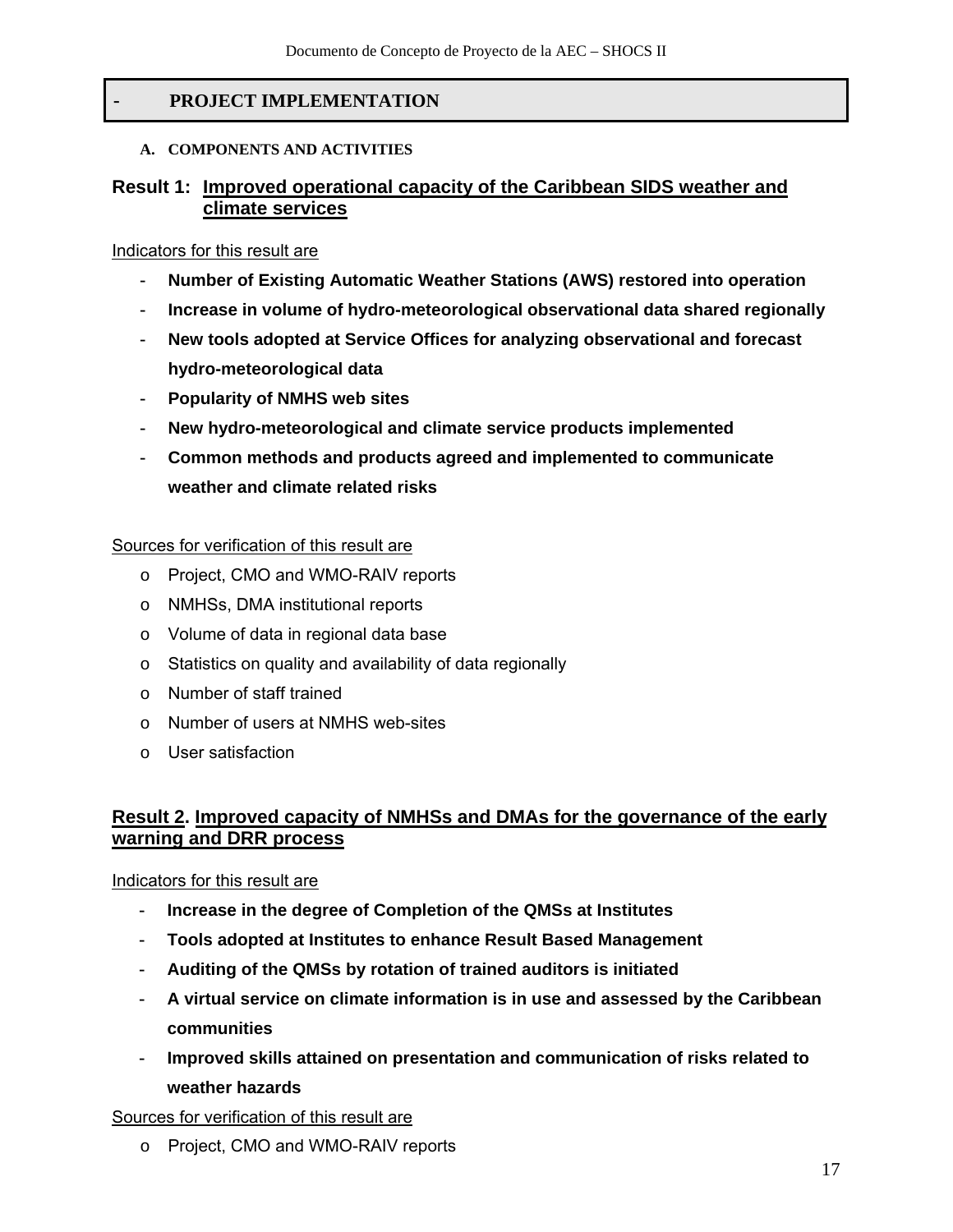- o NMHSs, DMA institutional reports
- o Number of auditors trained
- o Climate service user feedback and satisfaction
- o Number of presenters of weather hazards trained
- o Feedback from local communities
	- .1Listing of activities

The following activities and inputs have been specified to obtain the results.

## **RESULT 1: IMPROVED OPERATIONAL CAPACITY OF THE CARIBBEAN SIDS WEATHER AND CLIMATE SERVICES**

The Activities within this result component aim at improving the overall technical and methodological capacity of weather services of the SIDS Meteorological Services/Offices. Main focus will be on enhancing the reliability and timeliness of data delivery from existing Automated Weather Stations (AWS) and access to other available observational data to better support monitoring of rapidly moving and developing tropical cyclones and hurricanes. Attention will be given also on data sustainability so that the observation data can better serve analyses of slowly developing and climate risks. Also new AWSs can be purchased for selected locations, based on expressed needs, e.g. to improve monitoring of coastal conditions or flood prone watersheds. The acquirement of instruments will typically involve a tender procedure which is included in the Activities of this Result component. Staff responsible of operations and maintenance with the accrued instruments will be instruments The investments will be complemented by training given by the project experts to local staff on proper maintenance and continuous 24/7 operation. Project experts from FMI and CIMH work in cooperation to execute the activities listed below.

#### **Activity 1.1** *Training and consulting for improved maintenance and rehabilitation of selected weather observation stations*

Most weather stations in the Caribbean that report regularly to WMO data centers are manually operated and form a so called Regional Basic Synoptic Network (RBSN). The frequency of observations of these stations, when located at the airports is typically 1 hour and elsewhere 3 hours. For monitoring of rapidly moving or developing severe weather systems, such as tropical storms and hurricanes, a recording frequency of as high as every 10 min is desirable. For this purpose Automated Weather Stations with online and real-time reporting capability are most appropriate.

To improve the monitoring of severe weather phenomena several projects have donated Automated Weather Stations to the Caribbean Islands during the past years, but only a portion of them have remained in function and are delivering high quality data continuously. The causes of station malfunctions or inoperability are many fold; for example, the humid environment and maritime air in the Caribbean cause corrosion on the station hardware. Other causes can be related e.g. to lack of resources (trained staff and/or funding) to rehabilitate the systems.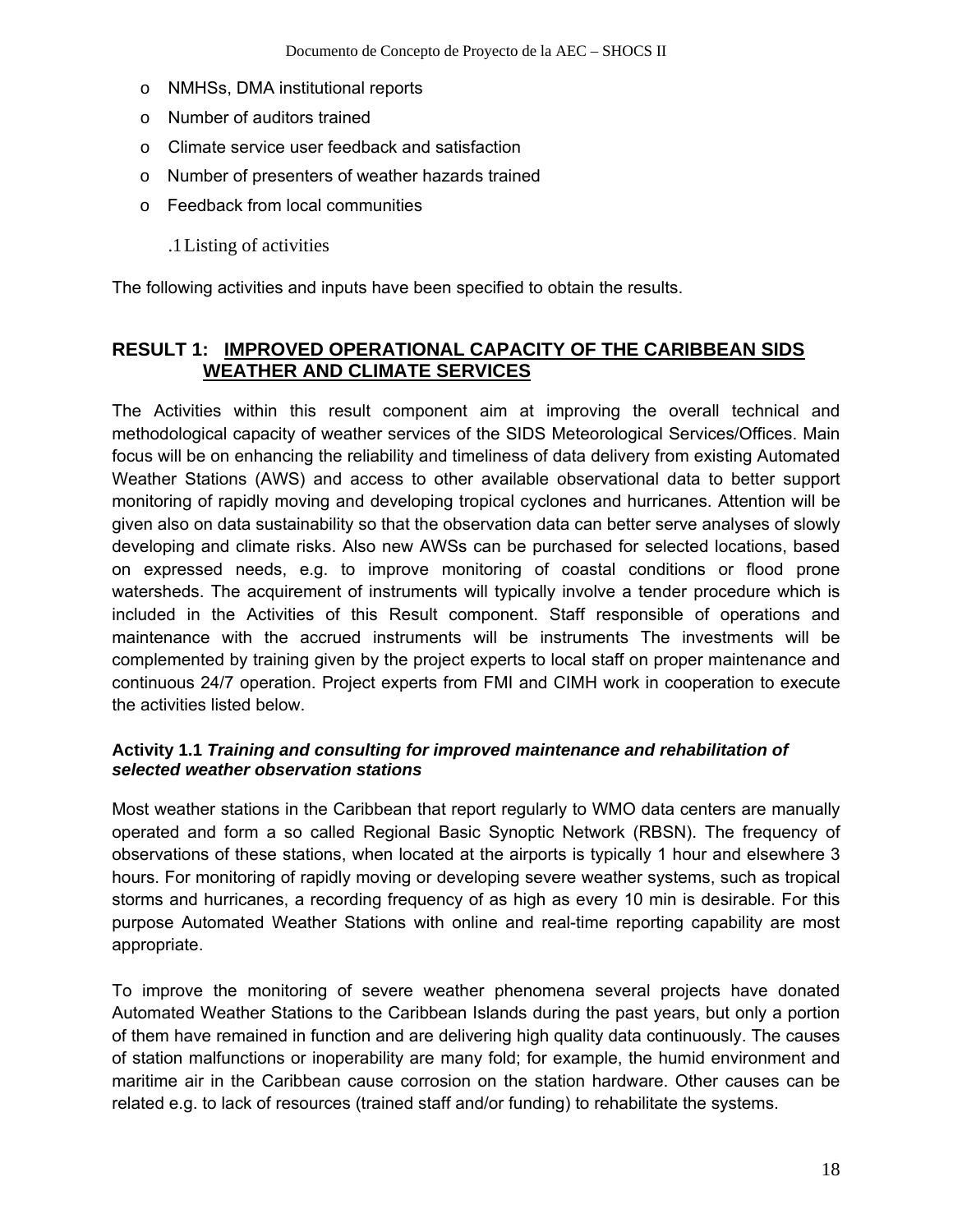In this Activity the technicians from CIMH and FMI, together with the local technicians at the SIDS NMHS will form a team to carry out on-site maintenance and rehabilitation work as recognized necessary to make the exstiting AWSs in full operation. The Project will provide also on-site training as necessary, acquire spare parts for the stations and solve data communication issues. For remote sites the ownership of communities on the weather stations will be promoted by providing training on maintenance operations to local volunteers.

Also new AWSs, equipped with regular components such as sensors to measure: wind speed and direction, temperature, relative humidity, air pressure and precipitation intensity, will be delivered to selected SIDS based on expressed needs and availability of project funds. Special types of AWSs can be also configured depending on the role of the stations: e.g. the AWS can be configured for coastal/marine conditions with capacity to measure sea level and wave height, or if placed in a water-shed area to measure lake/river height. At sites near the sea, under very the saline conditions, the components of the AWS and the installation technique can be selected such as to obtain best possible resistance to corrosion.

During their visits to the SIDS meteorological offices, CIMH and FMI technicians will give further training on procedures to sustain high performance of the AWSs, such as:

- Help assembling new AWSs at the selected sites
- Maintenance and on-site calibration of AWSs
- Finding optimal technical solutions for data retrieval and storage.
- Demonstrating and Creating automated and manual QA/QC monitoring procedures for AWS data
- Consulting on the purchasing procedures for sensors and rotation of sensors for calibration at CIMH

## **Inputs**

| $L$ <i>Aperto contributing to this ricit <math>\pi</math>, are:</i> |                                              |                      |
|---------------------------------------------------------------------|----------------------------------------------|----------------------|
| Title                                                               | <b>Tasks</b>                                 | Proposed Agency      |
| Project Manager                                                     | Coordination                                 | <b>FMI</b>           |
| Purchase Officer                                                    | Manage tendering and purchase of equipment   | <b>FMI</b>           |
| AWS technician1                                                     | Training and consulting on AWS installations | <b>FMI</b>           |
|                                                                     | and maintenance                              |                      |
| AWS technician2                                                     | Training and consulting on AWS data          | <b>FMI</b>           |
|                                                                     | transfer, storage and quality management     |                      |
| AWS technician3                                                     | Training and consulting on AWS installations | <b>CIMH</b>          |
|                                                                     | and maintenance                              |                      |
| AWS technician4                                                     | Training and consulting on AWS data          | <b>CIMH</b>          |
|                                                                     | transfer, storage and quality management     |                      |
| SIDS AWS technicians                                                | Cooperate                                    | <b>Selected SIDS</b> |

Experts contributing to this Activity are:

#### Work plan:

Number of Institutes involved is eight (8): Four (4) missions by one FMI and one CIMH technicians at a time visiting two Institutes per mission

Approximately eight SIDSs/NMHSs (Institutes) can be included as beneficiaries of this Activity. FMI and CIMH technicians work as pairs to perform maximum one week missions to each SIDS. Prior to the missions, the Project technicians consult remotely with the Institutes at each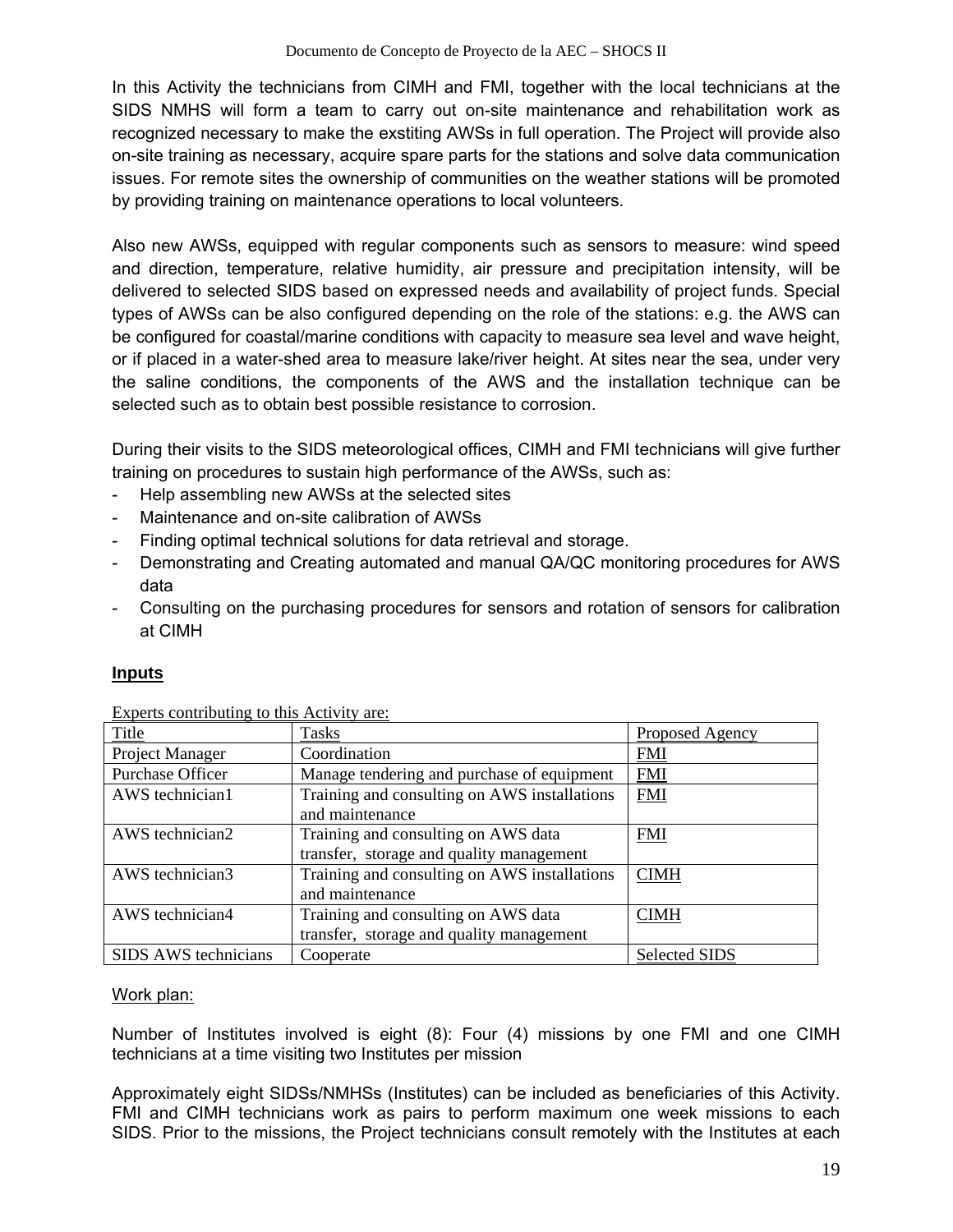SIDS to decide on the investments, installation and training needed to achieve the targeted results. The needs for investments are communicated to PM and Purchase Officer to start the tender process (if required). Missions can start after all investments have been delivered to the Institutes.

Reserved resources for capacity building:

| <b>Activity</b>                           | <b>Project Member</b>  | <b>Cost Element</b> | Days/Travels   |
|-------------------------------------------|------------------------|---------------------|----------------|
| A1.1 Training on solutions to improve AWS | <b>CIMH Technician</b> | A5. Travels         | 8              |
| performance and to mobilize observational |                        | A6. Accommodation   | 56             |
| data regionally                           |                        | A7. Allowances      | 56             |
|                                           | FMI Technician         | A1. Work            | 56             |
|                                           |                        | A2. Travels         | 8 <sup>1</sup> |
|                                           |                        | A3. Accommodation   | 112            |
|                                           |                        | A4. Allowances      | 112            |
|                                           | FMI PM                 | A1. Work            |                |
|                                           | FMI Purchase Officer   | A1. Work            |                |

Reserved resources for investment:

l

| <b>Function</b>       | Item                        | <b>Sites</b> | CostItem             | Unit Cost Qty |                 | <b>Qty Total</b> |        | Total cost |
|-----------------------|-----------------------------|--------------|----------------------|---------------|-----------------|------------------|--------|------------|
| Tender                | FMI PM                      |              | 1 A1. Work           | 845           |                 |                  | 7 days | 5 915 €    |
| Tender                | <b>FMI Purchase Officer</b> |              | 1 A1. Work           | 540           |                 |                  | 7 days | 3780€      |
| <b>AWS</b> components |                             |              | 1IC. Fixed Assets    | 10000         | 10 <sup>1</sup> | 10 <sup>1</sup>  |        | 100 000 €  |
| lCustoms              |                             |              | 0.15 C. Fixed Assets | 10000         | 10 <sup>1</sup> | 1.5              |        | 15 000 €   |
|                       |                             |              |                      |               |                 |                  | Total  | 124 695 €  |

#### **Activity 1.2.** *Implementation of forecasting tools and production systems at selected NMHSs*

This activity aims at introducing technical tools and to provide training to meteorologists and IT technicians to enhance capacity of the duty meteorologists in their 24/7 duty work analyzing the weather situation and delivering forecasts, alerts and warnings and related information. New methods introduced aim at analyze hydro-meteorological conditions, prepare weather forecasts, climate outlooks and issue warnings in a coherent way between SIDS offices. The tools introduced would also allow for automated (or IT assisted) generation of service products, e.g. web pages, and in this way make the work more productive especially under severe weather conditions.

The SmartMet technology, developed at FMI, will be offered as a solution at selected service offices to collate, view, analyze and interpret meteorological data. Sources of information are any data with geographical coordinates and time information, such as surface observational data, weather soundings, weather radar data, satellite data and numerical weather forecasts from different models. The data archive is a real time relation data base for data covering the specified geographical region and a time period of a couple of weeks backwards and about two weeks forward in time<sup>7</sup>.

Two types of installations of the SmartMet system are proposed: At a 'Main site' presently used e.g. in Trinidad&Tobago and Jamaica Meteorological Services, the data collection is tailored to integrate all available hydro-meteorological and associated data into a dedicated data base to

 $<sup>7</sup>$  Note: SmartMet is a tool specifically developed for a duty meteorologist to analyze data and to prepare service</sup> products, and is thus complementary to the DEWETRA system also being introduced to NMHSS and the DMAs.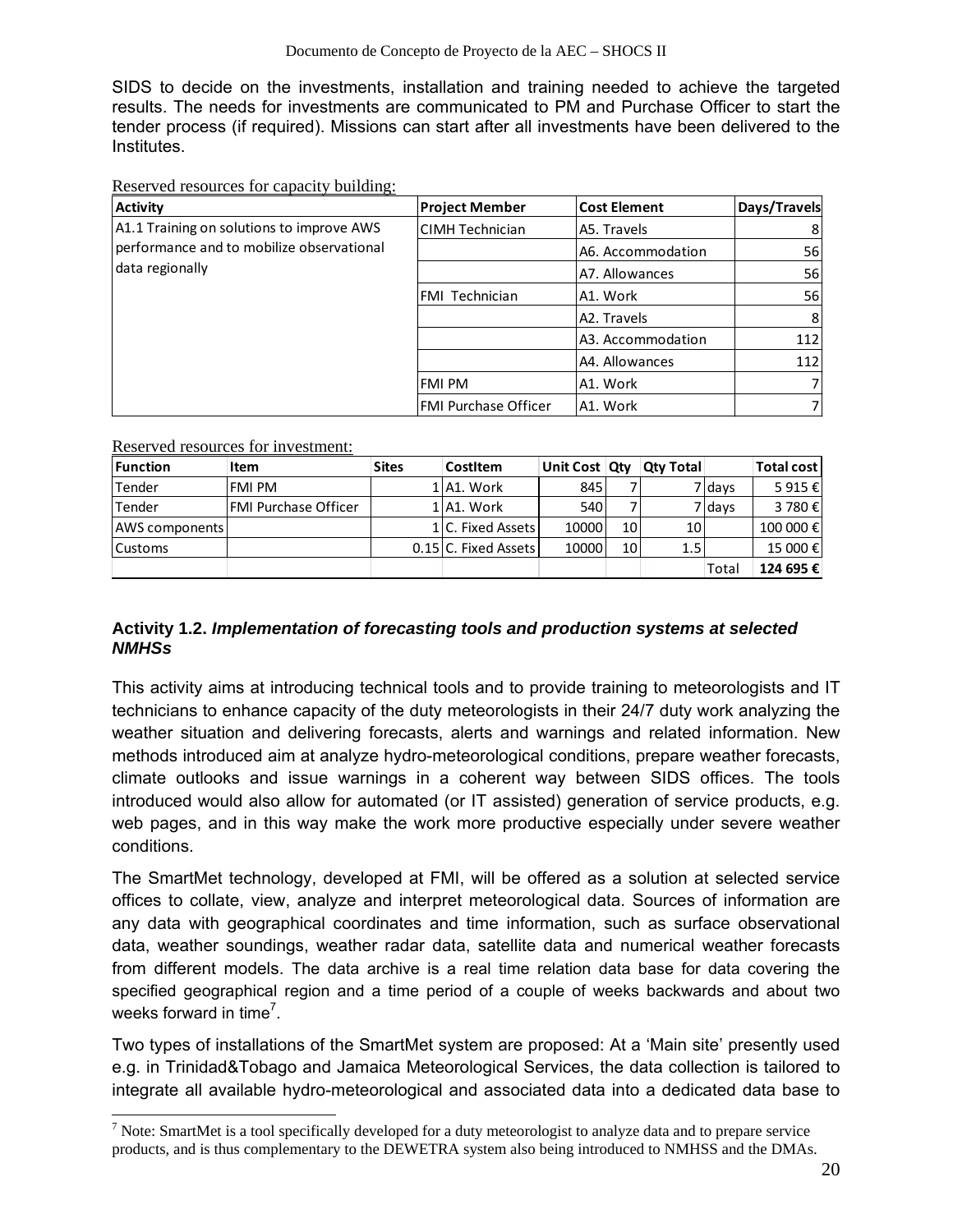allow for interactive post-processing with the inbuilt tools<sup>8</sup>. The Main site database can be continuously mirrored to 'Remote Sites' at selected SIDS offices (tbd), where the same data can then be viewed interactively and used to produce localised products. The requirements for the remote user offices are: at least 1MB bandwidth to the Main site and enough technical staff capable to maintain the system operative at all times.

To keep the SmartMet sites operative on a 24/7 basis, IT technicians need dedicated training and a back-up server and power generator is required. The configuration and maintenance of the remote SmartMet server is less demanding as no other data I/O operations than the mirroring are required. To make full benefit of the system, meteorologists need at least two weeks of training and daily self practice for a longer period to familiarize with the system.

#### **Inputs:**

The number of Institutes involved is seven (7). Four (4) missions will be executed by a pair of FMI & CIMH technicians will visit two Institutes per mission.

In this Project one new SmartMet Main site and a maximum of 6 new Remote sites can be established at selected SIDS. The existing SmartMet installations in Trinidad and Tobago and Jamaica that were rehabilitated through ICI projects in 2011 can be used as another Main site and/or as a back-up site. The location of the new Main site should be selected based on the extent of 24/7 service responsibilities of the forecast office and the level of training/experience of forecasters and technicians. Also the existing or planned data processing configurations should be taken into account and benefited as much as possible. The selection of the sites of installation is subject to further discussion and final decision amongst the SIDS NMHSs, CMO and recommendations by the SHOCS Project Board.

At the Main site the SmartMet Expert and Trainer from FMI can stay two weeks for installation of equipment and software, consulting and initial training. At FMI work time is reserved for configuration of the system and remote consulting. Total of 130 work days is budgeted for the installation and training. At the Remote sites one FMI Technician and one trainer will stay about one week for installation and initial training of forecasters. Equipment is acquired through a tender according the list given below.

| <b>Title</b>           | Tasks                                      | Proposed Agency      |
|------------------------|--------------------------------------------|----------------------|
| <b>Project Manager</b> | Coordination                               | <b>FMI</b>           |
| SmartMet Lead trainer  | Installation and training at the Main Site | EMI                  |
| SmartMet trainer       | Hands-on Training for duty meteorologists  | <b>FMI</b>           |
| SmartMet technician    | Installation and training at Remote sites  | <b>FMI</b>           |
| Purchase Officer       | Manage tendering and purchase of equipment | <b>FMI</b>           |
| SIDS Forecasters and   | Trainee                                    | <b>Selected SIDS</b> |
| <b>IT Technicians</b>  |                                            |                      |

## **Roles of participants:**

l

The investments will involve purchases of workstation hardware and the required supporting software licences. Forecasters and technicians will be given initial hands-on training associated with the installation of software and hard ware at the Service Offices. Further training dedicated

 $8 \text{ In case a data storage already exists at or near the location of the main site, the two data bases can be connected.}$ thus avoiding duplication of the data I/O operations.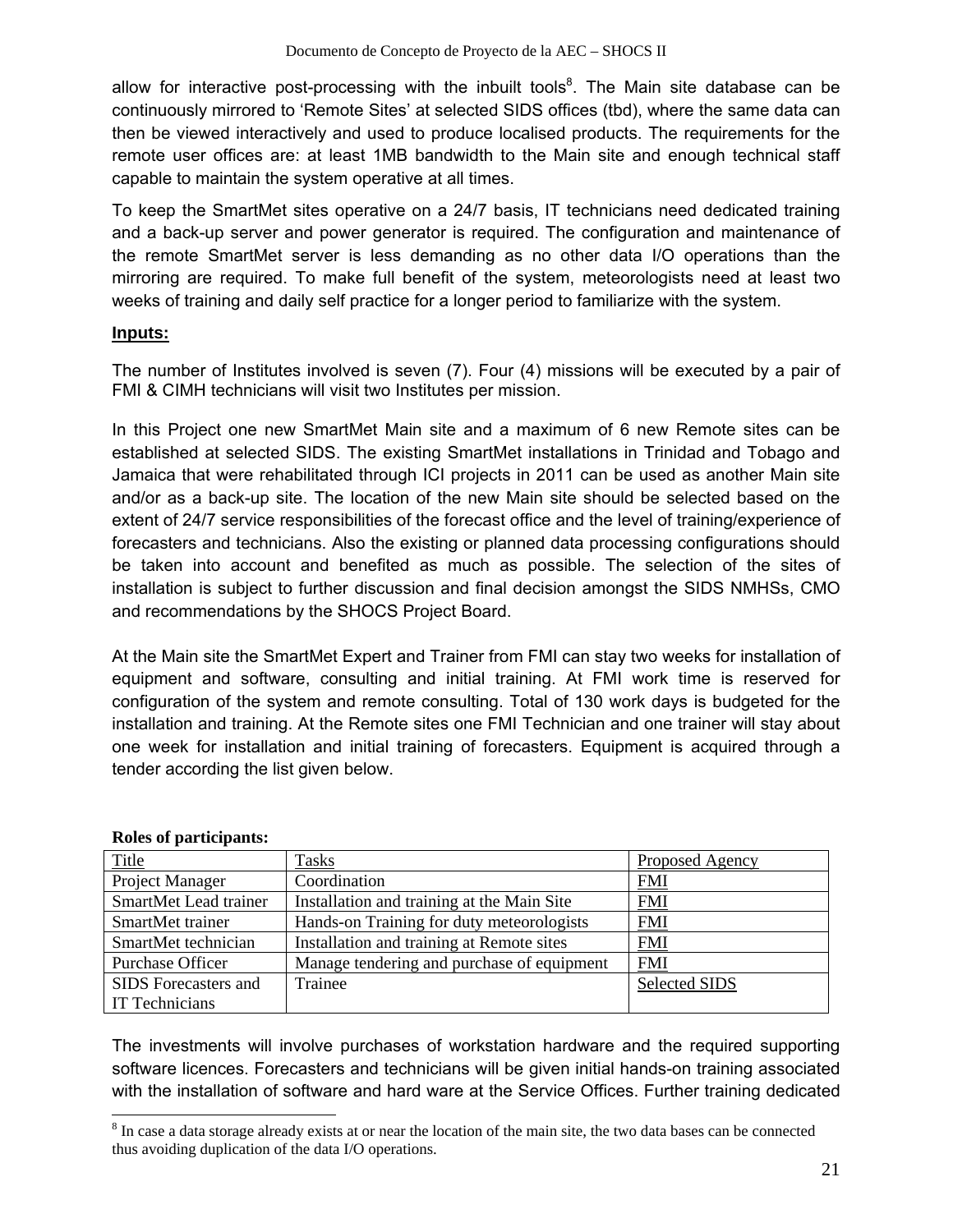to advanced features of the system will be organized in a form of common training workshops for users of the system.

|  | Reserved resources for investment: |
|--|------------------------------------|
|  |                                    |

| Function           | Item                        | <b>Sites</b> | CostItem           | Unit Cost Qty |                | <b>Qty Total</b> |           | <b>Total cost</b> |
|--------------------|-----------------------------|--------------|--------------------|---------------|----------------|------------------|-----------|-------------------|
| <b>Tender</b>      | <b>FMI PM</b>               |              | 1 A1. Work         | 845           |                |                  | 7 I da vs | 5915€             |
| <b>Tender</b>      | <b>FMI Purchase Officer</b> |              | 1 A1. Work         | 540           |                |                  | 7 days    | 3 780€            |
| <b>Main Site</b>   | Server                      |              | C. Fixed Assets    | 3000          | 2              |                  |           | 6 000€            |
| Main Site          | <b>PC Workstation</b>       |              | C. Fixed Assets    | 3000          | 2              |                  |           | 6 000€            |
| Main Site          | Monitor 27"                 |              | LLC. Fixed Assetsl | 400           | 2              |                  |           | 800€              |
| Main Site          | Graphics software           |              | 1 C. Fixed Assets  | 1000          |                |                  |           | 1 000€            |
| <b>Remote site</b> | <b>PC Workstation</b>       |              | 6 C. Fixed Assets  | 2000          | $\overline{2}$ | 12               |           | 24 000€           |
| <b>Remote site</b> | Monitor 27"                 |              | 6 C. Fixed Assets  | 400           | 2              | 12               |           | 4 800€            |
| Remote site        | Graphics software           |              | 6 C. Fixed Assets  | 1000          |                | 6                |           | 6 000€            |
| <b>Customs</b>     |                             |              |                    |               |                | 0.15             |           | 7 290€            |
|                    |                             |              |                    |               |                |                  | Total     | 65 585€           |

Reserved resources for capacity building:

| <b>Activity</b>                           | <b>Project Member</b>             | <b>Cost Element</b> | Days/Travels |
|-------------------------------------------|-----------------------------------|---------------------|--------------|
| A1.2 Implementation forecasting tools and | <b>FMI Smart Trainer</b>          | A2. Travels         | 6            |
| production systems at selected NMHSs      |                                   | A3. Accommodation   | 78           |
|                                           |                                   | A4. Allowances      | 84           |
|                                           | FMI Smart Trainer & tecl A1. Work |                     | 126          |
|                                           | FMI Lead expert on Smar A1. Work  |                     | 28           |
|                                           |                                   | A2. Travels         | 1            |
|                                           |                                   | A3. Accommodation   | 13           |
|                                           |                                   | A4. Allowances      | 14           |
|                                           | <b>FMI PM</b>                     | A1. Work            |              |
|                                           | <b>FMI Purchase Officer</b>       | A1. Work            |              |
|                                           | <b>FMI Smart Met trainer</b>      | A1. Work            | 42           |
|                                           |                                   | A2. Travels         | 3            |
|                                           |                                   | A3. Accommodation   | 27           |
|                                           |                                   | A4. Allowances      | 28           |
|                                           | FMI SmartMet IT expert            | A1. Work            | 84           |
|                                           |                                   | A2. Travels         | 2            |
|                                           |                                   | A3. Accommodation   | 26           |
|                                           |                                   | A4. Allowances      | 28           |
|                                           | <b>SIDS Experts</b>               | A5. Travels         | 12           |
|                                           |                                   | A6. Accommodation   | 120          |
|                                           |                                   | A7. Allowances      | 120          |

## **Activity 1.3 Development and implementation of solutions for common presentation and communication of early warnings**

Topics of this activity include

- Designing region wide harmonization of alert information with agreed colors and symbols indicating the level of risk and hazard type associated.
- Reactivate and rehabilitate the use of Weather Information Network (EMWIN) between NMHSs and DMAs
- Introducing and implementation of the Common Alert Protocol, CAP region wide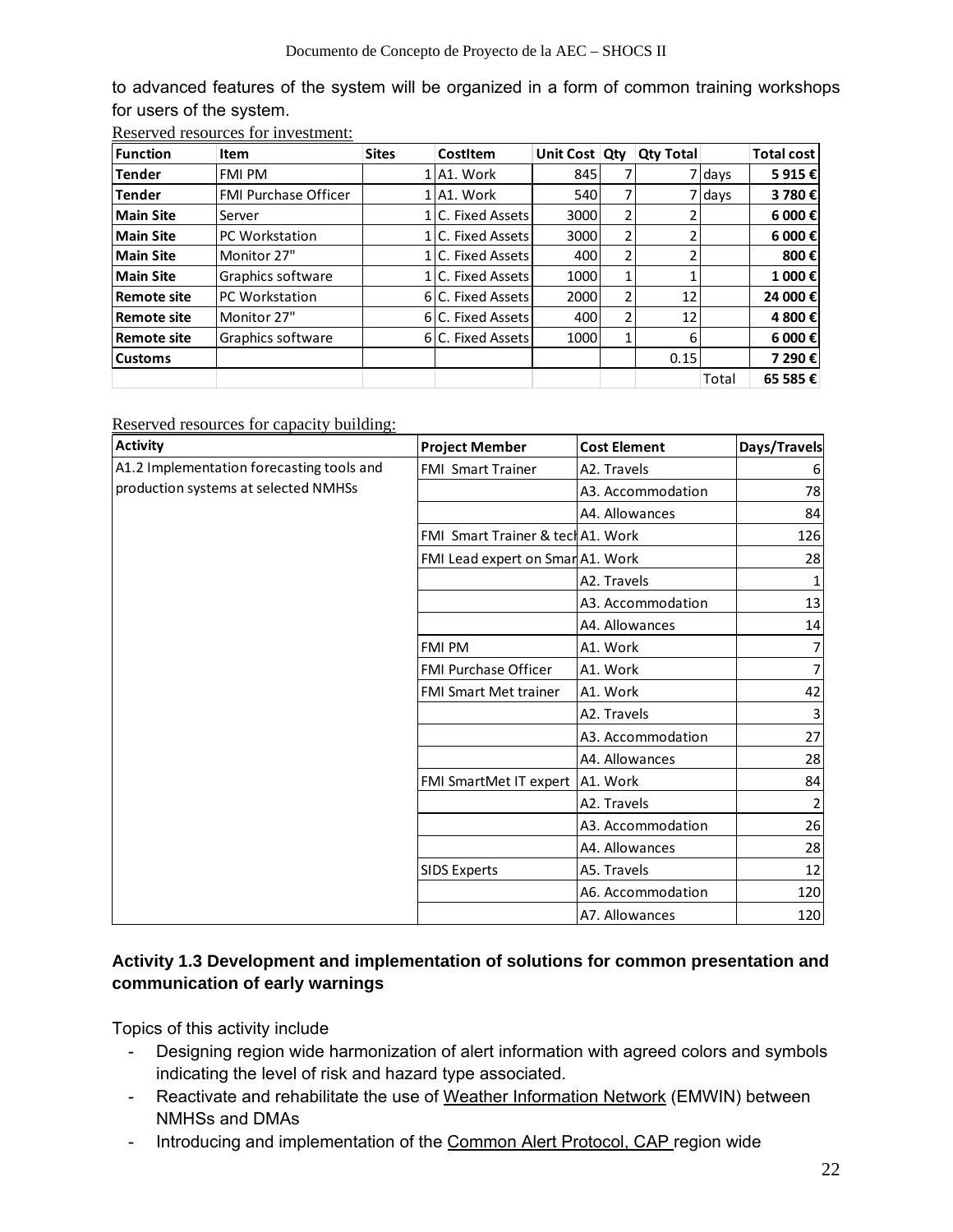‐ Planning and implementation of software to create web pages showing weather alerts and warnings

The issuing of alerts and warnings is at national level typically tasked to a NMHS or DMA (or both in cooperation) and enforced by the national law and/or National Disaster Management Plan. Within the context of the WMO Hurricane Committee, the Caribbean states have agreed upon a common set of warning criteria as regards The Caribbean Tropical Cyclone EWS. Official alerts and warnings are communicated via different channels to government ministries, stakeholders within the DRR sector and media to reach the local communities. While the communication of this information at national level is commonly fairly well organized, there is a need to better integrate warnings regionally to create a situational view cross the Caribbean.

An example of effective sharing of official hydro-meteorological warnings is The MeteoAlarm service (www.meteoalarm.eu), which began as a Project of the European Network of Meteorological Services (EUMETNET) and was launched in 2007 (see Annex 6). It collects the pre-determined types of weather warnings at a national and municipal/provincial level into a single service where the user is able to view all standing weather warnings in Europe. The MeteoAlarm service is an innovative regional collaboration that greatly enhances the cooperation between the NMHSs and brings their most important products, the weather warnings, to the reach of the general public. This concept has not yet been duplicated to other regions as such and currently there is room for enhancing the exchange of official weather warnings between the Caribbean NMHSs beyond the regional tropical cyclone warnings issued by the Regional Specialized Meteorological Centre (RSMC) Miami.

In this Activity the Project elaborates the applicability of the MeteoAlarm concept to be adapted in the Caribbean. The Project will establish a team consisting of members from the NMHSHs and DMAs and stakeholders organizations to build a roadmap including planning and for implementation, e.g. to develop the requirements for the software needed, procedures to exchange and collect local warnings and establish a web service for common use. The Project will provide resources for the meetings and workshops and Technical Assistance from staff at the FMI, who have been involved in the original MeteoAlarm Project.

Another related component of this Activity is to introduce the Common Alerting Protocol (CAP), endorsed by WMO<sup>9</sup>., as a tool for effective and standardized dissemination of alert and warning information. CAP is an international standard format for emergency alerting and public warnings. It is applicable for all hazard types, including hydro-meteorological hazards. CAP also applies to various media channels/platforms such as such as sirens, cell phones, fax, radio, TV and various internet based communication networks. The CAP message can be effectively communicated through many of the channels at the same time thus increasing effectiveness and simplifying the alerting task.

## **Inputs:**

This Activity is carried as a set of four, three day workshops at selected SIDS Institutes Offices. The first meeting is used for introducing the concepts and methods and to agree on details of expected results. Five SIDS participants are budgeted travel to each workshop/meetings. Development work is carried in the intermediate times through remote correspondence.

 9 WDS/PWS/WMO-RAA/CAP-JSO; Geneva 14 August 2012; see also http://www.wmo.int/pages/prog/amp/pwsp/CommonAlertProtocal\_en.html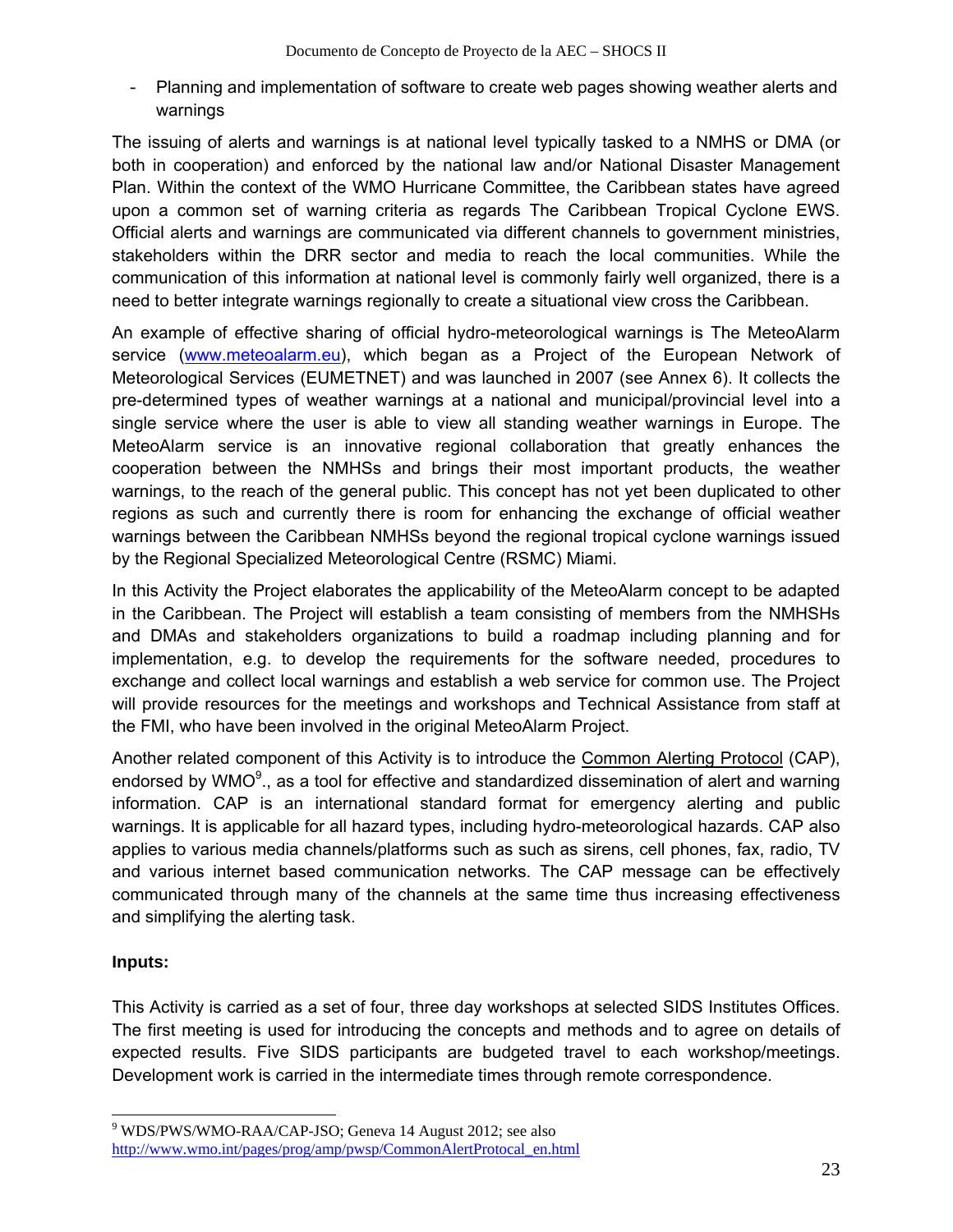| <b>Title</b>        | Tasks                                        | Proposed Agency       |
|---------------------|----------------------------------------------|-----------------------|
| Project Manager     | Coordination, Training on Meteoalarm         | <b>FMI</b>            |
| SIDS - EWS Expert   | Training and Consulting on EWS               | <b>SIDS</b> Institute |
|                     | development                                  |                       |
| <b>CAP</b> Expert   | Training and consultation on CAP             | SIDS or WMO           |
| IT Technician       | Programming of solutions for web-based tools | <b>FMI</b>            |
| <b>EMWIN</b> Expert | Training and consultation on EMWIN           | <b>SIDS</b> Institute |
| EWS experts $(3-4)$ | Contribute to planning and testing           | <b>Selected SIDS</b>  |

#### **Roles of participants:**

Reserved resources for capacity building:

| <b>Activity</b>                        | <b>Project Member</b> | <b>Cost Element</b> | Days/Travels |
|----------------------------------------|-----------------------|---------------------|--------------|
| A1.3 Development and implementation of | <b>FMI Expert</b>     | A1. Work            | 28           |
| solutions for common presentation and  |                       | A2. Travels         |              |
| communication of early warnings        |                       | A3. Accommodation   | 16           |
|                                        |                       | A4. Allowances      | 16           |
|                                        | <b>FMI PM</b>         | A1. Work            | 14           |
|                                        |                       | A2. Travels         | 8            |
|                                        |                       | A3. Accommodation   | 8            |
|                                        |                       | A4. Allowances      | 12           |
|                                        | <b>SIDS Expert</b>    | A5. Travels         | 20           |
|                                        |                       | A6. Accommodation   | 20           |
|                                        |                       | A7. Allowances      | 25           |

## **RESULT 2. IMPROVED CAPACITY OF INSTITUTES FOR THE GOVERNANCE OF THE EARLY WARNING PROCESS**

#### **Activity 2.1 Capacity building on institutional governance through Quality Management**

The purpose of this Activity is to continue training and consulting on Quality Management to the extend required by those agencies that did not yet complete the QMS by the target date specified by ICAO (November 2012), The activities also involve training to selected QMS auditors and organizing periodic auditing of the established QMSs at the NMHSs. The aim is also to extend the management procedures to other service activities, to promote methods for Result Based Management (RBM) and of the overall governance of the Institute.

#### **Inputs**

The Activity is executed as to workshops:

- ‐ One QMS workshop for 3 days at selected SIDS budgeted for participation of 16 SIDS experts
- ‐ Two RBM oriented workshops at FMI organized as a one week study tour to Finland. Budgeted for 8 SIDS experts per study tour.

Roles of participants:

| <b>Title</b>      | Tasks                          | Proposed Agency |
|-------------------|--------------------------------|-----------------|
| Project Manager   | Coordination of workshops      | <b>FMI</b>      |
| <b>OMS</b> Expert | Training and Consulting on QMS | <b>FMI</b>      |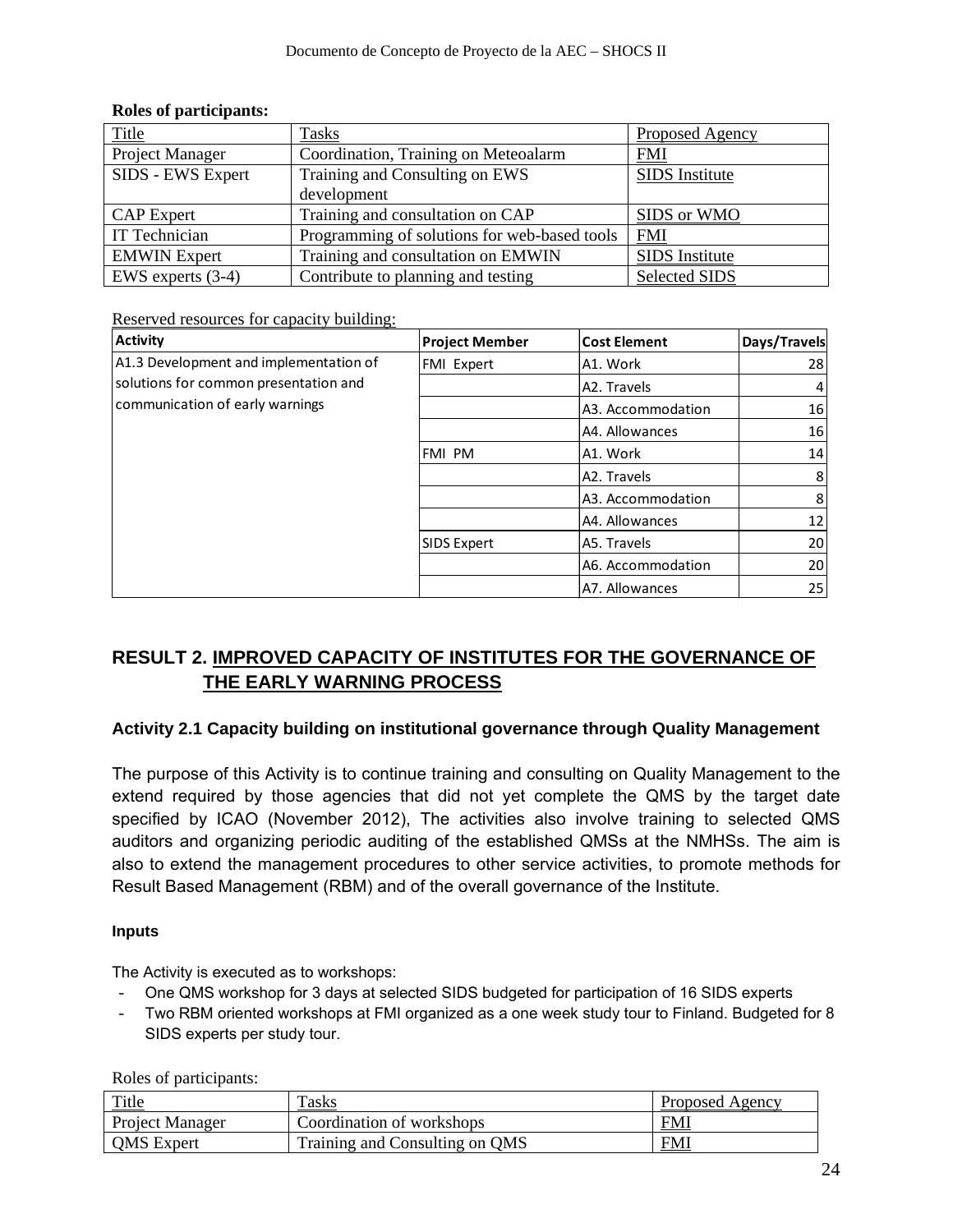| FMI Experts (6)    | Presentations of Good Practices at FMI | <b>FMI</b>             |
|--------------------|----------------------------------------|------------------------|
| SIDS Expert $(16)$ | Contribute to the study tour           | <b>SIDS</b> Institutes |

Reserved resources for capacity building:

| <b>Activity</b>                         | <b>Project Member</b> | <b>Cost Element</b> | Days/Travels |
|-----------------------------------------|-----------------------|---------------------|--------------|
| A2.1 Capacity building on institutional | FMI Expert            | A1. Work            | 14           |
| governance through Quality Management   |                       | A2. Travels         | 6            |
|                                         |                       | A3. Accommodation   | 8            |
|                                         |                       | A4. Allowances      | 10           |
|                                         | FMI Experts           | A1. Work            | 8            |
|                                         | FMI PM                | A1. Work            | 8            |
|                                         | FMI PM/QMS Expert     | A1. Work            | 8            |
|                                         |                       | A2. Travels         | 6            |
|                                         |                       | A3. Accommodation   | 8            |
|                                         |                       | A4. Allowances      | 12           |
|                                         | SIDS Expert           | A5. Travels         | 31           |
|                                         |                       | A6. Accommodation   | 156          |
|                                         |                       | A7. Allowances      | 187          |

## **Activity 2.2 Enhancing presentation skills of Early Warning information to the general public and communities - Training on a TV broadcasting solution**

This activity focuses on creating effective visual demonstrations on hazard situations with a TV presentation solution to be acquired for test use at one selected Institute. Workshops will be organized to selected staff (forecasters and disaster managers) to use the presentation system and to improve their communication skills

The solution at the selected site would consists a server unit, large touch screen to act as a 'story board,' and software dedicated to visualization of hydro-meteorological data during a live TV broadcast. Tentatively, the solution would also include one remote system that would take benefit of the product generation packages located at the main site, but which would allow another weather centre to send its data and graphics to be tailored to another Caribbean SIDS/area of interest. The SIDS where the main system and the remote system will be installed is subject to discussion and decision between stakeholders and beneficiaries. (Presently the establishment of the Remote site is left pending of additional investment funds).

The TV broadcasting unit(s) and the local SmartMet-server (to be acquired as part of Activity 1.2) can be linked so that the input data can be first controlled or edited by the Smartmet unit. This activity will also focus on the training of selected meteorologists to use both the SmartMet and the TV broadcast system for effective illustrations and communication of alerts and warnings.

## **Inputs:**

Investments are (presently) budgeted for one full installation of the presentation equipment. Training is first organized during one week for the staff at the local Institute. Two additional training courses using the acquired tools and lasting 5 weekdays, with a participation of 6 SIDS (travelling) SIDS Experts will be organized.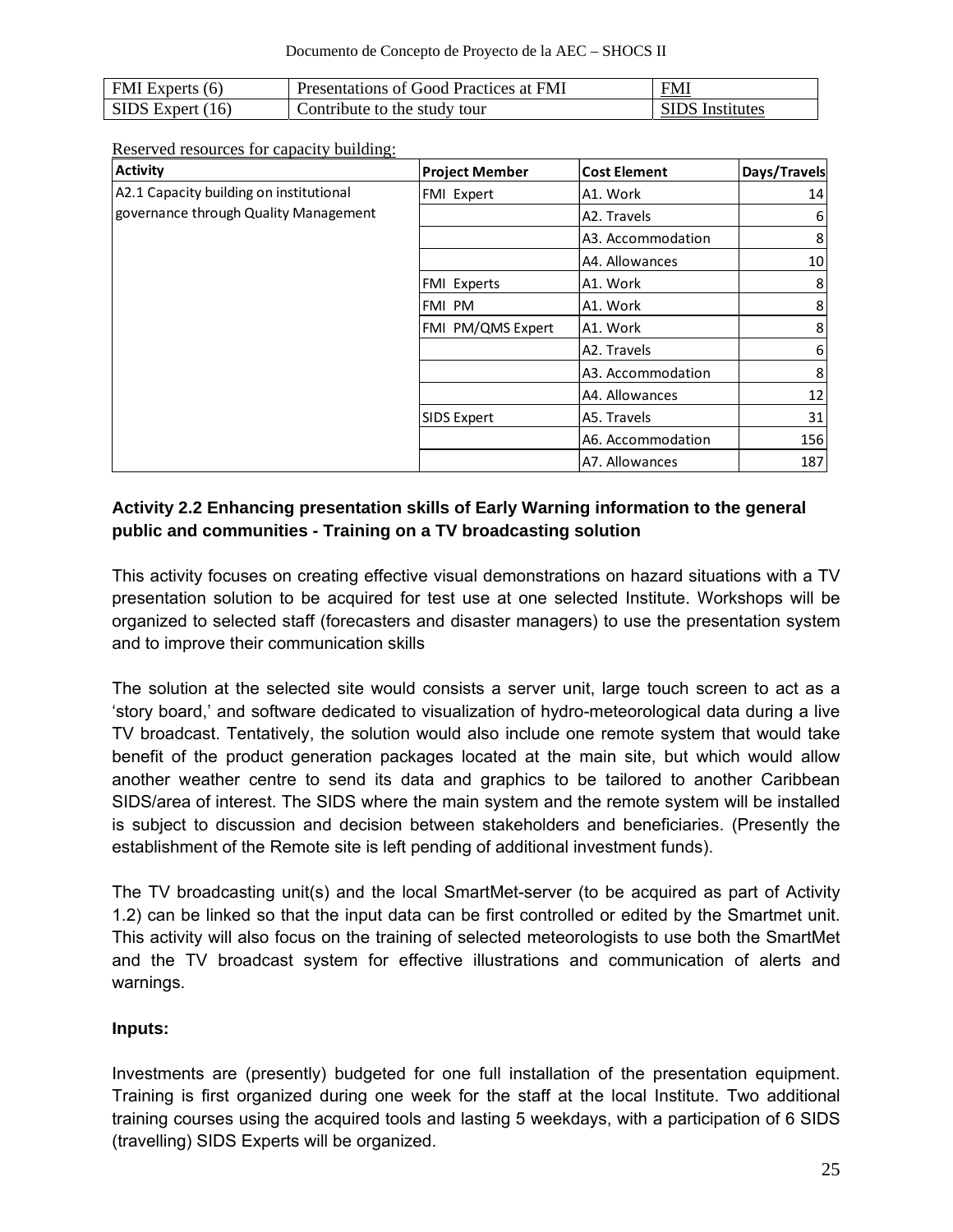#### **Roles of participants:**

| Title                            | <b>Tasks</b>                      | Proposed Agency         |
|----------------------------------|-----------------------------------|-------------------------|
| Project Manager                  | Coordination                      | <b>FMI</b>              |
| SmartMet Lead trainer            | Technical consulting and training | <b>FMI</b>              |
|                                  | on the use of SmartMet with the   |                         |
|                                  | presentation software             |                         |
| Purchase Officer                 | Manage tendering and purchase of  | <b>FMI</b>              |
|                                  | equipment                         |                         |
| SIDS Expert on TV presentation   | Training for duty meteorologists  | <b>SIDS</b> Institute   |
| Local trainees                   | Trainee                           | <b>SIDS</b> Institute   |
| SIDS EWS $&$ DRR presenters (12) | Trainee                           | Selected<br><b>SIDS</b> |
|                                  |                                   | Institute               |

#### *R*eserved resources for capacity building:

| A2.2 Enhancing presentation skills or Early   | <b>FMI Expert</b>                | A1. Work          | 14              |
|-----------------------------------------------|----------------------------------|-------------------|-----------------|
| Warning information to the general public and |                                  | A2. Travels       |                 |
| communities - Training on a TV broadcasting   |                                  | A3. Accommodation | 12              |
| solution                                      |                                  | A4. Allowances    | 14              |
|                                               | FMI PM/QMS Expert                | A1. Work          | 14              |
|                                               |                                  | A2. Travels       |                 |
|                                               |                                  | A3. Accommodation | 8               |
|                                               |                                  | A4. Allowances    | 10 <sup>1</sup> |
|                                               | FMI Lead expert on Smar A1. Work |                   | 14              |
|                                               |                                  | A2. Travels       |                 |
|                                               |                                  | A3. Accommodation |                 |
|                                               |                                  | A4. Allowances    |                 |
|                                               | <b>FMI PM</b>                    | A1. Work          |                 |
|                                               | <b>FMI Purchase Officer</b>      | A1. Work          |                 |
|                                               | <b>SIDS Expert</b>               | A5. Travels       | 12              |
|                                               |                                  | A6. Accommodation | 48              |
|                                               |                                  | A7. Allowances    | 60              |

#### Reserved resources for investment:

| <b>Function</b>  | Item                   | <b>Sites</b> | CostItem             | Unit Cost Qtv | <b>Qty Total</b> |        | Total cost |
|------------------|------------------------|--------------|----------------------|---------------|------------------|--------|------------|
| Tender           | <b>FMI PM</b>          |              | 1 A1. Work           | 845           |                  | 7 days | 5 915 €    |
| Tender           | IFMI Purchase Officer  |              | LlA1. Work           | 540           |                  | 7 days | 3780€      |
|                  |                        |              | LIB. Administrativ   | 1000          |                  |        | 1 000 €    |
| <b>Main Site</b> | TV broadcasting Server |              | LlC. Fixed Assets    | 85000         |                  |        | 85 000€    |
| <b>Customs</b>   |                        |              | 0.15 C. Fixed Assets | 85000         | 0.15             |        | 12 750€    |
|                  |                        |              |                      |               |                  | Tota   | 108 445 €  |

## **Activity 2.3 Enhancing communication of climate information to the Caribbean communities**

This activity will focus on building the capacity at the CIMH and NMHSs to communicate information on slow on-set hazards, climate variability and climate change to local communities in the Caribbean with emphasis on potentially hazardous phenomena. To assist in the general understanding of weather information, Institutes will work with NGO's, the media, and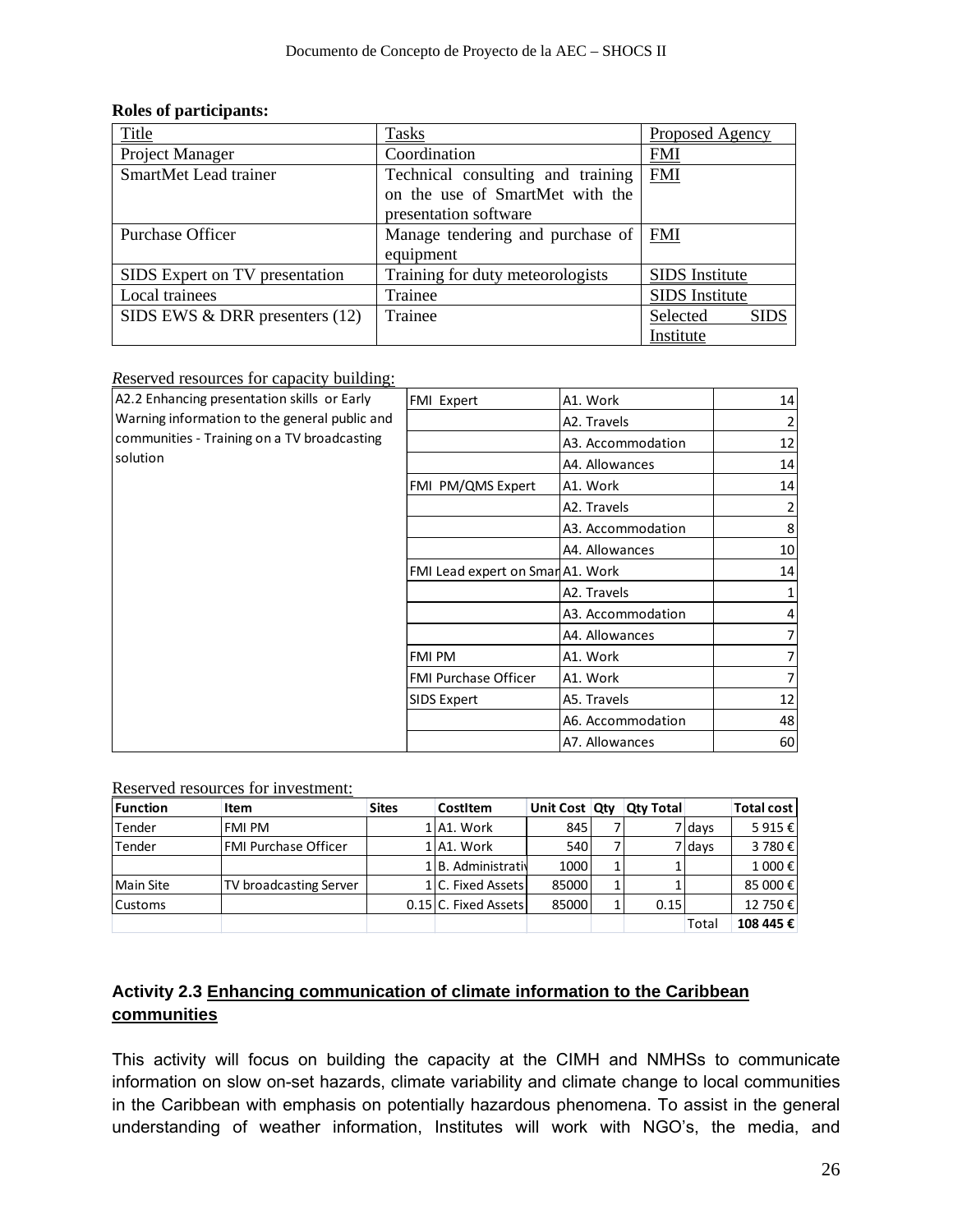community based organizations such as church and women's groups, to develop strategies to ensure that the weather and climate forecasts and warnings are communicated using appropriate languages familiar to the users of the information. The information will contain, for example, long term observation records, projections of future climate based on different emission scenarios of greenhouse gases and assessments of slow-onset hazards such as drought and risk for forest fires. Information will be made available via an internet portal to be designed and implemented as a result of this activity.

The objective of this virtual forum is to

- ‐ To provide an internet portal to present temporal and spatial variability of climate data. The user interface will be open to public use and available in English and Spanish.
- ‐ Demonstrate strength and impacts (casualties, physical and economical) of extreme hydrometeorological conditions (hurricanes, tropical storms, drought, flooding etc.) based on existing reports and data
- ‐ To provide operational long term weather and climate outlooks with a lead time from one week up to three months (tbd) using medium and long term NWP-prediction results.

The Activity will include training to community focal points on the use of the portal, how to apply these information for adaptation and mitigation planning and to gain feedback for future development of the system.

To develop the portal the following benchmarks are targeted:

- ‐ Organization of the team and defining the roles
- ‐ Potential users contacted and user requirements assessed
- ‐ Available data sources assessed and organized into a database
- ‐ A technical plan of the portal prepared: specification of hardware and software, assessment and use of data sources
- ‐ A demonstration version of the portal ready
- ‐ Overall assessment of the portal test version prepared
- ‐ Collection of test user feed back
- ‐ Implementation of the operational version

A similar solution, called Climate Guide (http://ilmasto-opas.fi/en/) was recently developed at FMI. It consists of information on observed and modeled climate change and its impacts as maps and graphs, via easy-to-use user interfaces including:

- climate observations and modelled information on future climate,
- modeled information on the future impacts of climate change and
- examination of the impacts by locality

#### Input:

Roles of participants:

| Title                     | <b>Tasks</b>                          | Proposed Agency       |
|---------------------------|---------------------------------------|-----------------------|
| Climate services Expert   | Coordinate the tasks of the Activity  | <b>FMI</b>            |
| Scientific advisor        | Consulting on scientific content      | <b>FMI</b>            |
| Communications specialist | Contribute to language used and style | <b>SIDS</b> Institute |
| Content producer & Data   | Acquire data for the service          | <b>SIDS</b> Institute |
| Specialist                |                                       |                       |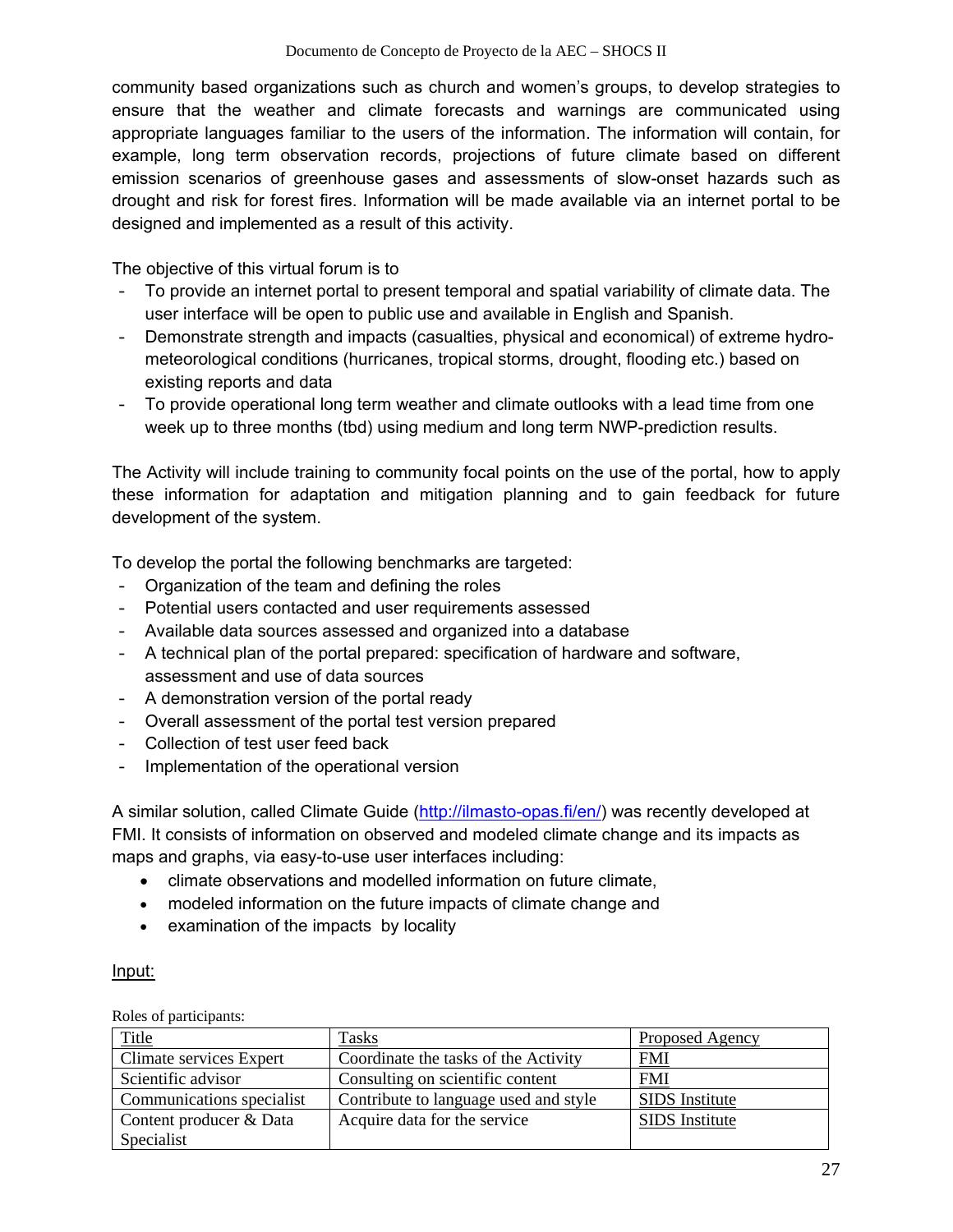| DRR specialist         | Connect the team with the local users | <b>CDEMA</b>            |
|------------------------|---------------------------------------|-------------------------|
| Community focal points | Specify needs requirements and give   | Selected SIDS community |
|                        | feedback on the services              | units                   |

Technical requirements: climate databases for observations and climate model data for the Caribbean region available as input.

The team will hold four workshops/meetings in the Caribbean lasting three working days each. Focal points from communities are invited to attend/contribute. During intermediate times, team members carry out tasks specified by the team.

| <b>Activity</b>                           | <b>Project Member</b>  | <b>Cost Element</b>    | Days/Travels |
|-------------------------------------------|------------------------|------------------------|--------------|
| A2.3 Enhancing communication of climate   | <b>FMI Lead Expert</b> | A1. Work               | 80           |
| linformation to the Caribbean communities |                        | A2. Travels            | 4            |
|                                           |                        | A3. Accommodation      | 16           |
|                                           |                        | A4. Allowances         | 20           |
|                                           | <b>FMI Technician</b>  | A1. Work               |              |
|                                           |                        | A2. Travels            | 15           |
|                                           |                        | A3. Accommodation      | 15           |
|                                           |                        | A4. Allowances         | 15           |
|                                           | <b>SIDS Experts</b>    | A5. Travels            | 20           |
|                                           |                        | A6. Accommodation      | 16           |
|                                           |                        | A7. Allowances         | 20           |
|                                           | Sub-contracted work    | A8. Subcontracted work |              |

Reserved resources for capacity building:

## **Activity 2.5 Project meetings**

This activity will cover formal meetings of the project such as Kick-off, Project Board and Final meeting. The project will be launched by holding an opening (Kick-off) meeting, possibly associated with another regional occasion in the Caribbean. Key project stake holders, the project board and the project team members will participate in the kick-off meeting to allow for wide audience the meeting will be broadcasted interactively to the 16 Caribbean SIDS offices. The project will be concluded with a Final meeting to be organized, if possible, in conjunction with the ACS SCDRR meeting to allow for wide representation from the ACS member states.

The Project Board consists of representatives from ACS (2), FMI(1), WMO (1), CDEMA(1) and CMO(1). Project Manager calls upon the meeting, prepares the agenda and distributes the documents. PB approves the Annual Plan and any major changes proposed by the PM on budget allocations. PB also approves the bi-annual Progress reports and consults in any issue regarding the project execution and management.

The Project Board will meet twice per year at the time of finalization of the bi-annual project reports (typically end of May and November). There will be 4-5 Project Board meetings (tbd) of which at least three will be organized as physical meetings while others will be held through teleconferencing.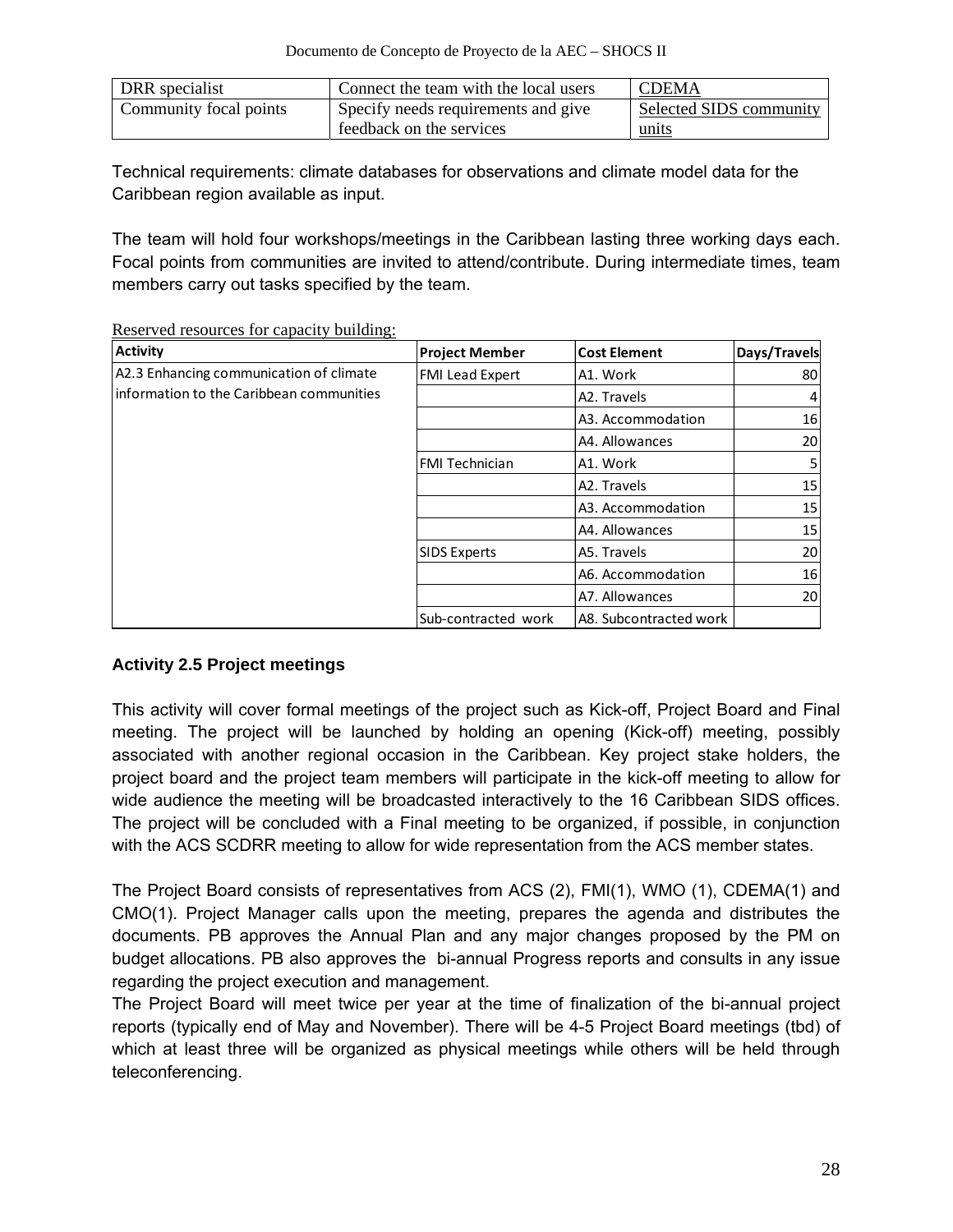Reserved resources for capacity building:

| <b>Activity</b>       | <b>Project Member</b> | <b>Cost Element</b> | Days/Travels   |
|-----------------------|-----------------------|---------------------|----------------|
| A2.4 Project meetings | PB members            | A5. Travels         |                |
|                       |                       | A6. Accommodation   | 24             |
|                       |                       | A7. Allowances      | 27             |
|                       | Project manager       | A1. Work            | 2 <sup>0</sup> |
|                       |                       | A2. Travels         |                |
|                       |                       | A3. Accommodation   |                |
|                       |                       | A4. Allowances      |                |

## .2**Expected schedule**

|                                                                                                                 |           | 2013           |                |                | 2014 |                |                | 2015 |                |                |                |
|-----------------------------------------------------------------------------------------------------------------|-----------|----------------|----------------|----------------|------|----------------|----------------|------|----------------|----------------|----------------|
| Activity                                                                                                        | Total     | Q <sub>2</sub> | Q <sub>3</sub> | Q <sub>4</sub> | Q1   | Q <sub>2</sub> | Q <sub>3</sub> | Q4   | O <sub>1</sub> | Q <sub>2</sub> | Q <sub>3</sub> |
| A1.1 Training on solutions to improve AWS performance and to<br>mobilize observational data regionally          | 201 375 € |                |                |                |      |                |                |      |                |                |                |
| A1.2 Implementation forecasting tools and production systems<br>at selected NMHSs                               | 294 105€  |                |                |                |      |                |                |      |                |                |                |
| A1.3 Development and implementation of solutions for<br>common presentation and communication of early warnings | 63 300€   |                |                |                |      |                |                |      |                |                |                |
| A2.1 Capacity building on institutional governance through<br><b>Quality Management</b>                         | 104 450 € |                |                |                |      |                |                |      |                |                |                |
| information to the general public and communities - Training<br>on a TV broadcasting solution                   | 165 625€  |                |                |                |      |                |                |      |                |                |                |
| A2.3 Enhancing communication of climate information to the<br>Caribbean communities                             | 122 870 € |                |                |                |      |                |                |      |                |                |                |
| A2.4 Project meetings                                                                                           | 27 550€   |                |                |                |      |                |                |      |                |                |                |

## **B. EXECUTION**

## .3**Physical means required**

The observation instruments, computer hardware and software are included in the budget as Fixed Assets. These are acquired as necessary through a tender process. Estimated costs are detailed in the input section of the corresponding Activity description.

## .4**Expertise required**

The required expertise is described in the Activities section.

## **.6 Project Team**

The project team consists of personnel at the ACS Section for Disaster Risk Reduction: Director, Project coordinator, Project Assistant., The staff at FMI, Consulting services consists of Project Manager and Project Assistant.

## **C. COST**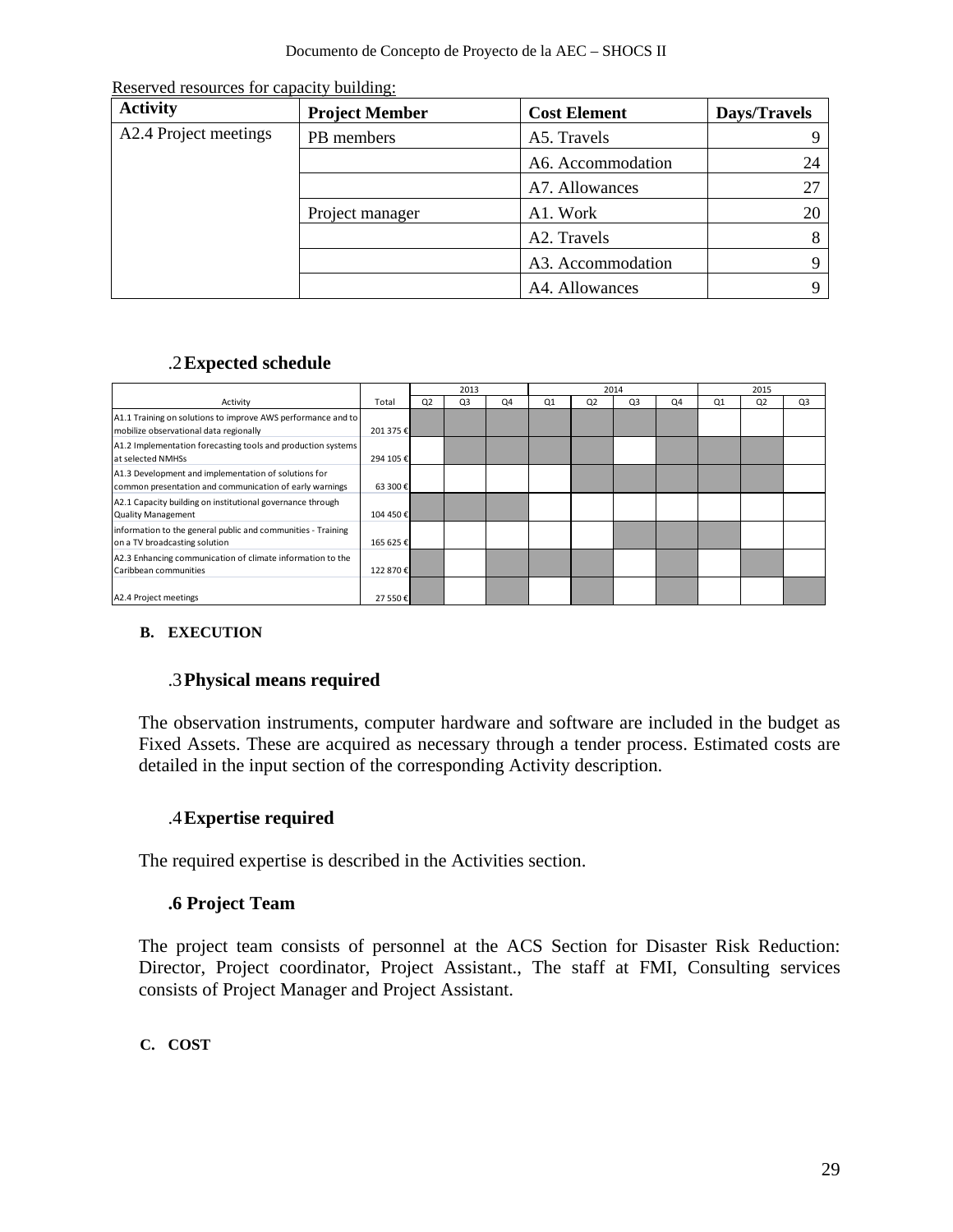|                        |              |              |      |              |       | % of Total |            |
|------------------------|--------------|--------------|------|--------------|-------|------------|------------|
| <b>Cost Element</b>    | Cost of unit | <b>Units</b> | Unit | <b>Total</b> |       | A1.-A8.    | $A5.-A7.+$ |
| A1. Work               | 450-845€     | 605          | days | 362 215 €    | 36 %  |            | $B+C$      |
| A2. Travels            | 1400€        | 68           | #    | 95 200 €     | 10 %  |            |            |
| A3. Accommodation      | 110€         | 360          | days | 39 600€      | 4 % l |            |            |
| A4. Allowances         | 70€          | 391          | days | 27 370€      | 3%    | 70 %       |            |
| A5. Travels            | 600€         | 112          | #    | 67 200€      | 7 % I |            |            |
| A6. Accommodation      | 110€         | 440          | days | 48 400 €     | 5 %   |            | 42 %       |
| A7. Allowances         | 70€          | 495          | days | 34 650€      | 3 %   |            |            |
| A8. Subcontracted work | 30 000 €     |              |      | 30 000 €     | 3%    |            |            |
| B. Administrative      | 1 000€       | 6            |      | 6 000 €      | 1%    |            |            |
| C. Fixed Assets        |              | 50.8         |      | 268 640 €    | 27 %  |            |            |
| D. Contingency         |              |              |      | 20 725 €     | 2%    |            |            |
| <b>Grand Total</b>     |              |              |      | 1 000 000€   |       | 704 635 €  | 424 890 €  |

#### .5**Financing Matrix**

## - **PROJECT EVALUATION**

This project conforms to the **INSTITUTIONAL COOPERATION INSTRUMENT – ICI**  described in detail in the ICI Manual and Recommended Best Practices (Revised version 7, June 2012) attached to this Project Work Plan as a separate document.

## **ANNEX I - SCHEDULE OF ACTIVITIES**

According to the ICI norm the detailed schedule and budget is first determined at the time of preparation of the first Annual Plan and thereafter updated at the Start of every Calendar Year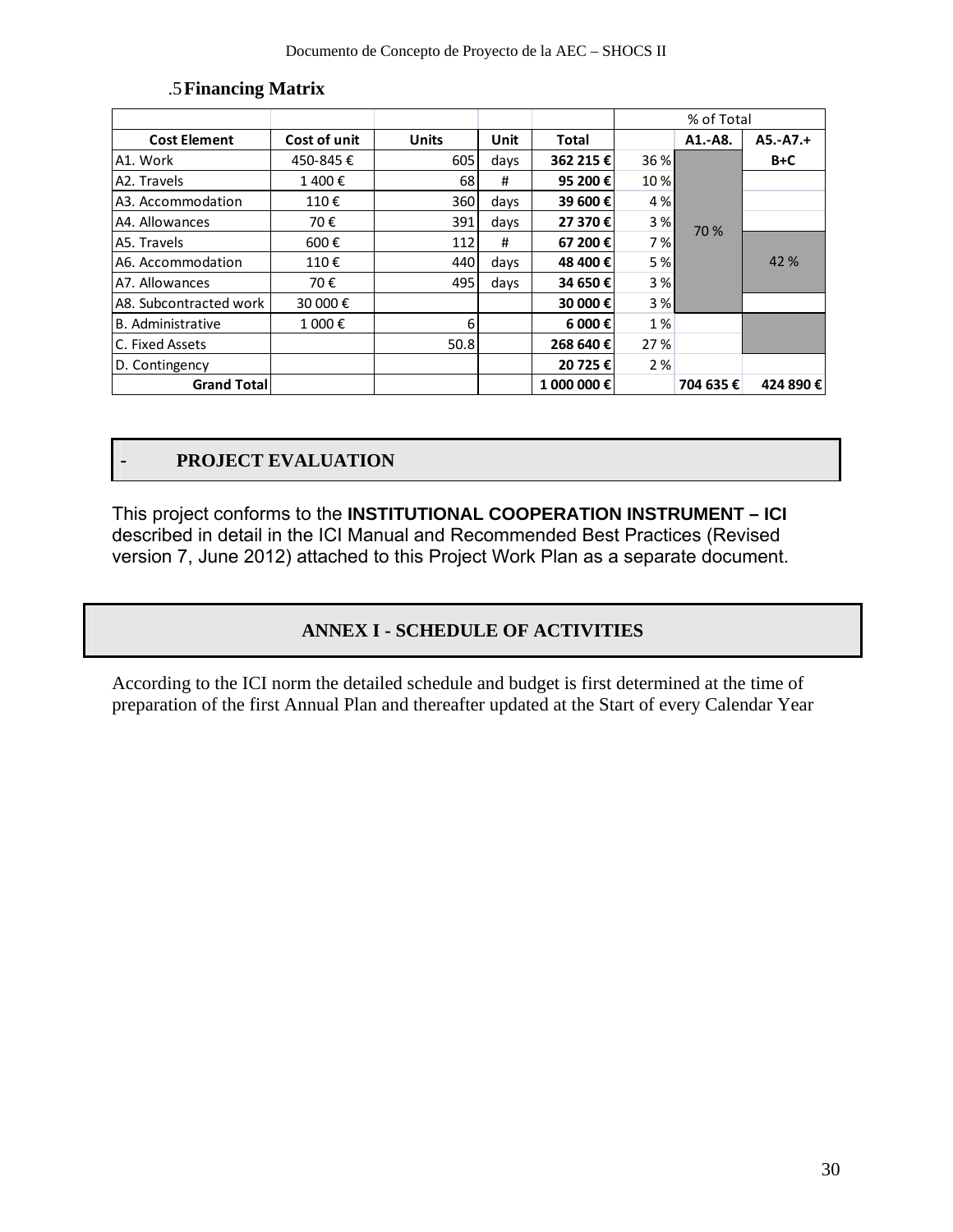| <b>Activity</b>                                    | <b>Cost Element</b>      | UnitCost | Units          | <b>Total cost</b> |
|----------------------------------------------------|--------------------------|----------|----------------|-------------------|
| A1.1 Training on solutions to improve AWS          | A1. Work                 | 642€     | 70             | 39 935 €          |
| performance and to mobilize observational data     | A2. Travels              | 1400€    | 8              | 11 200 €          |
| regionally                                         | A3. Accommodation        | 110€     | 112            | 12 320€           |
|                                                    | A4. Allowances           | 70€      | 112            | 7840€             |
|                                                    | A5. Travels              | 500€     | 8              | 4 000€            |
|                                                    | A6. Accommodation        | 110€     | 56             | 6 160€            |
|                                                    | A7. Allowances           | 70€      | 56             | 3920€             |
|                                                    | B. Administrative        | 1 000€   | 1              | 1 000€            |
|                                                    | C. Fixed Assets          | 10 000€  | 11.5           | 115 000€          |
|                                                    |                          |          |                | 201 375 €         |
| A1.2 Implementation forecasting tools and          | A1. Work                 | 593€     | 294            | 167 195€          |
| production systems at selected NMHSs               | A2. Travels              | 1400€    | 12             | 16 800€           |
|                                                    | A3. Accommodation        | 110€     | 144            | 15 840€           |
|                                                    | A4. Allowances           | 70€      | 154            | 10 780€           |
|                                                    | A5. Travels              | 500€     | 12             | 6 000€            |
|                                                    | A6. Accommodation        | 110€     | 120            | 13 200€           |
|                                                    | A7. Allowances           | 70€      | 120            | 8 400€            |
|                                                    | C. Fixed Assets          | 1543€    | 37             | 48 600€           |
|                                                    |                          |          |                | 286 815 €         |
| A1.3 Development and implementation of             | A1. Work                 | 693€     | 42             | 26 950 €          |
| solutions for common presentation and              | A2. Travels              | 1400€    | 12             | 16 800€           |
| communication of early warnings                    | A3. Accommodation        | 110€     | 24             | 2640€             |
|                                                    | A4. Allowances           | 70€      | 28             | 1960€             |
|                                                    | A5. Travels              | 500€     | 20             | 10 000€           |
|                                                    | A6. Accommodation        | 110€     | 20             | 2 200€            |
|                                                    | A7. Allowances           | 70€      | 25             | 1750€             |
|                                                    | <b>B.</b> Administrative | 1 000€   | 1              | 1 000€            |
|                                                    |                          |          |                | 63 300 €          |
| A2.1 Capacity building on institutional governance | A1. Work                 | 693€     | 38             | 25 400€           |
| through Quality Management                         | A2. Travels              | 1400€    | 12             | 16 800€           |
|                                                    | A3. Accommodation        | 110€     | 16             | 1760€             |
|                                                    | A4. Allowances           | 70€      | 22             | 1540€             |
|                                                    | A5. Travels              | 850€     | 31             | 26 700 €          |
|                                                    | A6. Accommodation        | 110€     | 156            | 17 160€           |
|                                                    | A7. Allowances           | 70€      | 187            | 13 090€           |
|                                                    | B. Administrative        | 1 000€   | $\overline{2}$ | 2 000€            |
|                                                    |                          |          |                | 104 450€          |
| A2.2 Enhancing presentation skills or Early        | A1. Work                 | 704€     | 56             | 39 585€           |
| Warning information to the general public and      | A2. Travels              | 1400€    | 5              | 7 000€            |
| communities - Training on a TV broadcasting        | A3. Accommodation        | 110€     | 24             | 2 640 €           |
| solution                                           | A4. Allowances           | 70€      | 31             | 2 170€            |
|                                                    | A5. Travels              | 500€     | 12             | 6 000€            |
|                                                    | A6. Accommodation        | 110€     | 48             | 5 280€            |
|                                                    | A7. Allowances           | 70€      | 60             | 4 200 €           |
|                                                    | B. Administrative        | 1 000€   | 1              | 1 000€            |
|                                                    | C. Fixed Assets          | 56 667€  | 2.15           | 97 750€           |
|                                                    |                          |          |                | 165 625 €         |
| A2.3 Enhancing communication of climate            | A1. Work                 | 517€     | 85             | 46 250€           |
| information to the Caribbean communities           | A2. Travels              | 1400€    | 19             | 26 600€           |
|                                                    | A3. Accommodation        | 110€     | 31             | 3410€             |
|                                                    | A4. Allowances           | 70€      | 35             | 2450€             |
|                                                    | A5. Travels              | 500€     | 20             | 10 000€           |
|                                                    | A6. Accommodation        | 110€     | 16             | 1760€             |
|                                                    | A7. Allowances           | 70€      | 20             | 1400€             |
|                                                    | A8. Subcontracted work   | 30 000€  | 1              | 30 000€           |
|                                                    | B. Administrative        | 1 000€   | 1              | 1 000€            |
|                                                    |                          |          |                | 122 870€          |
| <b>A2.4 Project meetings</b>                       | A1. Work                 | 845€     | 20             | 16 900€           |
|                                                    | A2. Travels              | 0€       | 8              | 0€                |
|                                                    | A3. Accommodation        | 110€     | 9              | 990€              |
|                                                    | A4. Allowances           | 70€      | 9              | 630€              |
|                                                    | A5. Travels              | 500€     | 9              | 4500€             |
|                                                    | A6. Accommodation        | 110€     | 24             | 2640€             |
|                                                    | A7. Allowances           | 70€      | 27             | 1890€             |
|                                                    |                          |          |                | 27 550€           |
|                                                    |                          |          |                | 28 015€           |
|                                                    | D. Contingency           |          |                |                   |

## **ANNEX II - DETAILED BUDGET**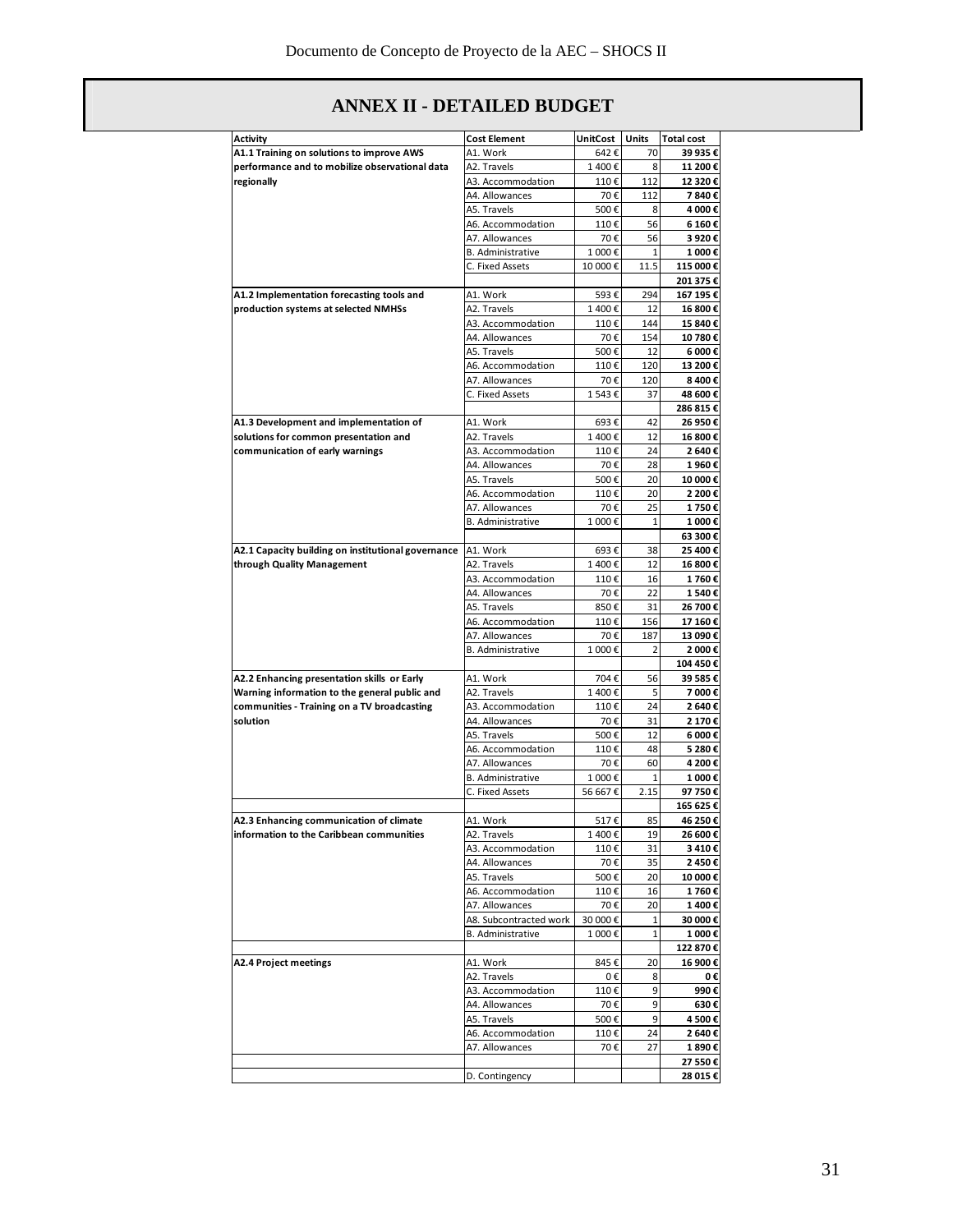| <b>ANNEX III - LOGICAL FRAMEWORK</b>                                                                                                                                                                                                                                                                                                   |                                                                                                                                                                                                                                                                                                                                                                                                                                                                                                                                                         |                                                                                                                                                                                                                                                                                              |                                                                                                                                                                                                                                                                                                                                                                                                                                                                                                                                                                                                                                                                                                                                                                                                      |  |  |  |  |
|----------------------------------------------------------------------------------------------------------------------------------------------------------------------------------------------------------------------------------------------------------------------------------------------------------------------------------------|---------------------------------------------------------------------------------------------------------------------------------------------------------------------------------------------------------------------------------------------------------------------------------------------------------------------------------------------------------------------------------------------------------------------------------------------------------------------------------------------------------------------------------------------------------|----------------------------------------------------------------------------------------------------------------------------------------------------------------------------------------------------------------------------------------------------------------------------------------------|------------------------------------------------------------------------------------------------------------------------------------------------------------------------------------------------------------------------------------------------------------------------------------------------------------------------------------------------------------------------------------------------------------------------------------------------------------------------------------------------------------------------------------------------------------------------------------------------------------------------------------------------------------------------------------------------------------------------------------------------------------------------------------------------------|--|--|--|--|
| <b>OBJECTIVES</b><br>DEVELOPMENT OBJECTIVE                                                                                                                                                                                                                                                                                             | <b>VERIFIABLE INDICATORS</b><br>• Decrease in casualties and<br>losses<br>due<br>economic<br>to                                                                                                                                                                                                                                                                                                                                                                                                                                                         | <b>MEANS OF VERIFICATION</b><br>• National regional institute<br>reports, Insurance company                                                                                                                                                                                                  | <b>FAVOURABLE ASSUMPTIONS</b><br>• Government support in to<br>beneficiary institutes and to                                                                                                                                                                                                                                                                                                                                                                                                                                                                                                                                                                                                                                                                                                         |  |  |  |  |
| Caribbean societies are<br>better prepared, able to<br>respond and to manage<br>risks related to severe<br>weather and hydro-<br>meteorological hazards.<br>Societies have also attained<br>stronger resilience on<br>adverse impacts of climate<br>and long term natural<br>hazards.                                                  | natural hazards in the Greater<br>Caribbean region<br>• Growth in investments<br>on<br>early warning systems and<br>rescue preparedness<br>• increase in attentiveness and<br>satisfaction of stakeholders<br>and general public on early<br>warning systems                                                                                                                                                                                                                                                                                            | reports<br>• Statistics on hazards and their<br>impacts<br>• Media releases, Statistics on<br>visits at EWS service sites,<br>User feedback                                                                                                                                                  | project initiatives on MHEWS<br>and DRR<br>The hurricane activity will not<br>prevent project implementation<br>in the beneficiary states<br>• Economical and political<br>stability in the region                                                                                                                                                                                                                                                                                                                                                                                                                                                                                                                                                                                                   |  |  |  |  |
| <b>PURPOSE</b><br>Enhancing the role and<br>strengthening the capacity of<br>National Meteorological and<br><b>Hydrological Institutions and</b><br><b>Disaster Management</b><br><b>Agencies in ACS Member</b><br>States in the provision of<br>early warning services and<br>preparedness to mitigate<br>impacts of natural hazards. | • Number<br>of<br>systems<br>new<br>implemented<br>and<br>users<br>trained<br>• Customer satisfaction<br>• Number of regional<br>institutional QMS auditors<br>trained<br>• Number of institutional<br>performance measures<br>established for National<br>Meteorological and<br><b>Hydrological Services</b><br>(NMHSs) and Disaster<br><b>Management Agencies</b><br>(DMAs)                                                                                                                                                                           | · ACS, CMO, WMO/RAIV<br>annual reports<br>• Annual reports of NMHSs and<br><b>DMAs</b><br>• QMS Audit reports<br>• Project mission reports                                                                                                                                                   | • Availability and willingness of<br>personnel to participate in<br>project activities in the<br>partnering, stakeholder and<br>beneficiary state organizations<br>• Political support for the<br>acquirement of instruments,<br>computer hardware and<br>software to the beneficiary<br>countries<br>• Costs on investments, i.e.<br>purchase and delivery of<br>instruments, hardware and<br>software, don't significantly<br>exceed the preliminary<br>estimates<br>• Close and smooth connection<br>between project stakeholders:<br>Minimum rotation of staff in<br>partner, stakeholder and<br>beneficiary institutes during the<br>course of the project.<br>• Equality of men and women<br>practised in all project activities<br>• Appropriate use of project<br>funds and time as planned. |  |  |  |  |
| <b>COMPONENTS</b>                                                                                                                                                                                                                                                                                                                      |                                                                                                                                                                                                                                                                                                                                                                                                                                                                                                                                                         |                                                                                                                                                                                                                                                                                              |                                                                                                                                                                                                                                                                                                                                                                                                                                                                                                                                                                                                                                                                                                                                                                                                      |  |  |  |  |
| <b>Result 1:</b><br>Improved operational<br>capacity of the Caribbean<br>SIDS weather and climate<br>services                                                                                                                                                                                                                          | • Number of Existing<br><b>Automatic Weather Stations</b><br>(AWS) restored into operation<br>• Increase in volume of hydro-<br>meteorological observational<br>data shared regionally<br>• New tools adopted at Service<br><b>Offices for analyzing</b><br>observational and forecast<br>hydro-meteorological data<br>• Popularity of NMHS web sites<br>• New hydro-meteorological<br>and climate service products<br>implemented<br>• Common methods and<br>products agreed and<br>implemented to communicate<br>weather and climate related<br>risks | • Project, CMO and WMO-RAIV<br>reports<br>• NMHSs, DMA institutional<br>reports<br>• Volume of data in regional<br>data base<br>• Statistics on quality and<br>availability of data regionally<br>• Number of staff trained<br>• Number of users at NMHS<br>web-sites<br>• User satisfaction | • Favourable<br>weather<br>during<br>scheduled field work<br>• Minimum<br>delays<br>and<br>cancellation<br>of<br>scheduled<br>project events due to strikes,<br>accidents etc.<br>• Availability of staff at institutes<br>for project activities<br>• Minimum of delays in acquiring<br>instruments,<br>hardware<br>and<br>software                                                                                                                                                                                                                                                                                                                                                                                                                                                                 |  |  |  |  |

## **ANNEX III - LOGICAL FRAMEWORK**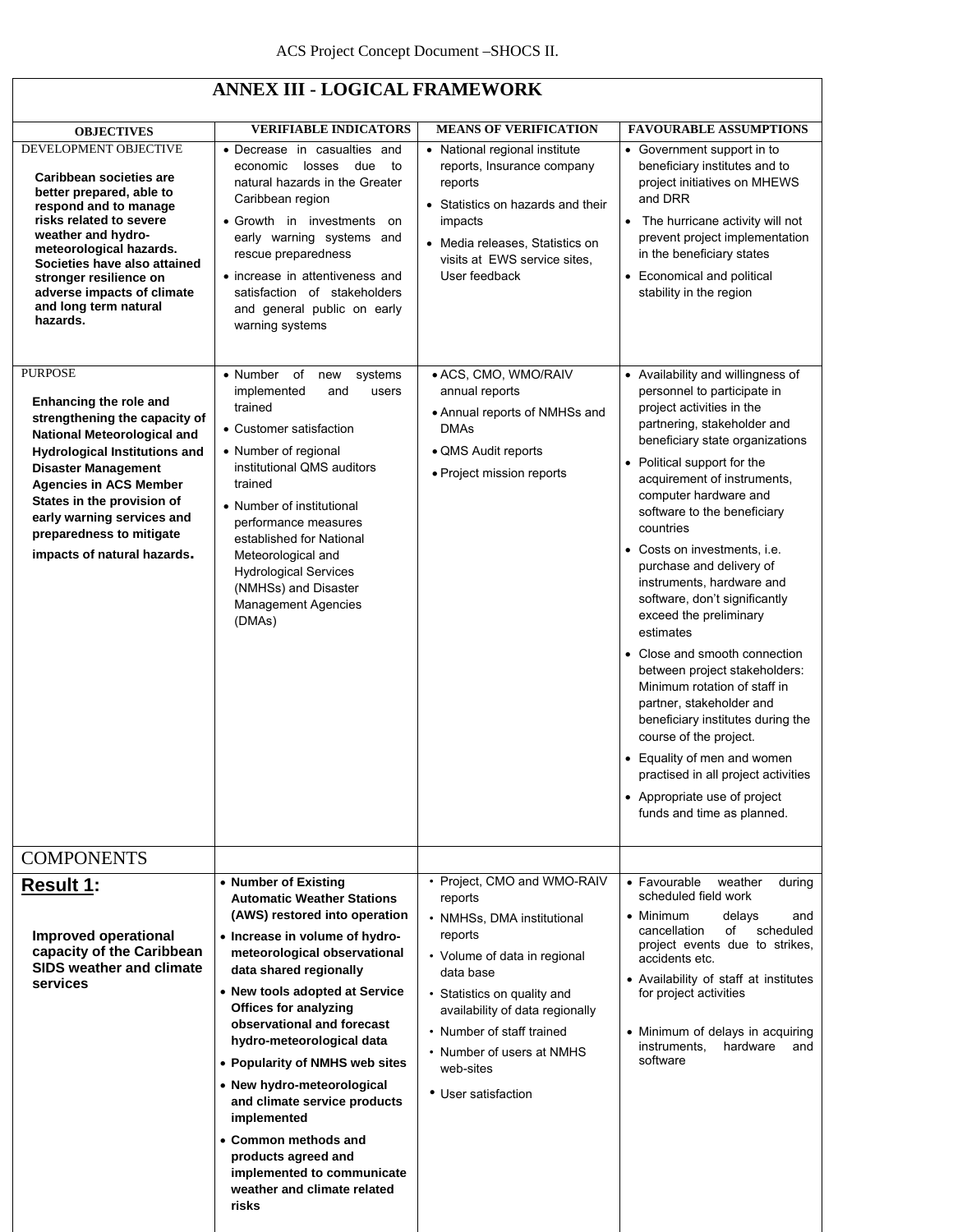|  | communication of risks     |  |
|--|----------------------------|--|
|  | related to weather hazards |  |

| <b>ANNEX III - LOGICAL FRAMEWORK</b>                                                                                                                                 |                                                                                                                                                                                                                    |                                                                                                                                                                                                       |                                                                                                                                                                                                       |
|----------------------------------------------------------------------------------------------------------------------------------------------------------------------|--------------------------------------------------------------------------------------------------------------------------------------------------------------------------------------------------------------------|-------------------------------------------------------------------------------------------------------------------------------------------------------------------------------------------------------|-------------------------------------------------------------------------------------------------------------------------------------------------------------------------------------------------------|
| <b>OBJECTIVES</b>                                                                                                                                                    | <b>VERIFIABLE INDICATORS</b>                                                                                                                                                                                       | <b>MEANS OF VERIFICATION</b>                                                                                                                                                                          | <b>FAVOURABLE ASSUMPTIONS</b>                                                                                                                                                                         |
| <b>ACTIVITIES</b><br><b>A1.1 Training on solutions</b><br>to improve AWS<br>performance and to<br>mobilize observational data<br>regionally                          | $\bullet$<br>Number of AWSs restored<br>Increase of AWS data for<br>regional use<br>Increase in quality<br>(availability, timeliness,<br>accuracy) of online<br>observation data                                   | $\bullet$ WMO<br><b>CMO</b><br>Annual<br>and<br>reports<br>• Project reports<br>• Statistics on data quality                                                                                          | Minimum damage to AWS<br>$\bullet$<br>installation due to vandalism<br>and natural hazards<br>Availability of NMHS<br>technicians during project<br>visits<br>Safe delivery of equipment<br>$\bullet$ |
| A1.2 Implementation<br>forecasting tools and<br>production systems at<br>selected NMHSs                                                                              | Number of service products<br>adopted in use<br>Number of staff trained<br>$\bullet$<br>Improved productivity<br>$\bullet$<br>Improved quality of products<br>$\bullet$<br>Improved user satisfaction<br>$\bullet$ | Project reports<br>$\bullet$<br>Customer satisfaction<br>Statistics on visits at Institute<br>web site<br>Surveys on satisfaction on<br>training                                                      | of<br><b>NMHS</b><br>Availability<br>during<br>technicians<br>project<br>visits<br>Safe delivery of new<br>$\bullet$<br>equipment                                                                     |
| A1.3 Development and<br>implementation of<br>solutions for common<br>presentation and<br>communication of early<br>warnings                                          | Procedures to share warnings<br>$\bullet$<br>regionally agreed<br>Number of staff trained<br>Production software ready for<br>operational use                                                                      | Project reports<br>$\bullet$<br>Customer satisfaction<br>$\bullet$<br>Statistics on visits at Institute<br>web site<br>Satisfaction on training<br>$\bullet$<br>Visits at NMHS web sites<br>$\bullet$ | of<br><b>NMHS</b><br>Availability<br>$\bullet$<br>forecasters<br>during<br>project<br>visits                                                                                                          |
| A2.1 Capacity building on<br>institutional governance<br>through Quality<br><b>Management</b>                                                                        | Progress in completion of<br>QMSs for aeronautical<br>services<br>4-5 QMS auditors trained<br>Number of QMS audits<br>performed<br>Extent of RBM tools adopted<br>in use                                           | Progress in completion of<br>$\bullet$<br><b>QMSs for aeronautical</b><br>services<br>Institute reports<br>$\bullet$<br>QMS audit reports                                                             | Directors committed to<br>$\bullet$<br>complete QMSs at their<br>Institutes                                                                                                                           |
| <b>A2.2 Enhancing</b><br>presentation skills or Early<br>Warning information to the<br>general public and<br>communities - Training on<br>a TV broadcasting solution | Presentation software<br>$\bullet$<br>acquired and installed<br>Number of staff trained<br>$\bullet$<br>Media and public feed back<br>$\bullet$<br>Number of web products<br>qenerated                             | Project reports<br>Customer satisfaction<br>Statistics on visits at Institute<br>٠<br>web site<br>Satisfaction on training<br>٠<br>Visits at NMHS web sites                                           | Costs on Purchase and<br>$\bullet$<br>delivery of the hardware and<br>software don't greatly exceed<br>the preliminary estimates                                                                      |
| <b>A2.3 Enhancing</b><br>communication of climate<br>information to the<br>Caribbean communities                                                                     | User requirements defined<br>Work plan agreed<br>$\bullet$<br>User interface developed<br>$\bullet$<br>Number of contributing local<br>$\bullet$<br>communities involved<br>Number of public users<br>trained      | Project reports<br>٠<br>User satisfaction reports<br>$\bullet$<br>Media feed back<br>$\bullet$                                                                                                        | • Availability of experts in the<br>Caribbean for project tasks<br>• Adequate availability and<br>quality of climate data for<br>publication as climate<br>services<br>$\bullet$                      |
| <b>A2.4 Project meetings</b>                                                                                                                                         | 5 meetings scheduled<br>$\bullet$                                                                                                                                                                                  | PB meeting minutes including<br>$\bullet$<br>decisions and quidance on<br>project governance                                                                                                          | Common times available for<br>$\bullet$<br>meetings                                                                                                                                                   |

#### **ANNEX IV - APPENDICES**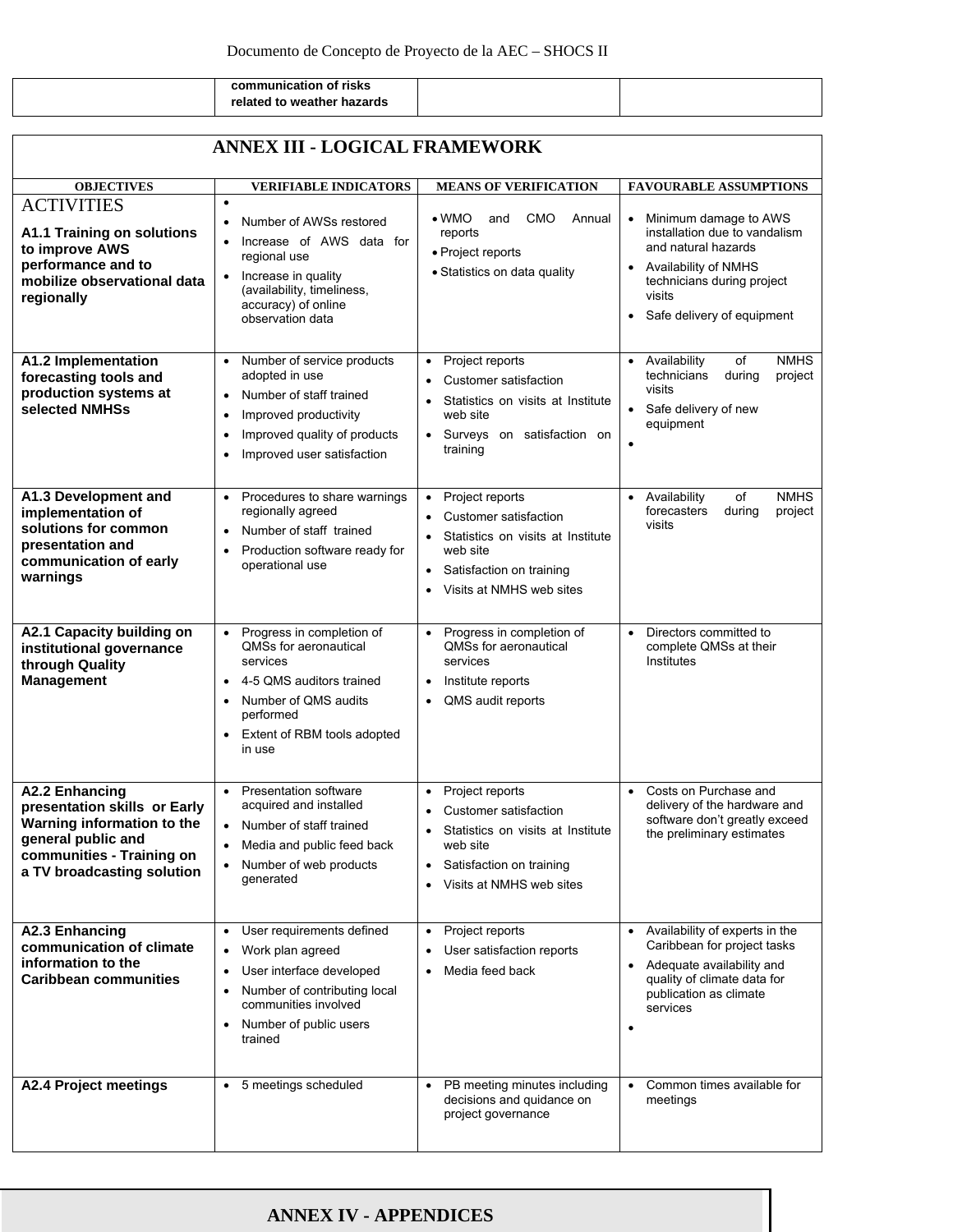- c) Provide immediate and coordinated response by means of emergency disaster relief to any affected Participating State,
- d) Secure, coordinate and provide in interested inter-governmental and non-governmental organizations reliable and comprehensive information on disasters affecting Participating States.
- e) Encouraging:
	- i) The adoption of disaster loss reduction and mitigation policies and practices at the regional and national level,
	- ii) Cooperative arrangements and mechanisms to facilitate the development of a culture of disaster loss reduction, and
- f) Coordinate the establishment, enhancement and maintenance of adequate emergency disaster response capabilities among the Participating States (CARICOM, 2008).

The foregoing objectives, particularly (e), clearly give CDEMA a mandate to advance DRM in the region. With respect to climate change, CDEMA has adopted the position, {consistent with that of the Caribbean Community Climate Change Centre (CCCCC)} that the starting point for the discussion on climate change adaptation is with DRM. Further, the Enhanced Comprehensive Disaster Management Strategy (CDM) being spearheaded by CDEMA over the framework for advancing DRM in the region is seeking "to strengthen regional, national and community capacity for the mitigation, management, and coordinated response to natural and technological hazards, and the effects of climate change" (CDERA, 2008, p.49).

CDEMA's mandate requires it to work closely with national counterpart agencies in achieving its objectives. The governance mechanism for the Comprehensive Disaster Management Strategy (CDM) is the CDM Coordination and Harmonization Council (CHC) which was established in 2007 to provide policy and technical advice for CDM implementation at the national, sectoral and regional levels. Among the specific goals of the CDM CHC are: mainstreaming disaster risk reduction at the national level and into key sectors of national economies, and strengthening regional capacity for leadership in advancing the disaster loss agenda (CDEMA, 2010). Six (6) sectoral sub-committees established within the mechanism (Education, Health, Civil Society, Agriculture, Tourism and Finance) complete the council.

*The Caribbean Institute of Meteorology and Hydrology (CIMH)* is a training and research organization. Responsibility for its operation rests with the sixteen Commonwealth Governments which comprise the Caribbean Meteorological Organization (CMO). The role and mission of the CIMH is to improve meteorological and hydrological services and to assist in promoting awareness of the benefits of these services for the economic wellbeing of the CMO countries. This is achieved through training, research and investigations, and the provision of specialised services and advice (CIMH, 2007). The specific functions of the Institute are to:

- Provide facilities for the training of various categories of meteorological and hydrological personnel;
- Operate as a centre of research in meteorology and hydrology and associated sciences;
- Operate as **contractors and consultants** on various meteorological and hydrological projects;
- Maintain a service for the upkeep, repair, and calibration of meteorological instruments;
- Provide advice to participating governments on meteorological and hydrological matters;
- Collect, analyze, and publish meteorological and hydrological data;

The CIMH has strong capabilities in meteorology and climate. It is the regional research centre in meteorology and is home to one of the more complete climate data bases in the region. The Institute has a specialization in climate change investigation, including sea level monitoring stations across the region. It has expertise in hydrology, hydrogeology, water resources management, fresh and salt water interactions in the coastal environment, and marine forecasting.

The Institute is involved in several related projects including developing a flood forecasting system for the Caribbean; the Caribbean Water Initiative (CARIWIN) which is promoting integrated water resources management among CARICOM states and the Caribbean Drought and Precipitation Monitoring Network launched under that project; the Caribbean Catastrophe Risk Insurance Facility (CCRIF) project on parametric development of excess rainfall models; storm surge modeling and the NASA Caribbean Flood Pilot project. The CIMH is also part of the CDEMA tsunami alerting system and serves on several of its advisory committees including the Technical Advisory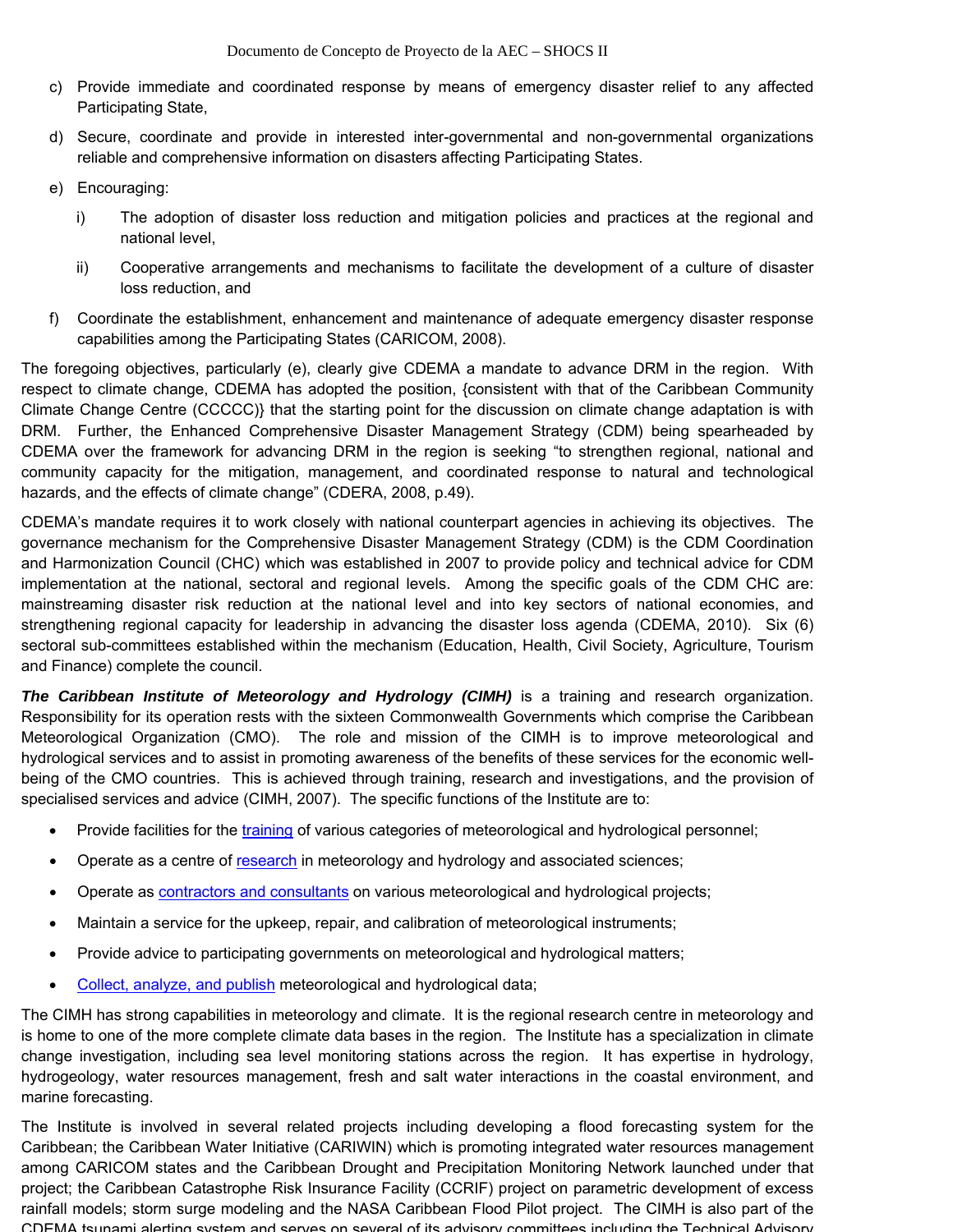#### **APPENDIX II**

## **PROJECTS AND STUDIES RELATED TO MHEWS IN THE REGION**

This section presents an overview of selected projects and studies that take account of different types of hazards in the region. For the Caribbean, MHEWS that focus on hydrometeorological hazards would address, as previously noted, hurricanes, floods, droughts and landslides. There is also increased attention being paid to tsunamis early warning systems and the need to integrate climate change impacts into MHEWS. The development and assessment of such early warning systems for the SIDS of the Caribbean region has been the subject of a progression of conferences and studies mainly since 2004 in the wake of the Asian Tsunami. Some of these are briefly summarised below.

#### **1. Projects by CDEMA**

**Status of Hazard Maps, Vulnerability Assessments and Digital Maps in the Caribbean.** This 2003 CDERA/JICA study sought to assess the capacity of the region in fulfilling the first steps in an EWS, namely hazard detection, monitoring and forecasting. The objectives of the study were to determine the status of hazard maps and vulnerability assessment studies and their use in socio-economic planning and management in the Caribbean; to determine critical success factors, gaps and best practices in the preparation and use of hazard maps and vulnerability assessment studies in the Caribbean; and to compile a database of hazard maps, vulnerability assessment reports and digital maps available in the Caribbean. The study revealed the existence of a number of hazard maps at regional and local levels and identified their areas of coverage.

*Inventory of Disaster EWS in the Caribbean*. This 2006 CDERA/JICA study was executed under the CADM project. It reported multiple EWS in several countries (see Table 2) and assessed the limitations and opportunities for improvement in the then existing systems.

The Caribbean Hazard Mitigation Capacity Building Programme II (CHAMP) was a continuation of efforts to implement some of the specific objectives of the CDM strategy and to strengthen national and regional capacity to address hazard management through disaster mitigation. Originally intended to be a three-year project funded by the Canadian International Development Agency (CIDA), the project was actually executed over the period June 2002 to August 2006 (CDERA, 2006). The project sought to enhance regional capacity to reduce vulnerability to the effects of natural hazards through the following:

- i. development of national hazard mitigation policies and implementation programmes,
- ii. the promotion of the wider use of hazard information in development decisions, and
- iii. the strengthening of safe building practices building training and certification.

CHAMP activities were conducted in the four pilot states of Belize, British Virgin Islands, Grenada and Saint Lucia. *CADM II: Flood Early Warning System*. As part of Outcome 4 of the CDM, CDEMA is now implementing the Caribbean Disaster Management (CADM) Project Phase II with the support of the Japan International Cooperation Agency (JICA). The project is aimed at building capacity of CDEMA and five (5) of its Participating States (Belize, Dominica, Grenada, Guyana and Saint Lucia) for managing the flood hazards. The outputs of the CADM Phase II are: (i) establishment and implementation of Early Warning System for flood hazards at the five Pilot Sites; (ii) enhanced capacity of the Regional Team to develop Hazard Maps and to establish Flood Early Warning Systems; and (iii) establishment of a Hydrological Database to function from the Caribbean Institute of Meteorology and Hydrology (CIMH). This is a three-year project which started in 2009 and is scheduled to end December 2011 (CDEMA, 2010).

#### **2. WMO Regional Programme in Multi-Hazard Early Warning Systems (MHEWS) with National Capacity Development**

Considerable attention in the Caribbean at this time is focused on designing an MHEWS for the region and assessing the enabling national capacity needs, largely under the leadership of the WMO in collaboration with a number of international partners. The progress in this initiative is summarised as follows:

*Training Workshop on MHEWS with focus on Institutional Partnerships and Coordination - Costa Rica, March 2010* Hosted by the WMO in collaboration with the Instituto Meteorológico Nacional and the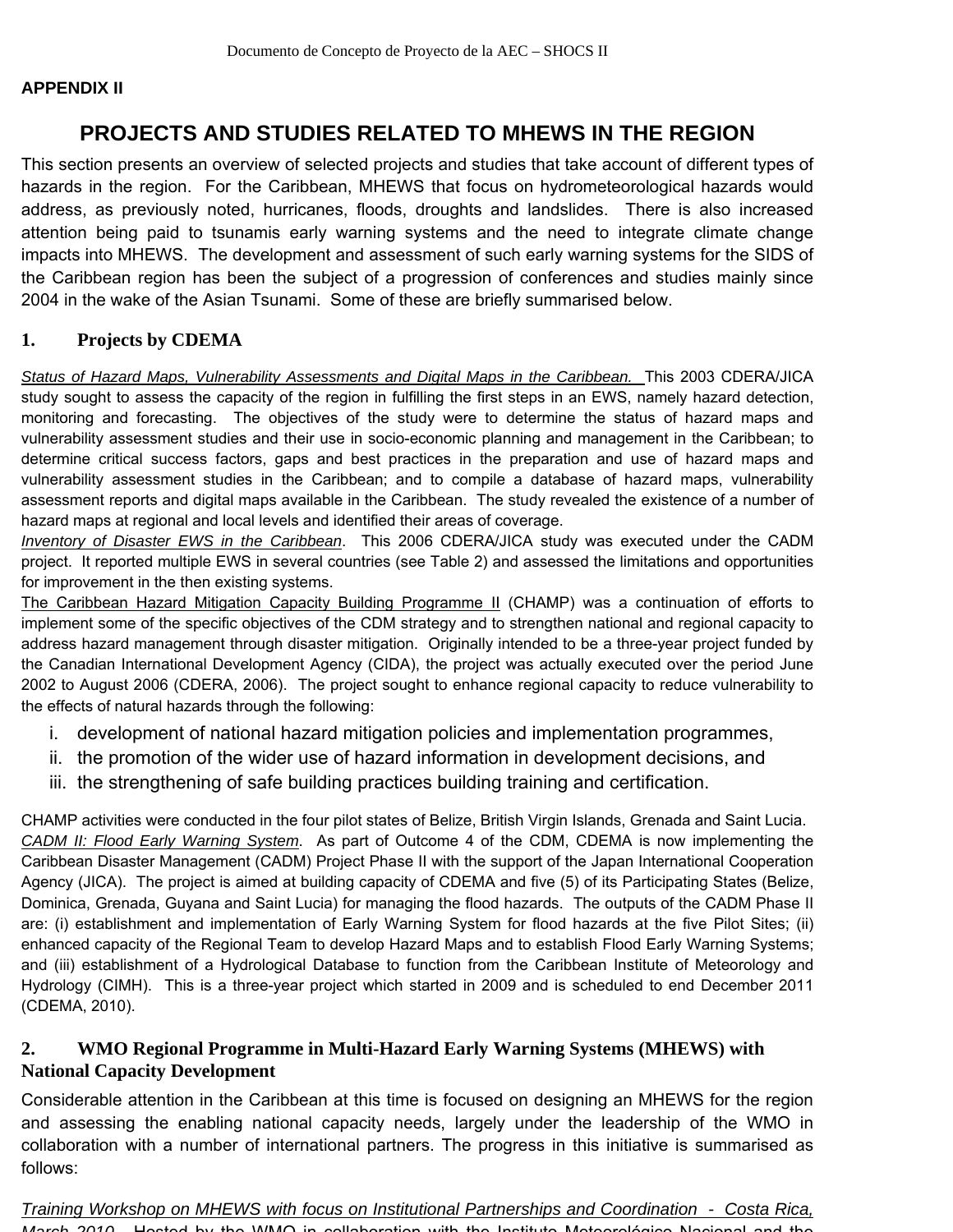(ii) To enhance coordination among hydro-meteorological warning systems (building on the existing regional coordination for tropical cyclones) other hazards (e.g., tsunamis).

*The Assessment of the Capacities, Gaps and Needs for the Development of the Caribbean Regional Program on Multi-Hazard Early Warning Systems and Phase-I Project Priorities: Focus on hydro-meteorological hazards and warning systems and possible linkages with other warning systems*. This is an in-depth study conducted by the WMO to identify and map the gaps and needs related to MHEWS in the region. The findings, which were discussed by technical experts at a workshop on MHEWS in Barbados (November 2010), constitute the primary source of information for this report, particularly the section dealing with the existing capacities, needs and opportunities for MHEWS and DRR in Caribbean SIDS.

#### *National Disaster Coordinators and Meteorologists Dialogue: Advancing Multi-Hazard Early Warning Systems in the Caribbean* (Jamaica, December 2010).

This dialogue discussed the findings of the 2010 study and highlighted a number of key issues related to the existing capacities and challenges in EWS in the Caribbean. They included the need to (1) integrate DRR into national and regional legislation, policies and planning at all levels; (2) strengthen the existing EWS on tropical cyclones in the region, integrate them with other existing national / regional EWS (e.g. for tsunami) and expand them to other hazards such as flooding and drought; (3) strengthen regional cooperation on forecasting hazards; strengthen coordination and collaboration between the NMHS and the DRM agencies and other EWS stakeholders; (4) There is a need to improve warning messages disseminated through EWS in the Caribbean region to make them more effective (5) strengthen the warning dissemination mechanisms in the region; and (6) improve coordination and harmonization for watch and warning systems. The national disaster coordinators and meteorologists at the Dialogue identified long-term objectives to strengthen MHEWS in the Caribbean, and priorities for Phase 1 projects for the Caribbean Regional Programme in MHEWS with National Capacity Development.

In addition to the WMO Regional Programme in Multi-Hazard Early Warning Systems (MHEWS), other regional and international agencies have been involved in related projects in the Caribbean SIDS.

## **4.3 United Nations Development Programme**

*Enhancing Resilience to Reduce Vulnerability in the Caribbean*. Funded by the Italian Development Cooperation to the tune of €3.5m, the goal of this project is to reduce vulnerability and increase resilience to climate change, natural hazards and poverty at the regional, national and community levels within the Caribbean region. specific objective is to strengthen civil protection type mechanisms through capacity development for early warning systems, information dissemination, and institutional coordination for disaster management and response in CARICOM member states. The expected outputs at the end of the project are:

- A network of real-time decision support centres for early warning systems through real-time sharing and use of hydrometeorological data
- Strengthened national disaster management mechanisms in particular with respect to contingency plans, dissemination and communication alert system before the event to population and tourists.
- Support to enhancing regional tsunami public awareness programme in support of the EWS through the establishment of the Caribbean Tsunami Information Centre (CTIC).

The beneficiary countries for this project are Barbados and the Organization of Eastern Caribbean States (Anguilla, Antigua and Barbuda, British Virgin Islands, Dominica, Grenada, Montserrat, St. Kitts and Nevis, Saint. Lucia and St. Vincent and the Grenadines). Started in 2009, it is being implemented by the Caribbean Institute for Meteorology and Hydrology (CIMH), with technical and management support from the United Nations Development Programme (UNDP) Barbados & the OECS and the Caribbean Disaster Emergency Management Agency (CDEMA). The Italian Civil Protection Agency and CIMA Research Foundation (Italy) provide technical support and coordination to the initiative It is being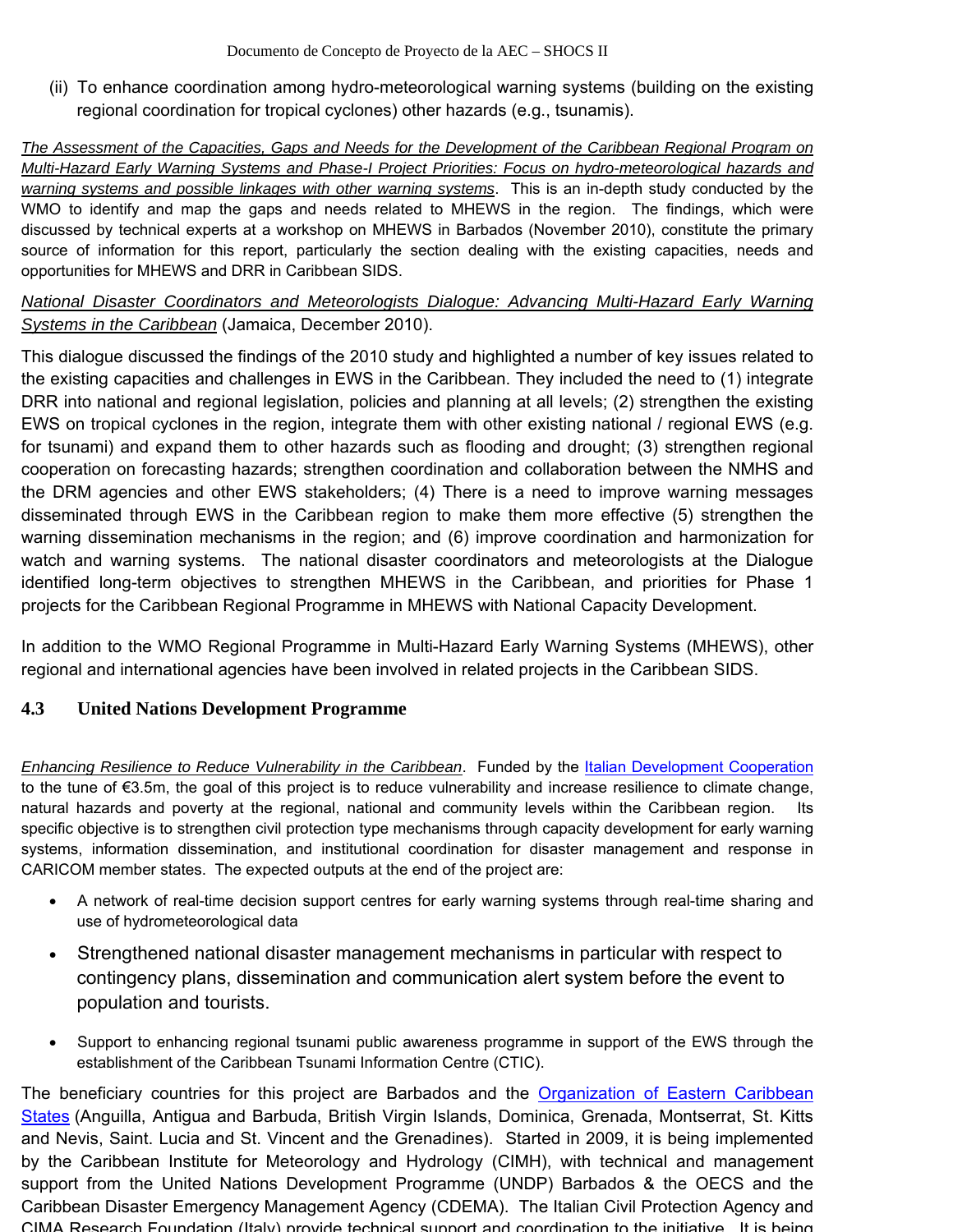predict and prepare for natural hazards, thus improve resilience and reduce risk and subsequent loss. By the end of the project it is expected that the following objectives will be achieved:

- Increased capacity in hazard mapping and associated vulnerability assessments, to further be incorporated into spatial information systems to inform planning and development processes
- A regional early warning systems (EWS) pilot for the OCTs, based on the ITU automated alert protocol for warnings
- Capacity built in response, rescue and recovery, in order to shorten recovery periods through the use risk assessment and mitigation practices for development planning
- Strengthened local disaster management structures and capacities in terms of tools and best practices to support comprehensive disaster risk management
- Greater cooperation and coordination between the OCTs, with documentation and dissemination of best practices.

As Caribbean SIDS with characteristics similar to those of the SHOCS project participants, opportunities exist for harmonising aspects of the regional EWS.

## DEVELOPING A TSUNAMIS AND COASTAL HAZARDS EARLY WARNING SYSTEM FOR THE CARIBBEAN AND ADJACENT REGION

Efforts to establish an early warning system for tsunamis and other coastal hazards in the Caribbean gained momentum following the Indian Ocean tsunami of December 2004. The Caribbean charter of the Intergovernmental Oceanic Commission (IOC), part of the U.N. Educational, Scientific and Cultural Organization (UNESCO), first proposed a tsunami warning system for the Caribbean in 1993, but failed to obtain sufficient regional support to secure funding until after the Indian Ocean catastrophe occurred (USAID, 2008). Now the region is working with the IOC and other partners to implement the system, which will include long-term mitigation measures as well as a programme to educate and prepare the region's inhabitants for future tsunamis and coastal hazards.

In 2006, USAID Office for Disaster Assistance (OFDA) awarded a \$249,680 grant to help fund the project:"Caribbean Tsunami Early Warning System Communications and Protocols Project" of the Seismic Research Unit (SRU) of the University of the West Indies (UWI), the agency responsible for monitoring earthquakes and volcanic activity for the English-speaking eastern Caribbean countries. The 18-month project strengthened the capacity of the SRU to detect, monitor and provide early warning of tsunamis and related geological hazards.

In September 2007, the USAID/ OFDA also awarded a \$300,000 grant to the regional disaster management organization CDERA to support its work to create awareness of tsunamis and other coastal hazards at the community level. USAID/OFDA has also funded efforts to improve the seismic monitoring and reporting capabilities of the SRU. In 2008 USAID/OFDA partially funded CDERA's program "Empowering Coastal Communities to Prepare for and Respond to Tsunamis and Coastal Hazards." Valued at \$828,500 and executed over a two-year period, this was a public awareness and education program geared to provide the 2.5 million residents living on or near coastal areas in the Caribbean with the knowledge and skills to respond effectively to the dangers of tsunamis and coastal hazards (USAID/OFDA, 2008).

The UNESCO IOC Intergovernmental Coordination Group for tsunami EWS (ICG CARIBE EWS) continues to coordination regional tsunami EWS activities, including establishment of the Caribbean Tsunami Information Centre, for which the first three year of operation will be funded by the Italian/UNDP programme "Enhancing Resilience to Reduce Vulnerability in the Caribbean". In addition, plans to establish the Caribbean Tsunami Warning Centre (CTWC) are still on track with a United States commitment to establish the centre at the University of Puerto Rico in Mayaguez pending congressional funding approval (IOC ICG CARIBE EWS, 2010).